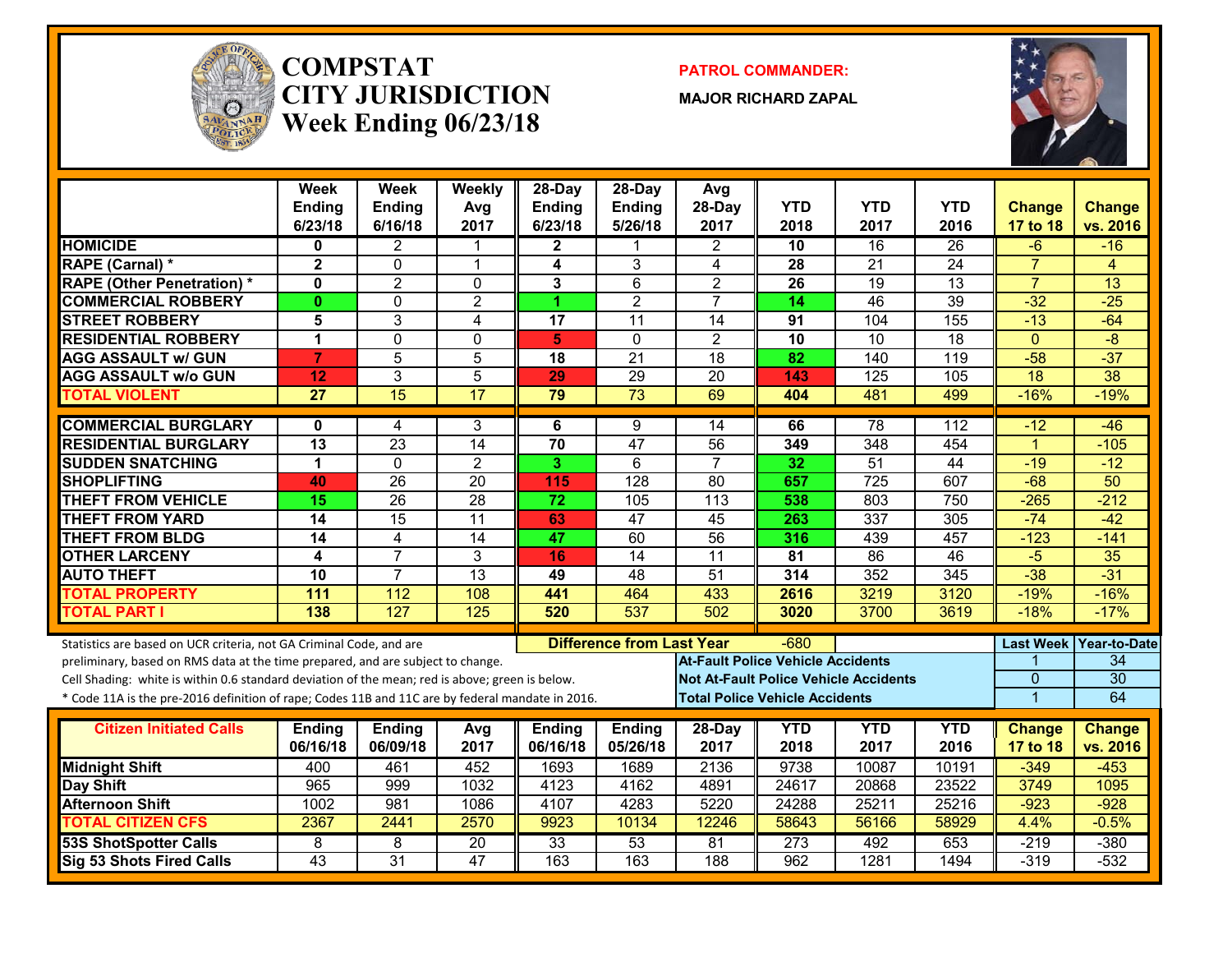

#### **COMPSTATNORTH PRECINCTWeek Ending 06/23/18**

**PRECINCT COMMANDER:**

**CAPT. CARY HILL**



|                                                                                                  | Week<br>Ending       | <b>Week</b><br>Ending | Weekly<br>Avg   | $28-Dav$<br><b>Ending</b> | $28$ -Day<br>Ending              | Avg<br>28-Day                                | <b>YTD</b>                               | YTD             | <b>YTD</b>       | Change           | <b>Change</b>        |
|--------------------------------------------------------------------------------------------------|----------------------|-----------------------|-----------------|---------------------------|----------------------------------|----------------------------------------------|------------------------------------------|-----------------|------------------|------------------|----------------------|
|                                                                                                  | 6/23/18              | 6/16/18               | 2017            | 6/23/18                   | 5/26/18                          | 2017                                         | 2018                                     | 2017            | 2016             | <b>17 to 18</b>  | vs. 2016             |
| <b>HOMICIDE</b>                                                                                  | 0                    | 1                     | $\mathbf{0}$    | 1                         | 0                                | $\Omega$                                     | $\mathbf{2}$                             | 3               | $\overline{2}$   | -1               | $\Omega$             |
| RAPE (Carnal) *                                                                                  | $\mathbf 1$          | 0                     | 0               | 1                         | $\overline{c}$                   | 1                                            | $\overline{7}$                           | 9               | 6                | $-2$             | 1                    |
| <b>RAPE (Other Penetration) *</b>                                                                | $\bf{0}$             | $\overline{0}$        | $\mathbf 0$     | $\mathbf{0}$              | $\mathbf{1}$                     | $\Omega$                                     | 3                                        | $\overline{4}$  | 3                | $-1$             | $\Omega$             |
| <b>COMMERCIAL ROBBERY</b>                                                                        | $\mathbf 0$          | 0                     | $\mathbf 0$     | 1                         | $\mathbf{1}$                     | $\mathbf{1}$                                 | 4                                        | 4               | 4                | $\mathbf{0}$     | $\Omega$             |
| <b>STREET ROBBERY</b>                                                                            | $\mathbf 1$          | $\mathbf{1}$          | $\mathbf{1}$    | 5                         | $\overline{2}$                   | 4                                            | 31                                       | 40              | 60               | $-9$             | $-29$                |
| <b>RESIDENTIAL ROBBERY</b>                                                                       | $\mathbf 0$          | 0                     | $\mathbf 0$     | $\overline{2}$            | $\Omega$                         | $\Omega$                                     | 4                                        | 1               | 3                | 3                | $\overline{1}$       |
| <b>AGG ASSAULT w/ GUN</b>                                                                        | 3                    | $\mathbf{1}$          | $\mathbf{1}$    | 6                         | $\overline{4}$                   | 4                                            | 18                                       | 29              | $\overline{22}$  | $-11$            | $-4$                 |
| <b>AGG ASSAULT W/o GUN</b>                                                                       | 3                    | 0                     | $\overline{2}$  | 10                        | 8                                | 6                                            | 47                                       | $\overline{31}$ | 32               | 16               | $\overline{15}$      |
| <b>TOTAL VIOLENT</b>                                                                             | 8                    | $\overline{3}$        | $\overline{4}$  | 26                        | $\overline{18}$                  | 17                                           | 116                                      | 121             | 132              | $-4%$            | $-12%$               |
| <b>COMMERCIAL BURGLARY</b>                                                                       | 0                    | 0                     | -1              | 1                         | 3                                | 4                                            | 14                                       | 28              | 22               | -14              | -8                   |
| <b>RESIDENTIAL BURGLARY</b>                                                                      | $\mathbf 0$          | $\overline{2}$        | $\overline{2}$  | 8                         | 6                                | $\overline{7}$                               | 39                                       | $\overline{34}$ | 53               | 5                | $-14$                |
| <b>SUDDEN SNATCHING</b>                                                                          | $\mathbf{0}$         | 0                     | $\mathbf{1}$    | $\overline{2}$            | 3                                | 3                                            | 16                                       | $\overline{27}$ | 25               | $-11$            | $-9$                 |
| <b>SHOPLIFTING</b>                                                                               | 6                    | $\overline{2}$        | 3               | $\overline{14}$           | 29                               | $\overline{12}$                              | 125                                      | 111             | 81               | $\overline{14}$  | 44                   |
| <b>THEFT FROM VEHICLE</b>                                                                        | 5                    | 6                     | $6\phantom{1}$  | 17                        | 28                               | 24                                           | 108                                      | 194             | 257              | $-86$            | $-149$               |
| <b>THEFT FROM YARD</b>                                                                           | 6                    | $\overline{5}$        | 3               | $\overline{16}$           | $\overline{17}$                  | 11                                           | 75                                       | 114             | 101              | $-39$            | $-26$                |
| <b>THEFT FROM BLDG</b>                                                                           | $\overline{2}$       | $\overline{2}$        | $\overline{4}$  | 13                        | $\overline{14}$                  | $\overline{15}$                              | 88                                       | 144             | 136              | $-56$            | $-48$                |
| <b>OTHER LARCENY</b>                                                                             | $\blacktriangleleft$ | $\overline{2}$        | $\overline{1}$  | 5                         | $\overline{2}$                   | $\overline{2}$                               | 16                                       | 18              | 15               | $-2$             | $\blacktriangleleft$ |
| <b>AUTO THEFT</b>                                                                                | $\overline{2}$       | $\overline{1}$        | $\overline{3}$  | 16                        | $\overline{10}$                  | $\overline{12}$                              | 61                                       | 91              | $\overline{103}$ | $-30$            | $-42$                |
| <b>TOTAL PROPERTY</b>                                                                            | 22                   | $\overline{20}$       | $\overline{22}$ | 92                        | $\overline{112}$                 | $\overline{90}$                              | 542                                      | 761             | 793              | $-29%$           | $-32%$               |
| <b>TOTAL PART I</b>                                                                              | 30                   | $\overline{23}$       | 27              | 118                       | 130                              | 107                                          | 658                                      | 882             | 925              | $-25%$           | $-29%$               |
| Statistics are based on UCR criteria, not GA Criminal Code, and are                              |                      |                       |                 |                           | <b>Difference from Last Year</b> |                                              | -224                                     |                 |                  | <b>Last Week</b> | <b>Year-to-Date</b>  |
| preliminary, based on RMS data at the time prepared, and are subject to change.                  |                      |                       |                 |                           |                                  |                                              | <b>At-Fault Police Vehicle Accidents</b> |                 |                  | 0                | 9                    |
| Cell Shading: white is within 0.6 standard deviation of the mean; red is above; green is below.  |                      |                       |                 |                           |                                  | <b>Not At-Fault Police Vehicle Accidents</b> |                                          |                 |                  | 0                | $\overline{7}$       |
| * Code 11A is the pre-2016 definition of rape; Codes 11B and 11C are by federal mandate in 2016. |                      |                       |                 |                           |                                  |                                              | <b>Total Police Vehicle Accidents</b>    |                 |                  | $\overline{0}$   | 16                   |
|                                                                                                  |                      |                       |                 |                           |                                  |                                              |                                          |                 |                  |                  |                      |
|                                                                                                  | Week                 | <b>Week</b>           | Weekly          | 28-Day                    | 28-Day                           | Avg                                          |                                          |                 |                  |                  |                      |
| <b>Citizen Initiated Calls</b>                                                                   | Ending               | Ending                | Avg             | <b>Ending</b>             | <b>Ending</b>                    | 28-Day                                       | <b>YTD</b>                               | <b>YTD</b>      | <b>YTD</b>       | <b>Change</b>    | <b>Change</b>        |
|                                                                                                  | 06/16/18             | 06/09/18              | 2017            | 06/16/18                  | 05/26/18                         | 2017                                         | 2018                                     | 2017            | 2016             | 17 to 18         | vs. 2016             |
| <b>Midnight Shift</b>                                                                            | 121                  | 139                   | 121             | 534                       | 481                              | 484                                          | 2819                                     | 2572            | 2671             | $\overline{247}$ | 148                  |
| Day Shift                                                                                        | 259                  | 234                   | 233             | 1070                      | 1111                             | 931                                          | 6227                                     | 5008            | 5518             | 1219             | 709                  |
| <b>Afternoon Shift</b>                                                                           | $\overline{247}$     | $\overline{237}$      | 252             | 1049                      | 1052                             | 1010                                         | 5870                                     | 5404            | 5628             | 466              | $\overline{242}$     |
| <b>TOTAL CITIZEN CFS</b>                                                                         | 627                  | 610                   | 606             | 2653                      | 2644                             | 2425                                         | 14916                                    | 12984           | 13817            | 14.9%            | 8.0%                 |
| <b>53S ShotSpotter Calls</b>                                                                     | $\overline{2}$       | 0                     | 3               |                           | 7                                | $\overline{12}$                              | $\overline{36}$                          | 61              | 104              | $-25$            | $-68$                |
| <b>Sig 53 Shots Fired Calls</b>                                                                  | 8                    | 11                    | $\overline{7}$  | 39                        | 23                               | 29                                           | 151                                      | 172             | 245              | $-21$            | $-94$                |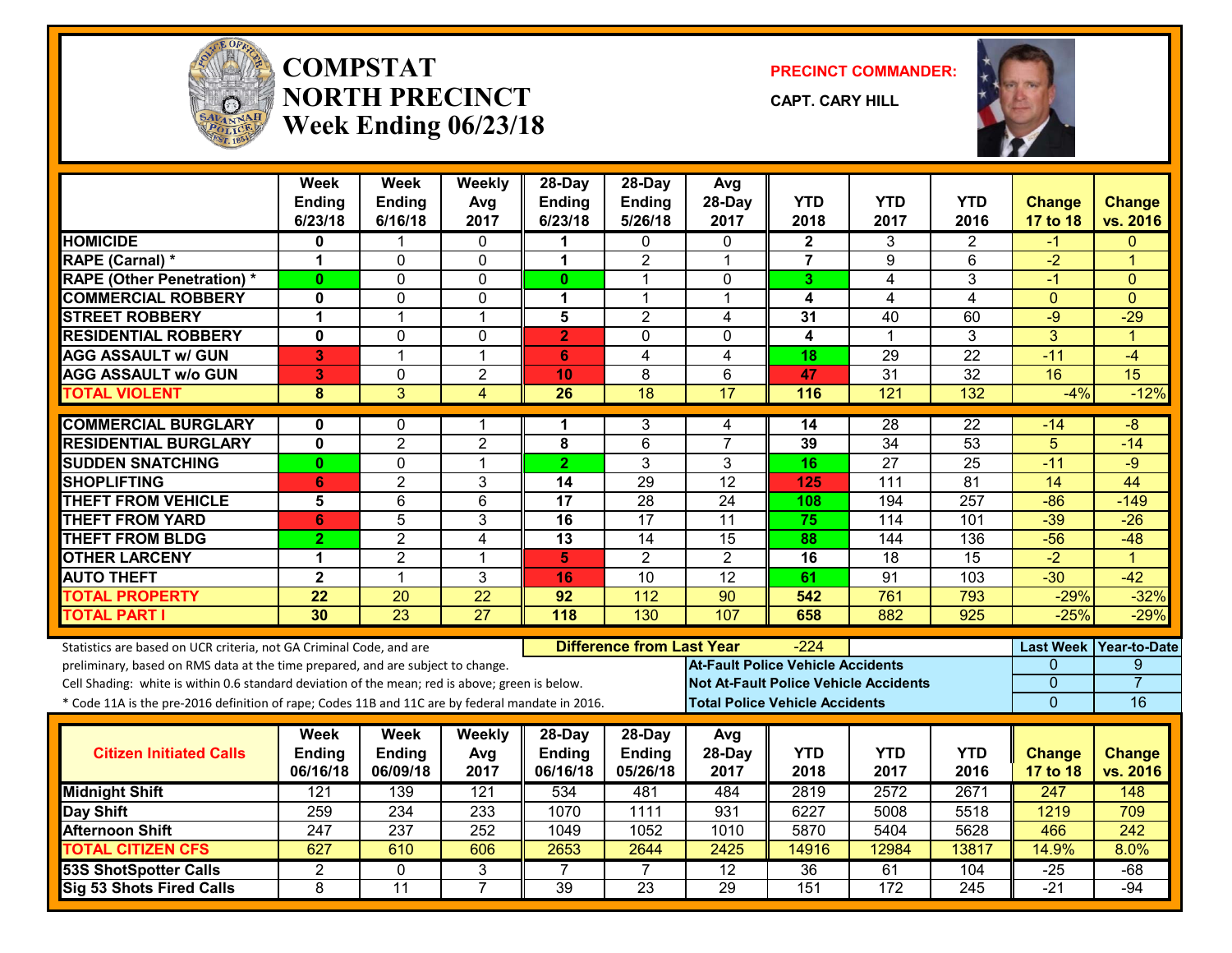# **BEAT 21 North Precinct Week Ending 06/23/18**

|                                   |                |                | <b>Last 4 Weeks</b> |               | 28 Days        | 28 Day  |                |                |                |                |                |
|-----------------------------------|----------------|----------------|---------------------|---------------|----------------|---------|----------------|----------------|----------------|----------------|----------------|
|                                   | <b>Ending</b>  | <b>Ending</b>  | <b>Endina</b>       | <b>Ending</b> | <b>Ending</b>  | Average | <b>YTD</b>     | <b>YTD</b>     | <b>YTD</b>     | <b>Change</b>  | <b>Change</b>  |
|                                   | 6/23/18        | 6/16/18        | 6/2/18              | 6/23/18       | 5/26/18        | 2017    | 2018           | 2017           | 2016           | 17 to 18       | vs. 2016       |
| <b>HOMICIDE</b>                   | $\Omega$       | 0              | $\mathbf{0}$        | 0             | 0              | 0.0     | $\Omega$       | $\Omega$       | $\Omega$       | $\Omega$       | $\mathbf{0}$   |
| RAPE (Carnal) *                   | $\Omega$       | $\Omega$       | $\mathbf 0$         | $\Omega$      | $\Omega$       | 0.1     | $\Omega$       | $\Omega$       | $\mathbf{1}$   | $\Omega$       | $-1$           |
| <b>RAPE (Other Penetration) *</b> | 0              | 0              | $\mathbf 0$         | 0             | 0              | 0.0     | $\mathbf{1}$   | $\mathbf 0$    | 0              | $\mathbf{1}$   | $\mathbf{1}$   |
| <b>COMMERCIAL ROBBERY</b>         | 0              | 0              | $\mathbf 0$         | 0             | 0              | 0.1     | $\mathbf 0$    | $\mathbf{1}$   | $\mathbf{1}$   | $-1$           | $-1$           |
| <b>STREET ROBBERY</b>             | 0              | 0              | $\mathbf 0$         | 0             | 0              | 0.2     | $\mathbf 0$    | $\overline{2}$ | 0              | $-2$           | $\mathbf{0}$   |
| <b>RESIDENTIAL ROBBERY</b>        | 0              | 0              | $\mathbf 0$         | 0             | 0              | 0.0     | $\mathbf 0$    | $\mathbf 0$    | 0              | $\overline{0}$ | $\overline{0}$ |
| <b>AGG ASSAULT w/ GUN</b>         | 0              | 0              | $\mathbf 0$         | 0             | 0              | 0.2     | $\mathbf 0$    | $\mathbf{1}$   | 0              | $-1$           | $\overline{0}$ |
| <b>AGG ASSAULT w/o GUN</b>        | 0              | $\mathbf{1}$   | $\mathbf 0$         | 0             | $\mathbf{1}$   | 0.2     | $\overline{2}$ | $\mathbf{1}$   | 3              | $\mathbf{1}$   | $-1$           |
| <b>TOTAL VIOLENT</b>              | $\mathbf{0}$   | $\mathbf{1}$   | $\mathbf{0}$        | $\mathbf{0}$  | $\mathbf{1}$   | 0.7     | 3              | 5              | 5              | $-40%$         | $-40%$         |
| <b>COMMERCIAL BURGLARY</b>        | $\Omega$       | 0              | 0                   | $\Omega$      | 0              | 0.2     | $\mathbf{0}$   | $\overline{2}$ | $\overline{2}$ | $-2$           | $-2$           |
| <b>RESIDENTIAL BURGLARY</b>       | $\Omega$       |                |                     |               |                |         | 5              | 6              | 4              |                |                |
|                                   |                | 0              | $\mathbf 0$         | 0             | 0              | 1.1     |                |                |                | $-1$           | $\mathbf{1}$   |
| <b>SUDDEN SNATCHING</b>           | 0              | 0              | $\mathbf 0$         | $\Omega$      | 0              | 0.1     | $\mathbf 0$    | $\Omega$       | $\Omega$       | $\overline{0}$ | $\overline{0}$ |
| <b>SHOPLIFTING</b>                | 0              | 0              | $\mathbf 0$         | 0             | 0              | 0.2     | $\mathbf{1}$   | $\mathbf{1}$   | 0              | $\mathbf{0}$   | $\mathbf{1}$   |
| <b>THEFT FROM VEHICLE</b>         | $\mathbf{1}$   | 0              | $\mathbf 0$         | 0             | $\mathbf{1}$   | 2.8     | 18             | 14             | 10             | $\overline{4}$ | 8              |
| <b>THEFT FROM YARD</b>            | $\mathbf 0$    | 0              | $\mathbf 0$         | 3             | 3              | 1.2     | 10             | $\overline{7}$ | 10             | 3              | $\mathbf{0}$   |
| <b>THEFT FROM BLDG</b>            | 0              | 0              | $\mathbf 0$         | $\mathbf{1}$  | $\mathbf{1}$   | 3.0     | $\overline{7}$ | 26             | 9              | $-19$          | $-2$           |
| <b>OTHER LARCENY</b>              | $\mathbf{1}$   | $\mathbf 1$    | $\mathbf 0$         | 0             | $\overline{2}$ | 0.2     | $\overline{2}$ | $\overline{3}$ | $\overline{2}$ | $-1$           | $\overline{0}$ |
| <b>AUTO THEFT</b>                 | $\Omega$       | 0              | $\mathbf 0$         | $\mathbf{1}$  | $\mathbf{1}$   | 1.1     | 10             | 6              | 7              | $\overline{4}$ | 3              |
| <b>TOTAL PROPERTY</b>             | $\overline{2}$ | $\mathbf{1}$   | $\mathbf{0}$        | 5             | 8              | 9.7     | 53             | 65             | 44             | $-18%$         | 20%            |
| <b>TOTAL PART I</b>               | $\overline{2}$ | $\overline{2}$ | $\mathbf{0}$        | 5             | 9              | 10.4    | 56             | 70             | 49             | $-20%$         | 14%            |

 **Difference from Last Year**r -14

Statistics are based on UCR criteria, not GA Criminal Code.

\* Rape Code 11A is the historical definition of rape (aka Legacy Rape); Rape Codes 11B and 11C are those moved from Part II to Part I in 2017.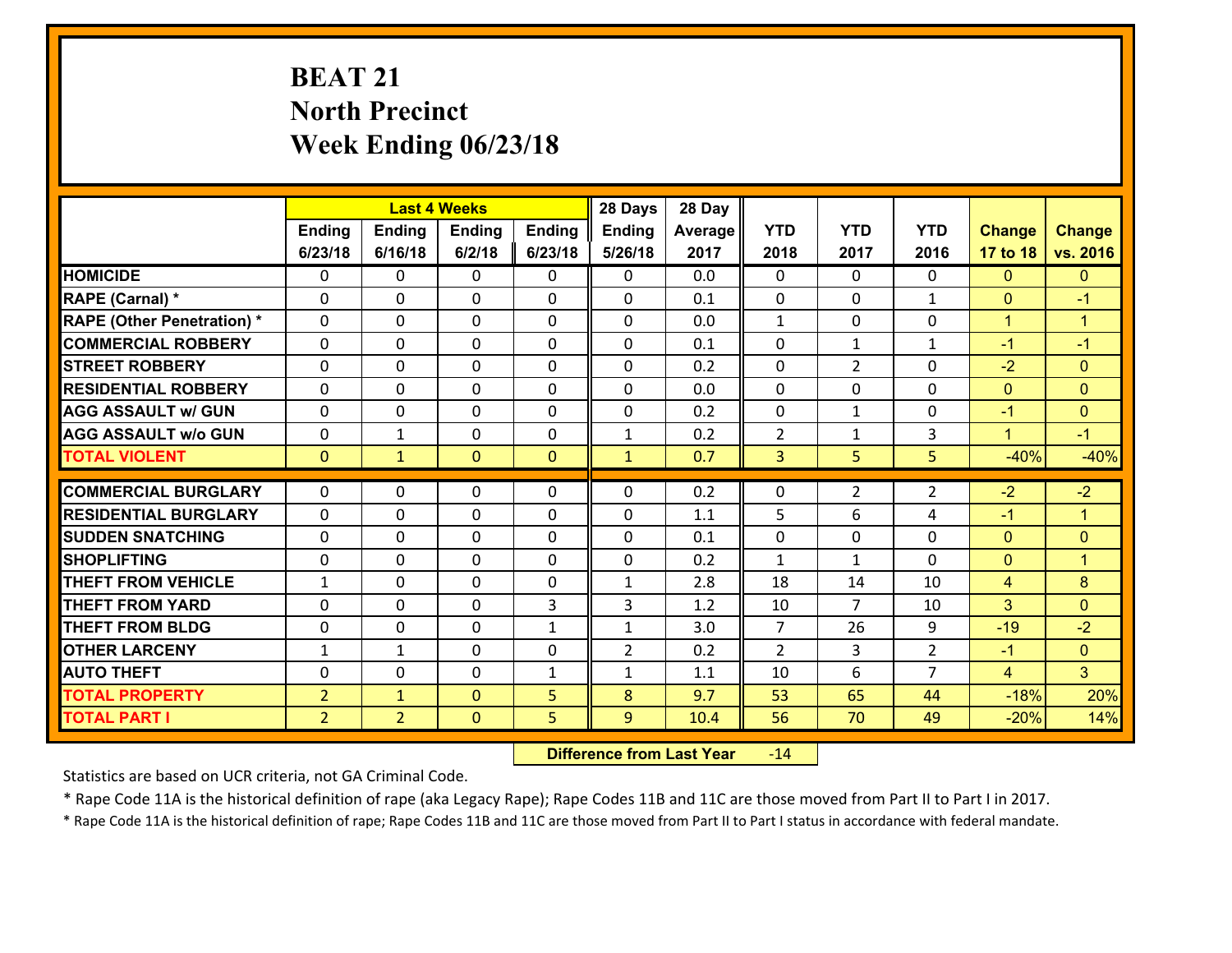# **BEAT 22 North Precinct Week Ending 06/23/18**

|                                              |                                |                                  | <b>Last 4 Weeks</b> |                   | 28 Days         | 28 Day       |                |              |                |                |                      |
|----------------------------------------------|--------------------------------|----------------------------------|---------------------|-------------------|-----------------|--------------|----------------|--------------|----------------|----------------|----------------------|
|                                              | Ending                         | <b>Ending</b>                    | <b>Ending</b>       | <b>Ending</b>     | <b>Ending</b>   | Average      | <b>YTD</b>     | <b>YTD</b>   | <b>YTD</b>     | <b>Change</b>  | <b>Change</b>        |
|                                              | 6/23/18                        | 6/16/18                          | 6/2/18              | 6/23/18           | 5/26/18         | 2017         | 2018           | 2017         | 2016           | 17 to 18       | vs. 2016             |
| <b>HOMICIDE</b>                              | 0                              | 0                                | $\mathbf{1}$        | 0                 | $\mathbf{1}$    | 0.0          | $\overline{2}$ | $\Omega$     | $\overline{2}$ | $\overline{2}$ | $\mathbf{0}$         |
| RAPE (Carnal) *                              | $\Omega$                       | 0                                | $\mathbf{0}$        | $\mathbf{1}$      | $\mathbf{1}$    | 0.2          | $\mathbf{1}$   | $\mathbf{1}$ | $\Omega$       | $\mathbf{0}$   | $\blacktriangleleft$ |
| <b>RAPE (Other Penetration) *</b>            | $\Omega$                       | $\Omega$                         | $\Omega$            | $\Omega$          | $\Omega$        | 0.1          | $\mathbf{1}$   | $\mathbf{1}$ | $\Omega$       | $\mathbf{0}$   | $\blacktriangleleft$ |
| <b>COMMERCIAL ROBBERY</b>                    | 0                              | 0                                | $\mathbf 0$         | 0                 | 0               | 0.2          | $\mathbf{1}$   | $\mathbf{0}$ | 3              | $\mathbf{1}$   | $-2$                 |
| <b>STREET ROBBERY</b>                        | $\mathbf{1}$                   | 0                                | $\mathbf 0$         | $\mathbf{1}$      | $\overline{2}$  | 0.8          | 5              | 5            | 6              | $\overline{0}$ | $-1$                 |
| <b>RESIDENTIAL ROBBERY</b>                   | $\Omega$                       | $\Omega$                         | $\mathbf 0$         | $\Omega$          | 0               | 0.0          | 0              | $\Omega$     | $\Omega$       | $\Omega$       | $\Omega$             |
| <b>AGG ASSAULT w/ GUN</b>                    | $\mathbf{1}$                   | 0                                | $\mathbf 0$         | $\mathbf{1}$      | $\overline{2}$  | 2.2          | 6              | 16           | 9              | $-10$          | $-3$                 |
| <b>AGG ASSAULT w/o GUN</b>                   | 0                              | 0                                | $\mathbf 0$         | 0                 | 0               | 1.8          | 11             | 6            | 8              | 5              | 3 <sup>1</sup>       |
| <b>TOTAL VIOLENT</b>                         | 2 <sup>2</sup>                 | $\overline{0}$                   | $\mathbf{1}$        | $\overline{3}$    | $6\overline{6}$ | 5.2          | 27             | 29           | 28             | $-7%$          | $-4%$                |
|                                              |                                |                                  |                     |                   |                 |              |                |              |                |                |                      |
|                                              |                                |                                  |                     |                   |                 |              |                |              |                |                |                      |
| <b>COMMERCIAL BURGLARY</b>                   | $\Omega$                       | 0                                | 0                   | 0                 | 0               | 1.0          | 3              | 3            | $\mathbf{1}$   | $\mathbf{0}$   | $\overline{2}$       |
| <b>RESIDENTIAL BURGLARY</b>                  | $\Omega$                       | 1                                | 1                   | 0                 | $\overline{2}$  | 2.2          | 12             | 10           | 14             | $\overline{2}$ | $-2$                 |
| <b>SUDDEN SNATCHING</b>                      | $\Omega$                       | 0                                | $\mathbf{0}$        | $\Omega$          | $\Omega$        | 0.1          | 3              | $\Omega$     | $\mathbf{1}$   | 3              | $\overline{2}$       |
| <b>SHOPLIFTING</b>                           | 0                              | 0                                | $\mathbf 0$         | 0                 | 0               | 2.7          | 17             | 18           | 8              | $-1$           | 9                    |
| <b>THEFT FROM VEHICLE</b>                    | $\mathbf{1}$                   | 0                                | $\mathbf{1}$        | $\mathbf{1}$      | 3               | 2.8          | 21             | 16           | 17             | 5              | $\overline{4}$       |
| <b>THEFT FROM YARD</b>                       | 0                              | 0                                | 3                   | $\Omega$          | 3               | 1.2          | 9              | 8            | 9              | $\mathbf{1}$   | $\Omega$             |
| <b>THEFT FROM BLDG</b>                       | 0                              | 0                                | $\mathbf 0$         | 0                 | 0               | 2.1          | 8              | 15           | 17             | $-7$           | $-9$                 |
| <b>OTHER LARCENY</b>                         | 0                              | 0                                | $\mathbf 0$         | 0                 | 0               | 0.4          | 0              | 3            | $\overline{2}$ | $-3$           | $-2$                 |
| <b>AUTO THEFT</b>                            | 0                              | $\overline{2}$                   | 1                   | 0                 | 3               | 2.6          | 12             | 18           | 21             | $-6$           | $-9$                 |
| <b>TOTAL PROPERTY</b><br><b>TOTAL PART I</b> | $\mathbf{1}$<br>3 <sup>1</sup> | $\overline{3}$<br>$\overline{3}$ | 6<br>$\overline{7}$ | $\mathbf{1}$<br>4 | 11<br>17        | 15.1<br>20.3 | 85<br>112      | 91<br>120    | 90<br>118      | $-7%$<br>$-7%$ | $-6%$<br>$-5%$       |

 **Difference from Last Year**r -8

Statistics are based on UCR criteria, not GA Criminal Code.

\* Rape Code 11A is the historical definition of rape (aka Legacy Rape); Rape Codes 11B and 11C are those moved from Part II to Part I in 2017.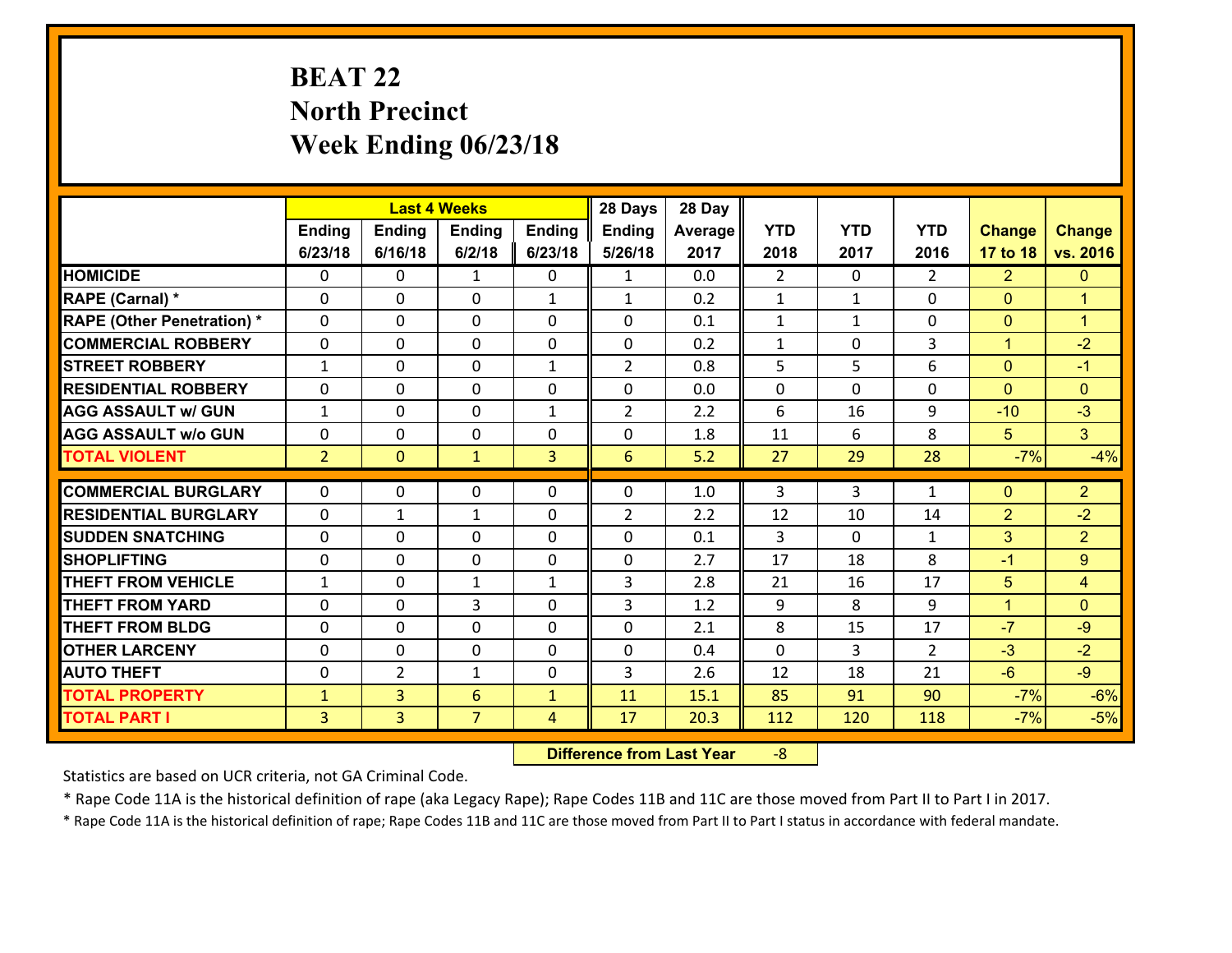# **BEAT 23 North Precinct Week Ending 06/23/18**

|                                   |                |                | <b>Last 4 Weeks</b> |                | 28 Days        | 28 Day  |                |                |                |                |                      |
|-----------------------------------|----------------|----------------|---------------------|----------------|----------------|---------|----------------|----------------|----------------|----------------|----------------------|
|                                   | Ending         | <b>Ending</b>  | <b>Ending</b>       | <b>Ending</b>  | <b>Ending</b>  | Average | <b>YTD</b>     | <b>YTD</b>     | <b>YTD</b>     | <b>Change</b>  | <b>Change</b>        |
|                                   | 6/23/18        | 6/16/18        | 6/2/18              | 6/23/18        | 5/26/18        | 2017    | 2018           | 2017           | 2016           | 17 to 18       | vs. 2016             |
| <b>HOMICIDE</b>                   | $\Omega$       | 0              | 0                   | 0              | 0              | 0.1     | $\Omega$       | $\mathbf{1}$   | 0              | $-1$           | $\mathbf{0}$         |
| RAPE (Carnal) *                   | $\Omega$       | 0              | $\mathbf 0$         | 0              | 0              | 0.2     | $\overline{2}$ | $\overline{2}$ | 4              | $\mathbf{0}$   | $-2$                 |
| <b>RAPE (Other Penetration) *</b> | $\Omega$       | 0              | $\mathbf{0}$        | 0              | 0              | 0.0     | $\mathbf 0$    | $\Omega$       | $\overline{2}$ | $\mathbf{0}$   | $-2$                 |
| <b>COMMERCIAL ROBBERY</b>         | $\Omega$       | 1              | $\mathbf{0}$        | $\Omega$       | $\mathbf{1}$   | 0.2     | $\mathbf{1}$   | $\mathbf{1}$   | $\Omega$       | $\mathbf{0}$   | $\blacktriangleleft$ |
| <b>STREET ROBBERY</b>             | $\mathbf{1}$   | 0              | $\mathbf{0}$        | $\Omega$       | $\mathbf{1}$   | 0.5     | 4              | 3              | 10             | $\mathbf{1}$   | $-6$                 |
| <b>RESIDENTIAL ROBBERY</b>        | $\mathbf{1}$   | 0              | $\mathbf{0}$        | $\Omega$       | $\mathbf{1}$   | 0.1     | 3              | $\mathbf{1}$   | $\mathbf{1}$   | $\overline{2}$ | $\overline{2}$       |
| <b>AGG ASSAULT w/ GUN</b>         | 0              | 0              | $\mathbf{1}$        | $\mathbf{1}$   | $\overline{2}$ | 0.7     | 5              | 6              | 9              | $-1$           | $-4$                 |
| <b>AGG ASSAULT w/o GUN</b>        | 0              | $\overline{2}$ | 0                   | $\overline{2}$ | 4              | 1.2     | 13             | 10             | $\overline{7}$ | 3              | 6                    |
| <b>TOTAL VIOLENT</b>              | 2 <sup>1</sup> | $\overline{3}$ | $\mathbf{1}$        | 3              | 9              | 2.8     | 28             | 24             | 33             | 17%            | $-15%$               |
|                                   |                |                |                     |                |                |         |                |                |                |                |                      |
|                                   |                |                |                     |                |                |         |                |                |                |                |                      |
| <b>COMMERCIAL BURGLARY</b>        | $\mathbf{0}$   | 0              | 0                   | 0              | $\Omega$       | 1.9     | 8              | 9              | 5              | $-1$           | 3 <sup>1</sup>       |
| <b>RESIDENTIAL BURGLARY</b>       | $\mathbf{1}$   | 1              | $\mathbf 0$         | $\Omega$       | $\overline{2}$ | 1.8     | 11             | $\overline{7}$ | 12             | 4              | $-1$                 |
| <b>SUDDEN SNATCHING</b>           | $\mathbf{1}$   | 0              | $\mathbf{0}$        | 0              | $\mathbf{1}$   | 0.3     | 2              | $\overline{2}$ | $\Omega$       | $\mathbf{0}$   | $\overline{2}$       |
| <b>SHOPLIFTING</b>                | 1              | 0              | $\mathbf 0$         | 3              | 4              | 1.0     | 13             | $\overline{7}$ | 4              | $6\phantom{1}$ | $9^{\circ}$          |
| <b>THEFT FROM VEHICLE</b>         | 0              | $\overline{2}$ | $\mathbf{1}$        | $\mathbf{1}$   | 4              | 3.1     | 16             | 15             | 33             | $\mathbf{1}$   | $-17$                |
| <b>THEFT FROM YARD</b>            | $\mathbf{1}$   | 0              | $\mathbf{0}$        | $\mathbf{1}$   | $\overline{2}$ | 1.9     | 11             | 13             | 12             | $-2$           | $-1$                 |
| <b>THEFT FROM BLDG</b>            | 1              | 0              | $\Omega$            | $\Omega$       | $\mathbf{1}$   | 1.9     | 13             | 15             | 13             | $-2$           | $\Omega$             |
| <b>OTHER LARCENY</b>              | 0              | 0              | $\mathbf{0}$        | $\mathbf{1}$   | $\mathbf{1}$   | 0.3     | 4              | $\overline{2}$ | $\Omega$       | $\overline{2}$ | $\overline{4}$       |
| <b>AUTO THEFT</b>                 | 1              | 1              | $\mathbf{0}$        | $\mathbf{1}$   | $\mathbf{3}$   | 3.1     | 9              | 19             | 16             | $-10$          | $-7$                 |
| <b>TOTAL PROPERTY</b>             | 6              | 4              | $\mathbf{1}$        | $\overline{7}$ | 18             | 15.3    | 87             | 89             | 95             | $-2%$          | $-8%$                |
| <b>TOTAL PART I</b>               | 8              | 7              | $\overline{2}$      | 10             | 27             | 18.1    | 115            | 113            | 128            | 2%             | $-10%$               |

 **Difference from Last Year** 2 $2 \mid$ 

Statistics are based on UCR criteria, not GA Criminal Code.

\* Rape Code 11A is the historical definition of rape (aka Legacy Rape); Rape Codes 11B and 11C are those moved from Part II to Part I in 2017.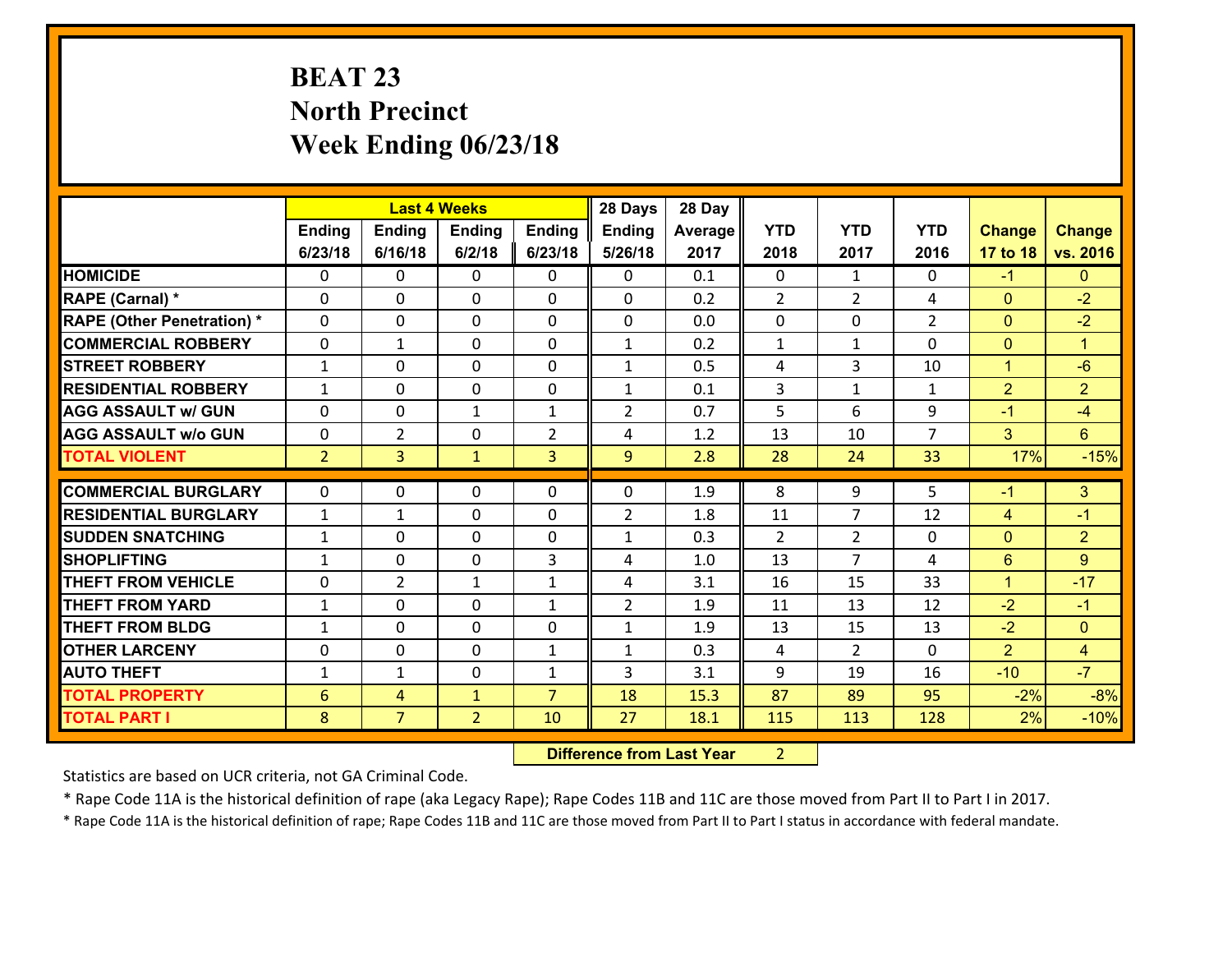# **BEAT 24 North Precinct Week Ending 06/23/18**

|                                   |                |                | <b>Last 4 Weeks</b> |              | 28 Days       | 28 Day  |              |                |              |                |                |
|-----------------------------------|----------------|----------------|---------------------|--------------|---------------|---------|--------------|----------------|--------------|----------------|----------------|
|                                   | <b>Ending</b>  | <b>Ending</b>  | <b>Ending</b>       | Ending       | <b>Ending</b> | Average | <b>YTD</b>   | <b>YTD</b>     | <b>YTD</b>   | <b>Change</b>  | <b>Change</b>  |
|                                   | 6/23/18        | 6/16/18        | 6/2/18              | 6/23/18      | 5/26/18       | 2017    | 2018         | 2017           | 2016         | 17 to 18       | vs. 2016       |
| <b>HOMICIDE</b>                   | 0              | $\Omega$       | $\Omega$            | 0            | $\Omega$      | 0.1     | $\Omega$     | $\Omega$       | 0            | $\Omega$       | $\mathbf{0}$   |
| RAPE (Carnal) *                   | 0              | 0              | $\mathbf{0}$        | 0            | 0             | 0.1     | $\mathbf{0}$ | $\Omega$       | 0            | $\mathbf{0}$   | $\mathbf{0}$   |
| <b>RAPE (Other Penetration) *</b> | $\Omega$       | 0              | $\mathbf{0}$        | $\Omega$     | 0             | 0.0     | $\Omega$     | $\Omega$       | $\Omega$     | $\mathbf{0}$   | $\mathbf{0}$   |
| <b>COMMERCIAL ROBBERY</b>         | 0              | 0              | 0                   | $\Omega$     | $\mathbf{0}$  | 0.4     | $\mathbf{0}$ | $\mathbf{1}$   | $\Omega$     | $-1$           | $\mathbf{0}$   |
| <b>STREET ROBBERY</b>             | 0              | 0              | $\mathbf 0$         | 0            | 0             | 1.0     | 4            | 9              | 14           | $-5$           | $-10$          |
| <b>RESIDENTIAL ROBBERY</b>        | $\Omega$       | $\Omega$       | $\mathbf 0$         | $\Omega$     | $\Omega$      | 0.0     | $\Omega$     | $\Omega$       | $\mathbf{1}$ | $\overline{0}$ | $-1$           |
| <b>AGG ASSAULT w/ GUN</b>         | 0              | $\Omega$       | $\mathbf 0$         | $\Omega$     | $\Omega$      | 0.4     | $\mathbf{1}$ | $\mathbf{1}$   | $\mathbf{1}$ | $\mathbf{0}$   | $\overline{0}$ |
| <b>AGG ASSAULT w/o GUN</b>        | 0              | 0              | $\mathbf 0$         | 0            | 0             | 0.4     | 3            | $\mathbf 0$    | $\mathbf{1}$ | 3              | 2 <sup>1</sup> |
| <b>TOTAL VIOLENT</b>              | $\mathbf{0}$   | $\overline{0}$ | $\mathbf{0}$        | $\mathbf{0}$ | $\mathbf{0}$  | 2.3     | 8            | 11             | 17           | $-27%$         | $-53%$         |
| <b>COMMERCIAL BURGLARY</b>        | $\Omega$       | $\Omega$       | $\mathbf{0}$        | $\Omega$     | 0             | 0.3     | $\Omega$     | $\mathbf{1}$   | 6            | $-1$           | $-6$           |
| <b>RESIDENTIAL BURGLARY</b>       | $\overline{2}$ | 0              | $\mathbf{1}$        | 0            | 3             | 1.2     | 5            | 5              | 9            | $\mathbf{0}$   | $-4$           |
| <b>SUDDEN SNATCHING</b>           | $\mathbf{1}$   | 0              | 0                   | $\Omega$     | $\mathbf{1}$  | 0.2     | 3            | $\mathbf{1}$   | 3            | $\overline{2}$ | $\mathbf{0}$   |
| <b>SHOPLIFTING</b>                | 0              | 0              | $\mathbf 0$         | 0            | 0             | 4.2     | 51           | 36             | 23           | 15             | 28             |
| <b>THEFT FROM VEHICLE</b>         | 0              | 0              | 0                   | $\Omega$     | 0             | 7.9     | 12           | 56             | 42           | $-44$          | $-30$          |
| <b>THEFT FROM YARD</b>            | 0              | $\mathbf{1}$   | $\mathbf 0$         | $\Omega$     | $\mathbf{1}$  | 2.8     | 11           | 21             | 23           | $-10$          | $-12$          |
| <b>THEFT FROM BLDG</b>            | 0              | 3              | $\mathbf 0$         | $\Omega$     | 3             | 1.2     | 14           | $\overline{7}$ | 17           | $\overline{7}$ | $-3$           |
| <b>OTHER LARCENY</b>              | 0              | 0              | $\mathbf 0$         | 0            | 0             | 0.9     | 2            | $\mathbf{1}$   | 3            | $\mathbf{1}$   | $-1$           |
| <b>AUTO THEFT</b>                 | $\mathbf{1}$   | 0              | $\mathbf{0}$        | $\Omega$     | $\mathbf{1}$  | 2.4     | 5            | 23             | 20           | $-18$          | $-15$          |
| <b>TOTAL PROPERTY</b>             | 4              | 4              | $\mathbf{1}$        | $\mathbf{0}$ | 9             | 21.2    | 103          | 151            | 146          | $-32%$         | $-29%$         |
| <b>TOTAL PART I</b>               | $\overline{4}$ | $\overline{4}$ | $\mathbf{1}$        | $\mathbf{0}$ | 9             | 23.5    | <u>111</u>   | 162            | 163          | $-31%$         | $-32%$         |

 **Difference from Last Year**r -51

Statistics are based on UCR criteria, not GA Criminal Code.

\* Rape Code 11A is the historical definition of rape (aka Legacy Rape); Rape Codes 11B and 11C are those moved from Part II to Part I in 2017.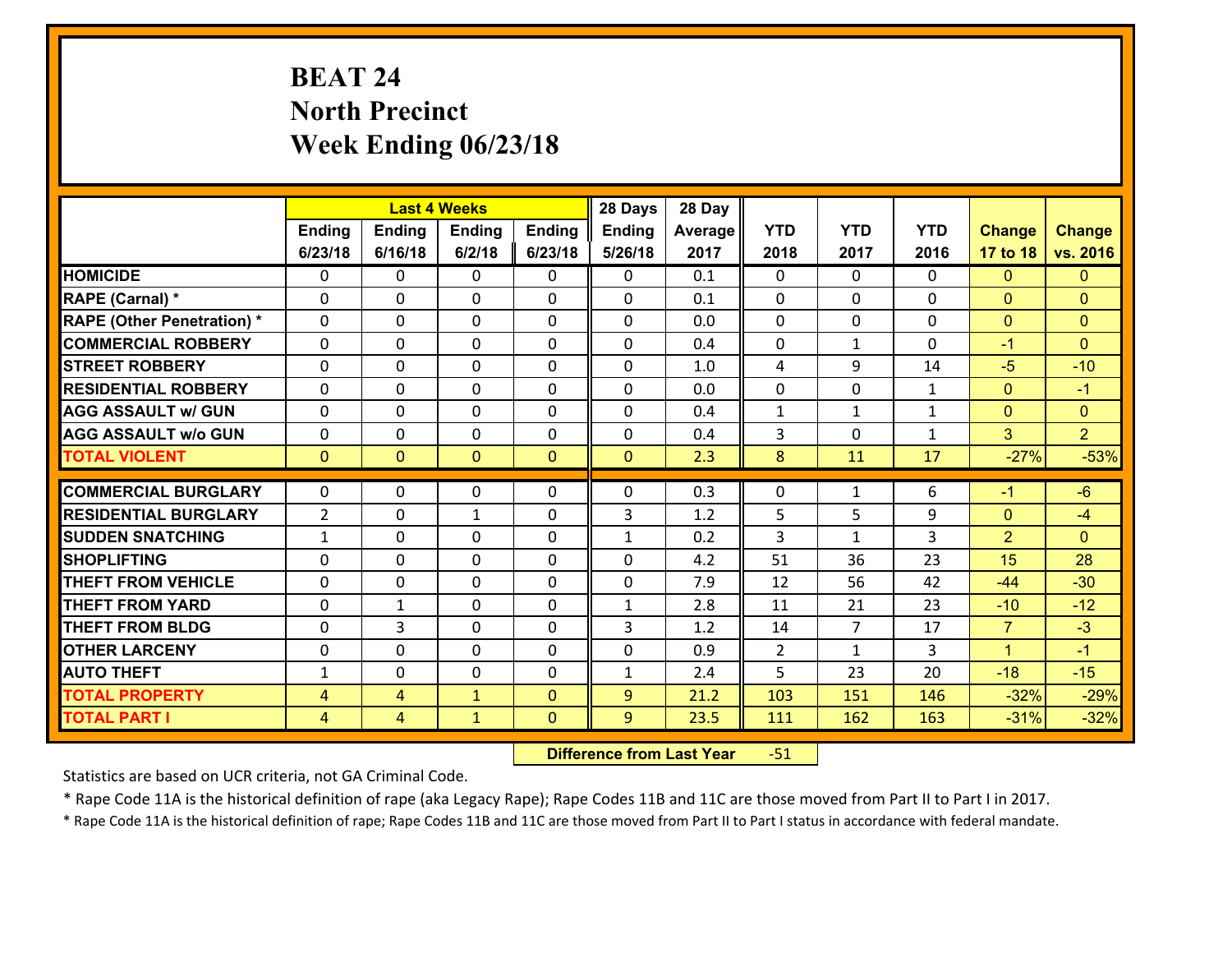# **BEAT 25 North Precinct Week Ending 06/23/18**

|                                              |                     |                     | <b>Last 4 Weeks</b>  |                                  | 28 Days        | 28 Day     |                |                |              |                  |                  |
|----------------------------------------------|---------------------|---------------------|----------------------|----------------------------------|----------------|------------|----------------|----------------|--------------|------------------|------------------|
|                                              | Ending              | <b>Ending</b>       | Ending               | <b>Ending</b>                    | Ending         | Average    | <b>YTD</b>     | <b>YTD</b>     | <b>YTD</b>   | <b>Change</b>    | <b>Change</b>    |
|                                              | 6/23/18             | 6/16/18             | 6/2/18               | 6/23/18                          | 5/26/18        | 2017       | 2018           | 2017           | 2016         | 17 to 18         | vs. 2016         |
| <b>HOMICIDE</b>                              | $\Omega$            | 0                   | 0                    | 0                                | 0              | 0.0        | $\Omega$       | $\Omega$       | 0            | $\mathbf{0}$     | $\mathbf{0}$     |
| RAPE (Carnal) *                              | 0                   | 0                   | $\mathbf 0$          | 0                                | $\Omega$       | 0.0        | 2              | $\mathbf{1}$   | 0            | $\mathbf{1}$     | $\overline{2}$   |
| <b>RAPE (Other Penetration) *</b>            | $\Omega$            | 0                   | $\mathbf{0}$         | 0                                | 0              | 0.0        | $\mathbf 0$    | 0              | $\Omega$     | $\mathbf{0}$     | $\mathbf{0}$     |
| <b>COMMERCIAL ROBBERY</b>                    | $\mathbf{0}$        | 0                   | $\mathbf{0}$         | 0                                | $\Omega$       | 0.0        | $\mathbf{0}$   | $\mathbf{1}$   | $\Omega$     | $-1$             | $\mathbf{0}$     |
| <b>STREET ROBBERY</b>                        | $\mathbf{1}$        | 0                   | $\mathbf{0}$         | 0                                | $\mathbf{1}$   | 0.0        | $\overline{7}$ | 14             | 12           | $-7$             | $-5$             |
| <b>RESIDENTIAL ROBBERY</b>                   | $\Omega$            | 0                   | $\mathbf{0}$         | $\Omega$                         | 0              | 0.0        | $\mathbf{0}$   | 0              | $\Omega$     | $\mathbf{0}$     | $\mathbf{0}$     |
| <b>AGG ASSAULT w/ GUN</b>                    | 0                   | 0                   | $\mathbf 0$          | 0                                | 0              | 0.0        | $\mathbf{1}$   | $\mathbf{1}$   | 0            | $\mathbf{0}$     | $\mathbf{1}$     |
| <b>AGG ASSAULT w/o GUN</b>                   | 0                   | 0                   | $\mathbf 0$          | 0                                | $\mathbf 0$    | 0.0        | 3              | $\overline{2}$ | $\mathbf{1}$ | $\mathbf{1}$     | 2 <sup>1</sup>   |
| <b>TOTAL VIOLENT</b>                         | $\mathbf{1}$        | $\overline{0}$      | $\mathbf{0}$         | $\overline{0}$                   | $\mathbf{1}$   | 0.0        | 13             | 19             | 13           | $-32%$           | 0%               |
| <b>COMMERCIAL BURGLARY</b>                   | 0                   | 0                   | $\mathbf{0}$         | 0                                | 0              | 0.0        | $\mathbf{0}$   | 3              | 3            |                  |                  |
|                                              |                     |                     |                      |                                  |                |            |                |                |              |                  |                  |
|                                              |                     |                     |                      |                                  |                |            |                |                |              | $-3$             | $-3$             |
| <b>RESIDENTIAL BURGLARY</b>                  | $\mathbf{1}$        | 0                   | $\mathbf 0$          | 0                                | $\mathbf{1}$   | 0.0        | $\mathbf{1}$   | $\overline{2}$ | 4            | $-1$             | $-3$             |
| <b>SUDDEN SNATCHING</b>                      | 0                   | 0                   | $\mathbf 0$          | 0                                | 0              | 0.0        | 0              | $\mathbf{1}$   | 3            | $-1$             | $-3$             |
| <b>SHOPLIFTING</b>                           | $\Omega$            | 0                   | $\mathbf{1}$         | 0                                | $\mathbf{1}$   | 0.0        | 5              | 18             | 13           | $-13$            | $-8$             |
| <b>THEFT FROM VEHICLE</b>                    | 0                   | $\overline{2}$      | $\overline{2}$       | $\mathbf{1}$                     | 5              | 0.0        | 20             | 40             | 68           | $-20$            | $-48$            |
| <b>THEFT FROM YARD</b>                       | $\mathbf 0$         | $\mathbf 1$         | $\mathbf{1}$         | 0                                | $\overline{2}$ | 0.0        | 13             | 36             | 23           | $-23$            | $-10$            |
| <b>THEFT FROM BLDG</b>                       | 0                   | 0                   | 1                    | $\mathbf{1}$                     | $\overline{2}$ | 0.0        | 11             | 24             | 16           | $-13$            | $-5$             |
| <b>OTHER LARCENY</b>                         | $\mathbf 0$         | 0                   | 1                    | 0                                | $\mathbf{1}$   | 0.0        | 5              | 6              | 5            | $-1$             | $\overline{0}$   |
| <b>AUTO THEFT</b>                            | $\overline{2}$      | 1                   | 0                    | 0                                | 3              | 0.0        | 8              | 12             | 9            | $-4$             | $-1$             |
| <b>TOTAL PROPERTY</b><br><b>TOTAL PART I</b> | 3<br>$\overline{4}$ | 4<br>$\overline{4}$ | 6<br>$6\phantom{.}6$ | $\overline{2}$<br>$\overline{2}$ | 15<br>16       | 0.0<br>0.0 | 63<br>76       | 142<br>161     | 144<br>157   | $-56%$<br>$-53%$ | $-56%$<br>$-52%$ |

 **Difference from Last Year**‐85

Statistics are based on UCR criteria, not GA Criminal Code.

\* Rape Code 11A is the historical definition of rape (aka Legacy Rape); Rape Codes 11B and 11C are those moved from Part II to Part I in 2017.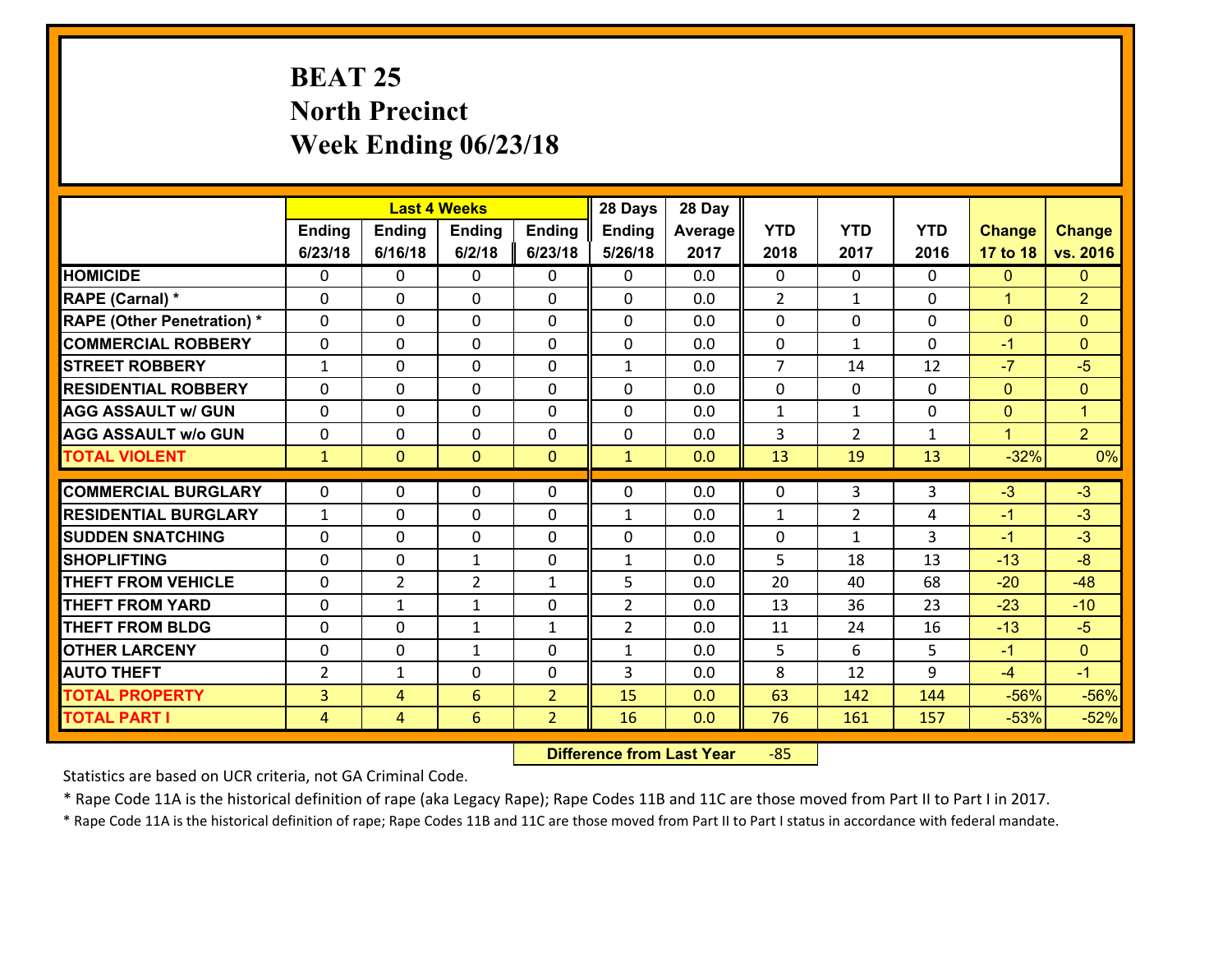# **BEAT 26 North Precinct Week Ending 06/23/18**

|                                   |                |                | <b>Last 4 Weeks</b> |                | 28 Days        | 28 Day  |              |                |              |                |                      |
|-----------------------------------|----------------|----------------|---------------------|----------------|----------------|---------|--------------|----------------|--------------|----------------|----------------------|
|                                   | Ending         | <b>Ending</b>  | <b>Ending</b>       | Ending         | <b>Ending</b>  | Average | <b>YTD</b>   | <b>YTD</b>     | <b>YTD</b>   | <b>Change</b>  | <b>Change</b>        |
|                                   | 6/23/18        | 6/16/18        | 6/2/18              | 6/23/18        | 5/26/18        | 2017    | 2018         | 2017           | 2016         | 17 to 18       | vs. 2016             |
| <b>HOMICIDE</b>                   | $\Omega$       | 0              | $\Omega$            | 0              | $\Omega$       | 0.0     | $\Omega$     | $\Omega$       | 0            | $\mathbf{0}$   | $\mathbf{0}$         |
| RAPE (Carnal) *                   | $\Omega$       | 0              | $\mathbf{0}$        | $\Omega$       | $\Omega$       | 0.1     | 2            | $\mathbf{1}$   | $\mathbf{1}$ | $\mathbf{1}$   | $\blacktriangleleft$ |
| <b>RAPE (Other Penetration) *</b> | 0              | 0              | $\mathbf 0$         | 0              | 0              | 0.1     | 0            | $\mathbf{1}$   | $\mathbf{1}$ | $-1$           | $-1$                 |
| <b>COMMERCIAL ROBBERY</b>         | 0              | 0              | $\mathbf 0$         | 0              | 0              | 0.2     | $\mathbf 0$  | $\mathbf 0$    | 0            | $\mathbf{0}$   | $\mathbf{0}$         |
| <b>STREET ROBBERY</b>             | 0              | 0              | $\mathbf{1}$        | 0              | $\mathbf{1}$   | 0.6     | 8            | 3              | 8            | 5              | $\mathbf{0}$         |
| <b>RESIDENTIAL ROBBERY</b>        | $\Omega$       | 0              | $\mathbf 0$         | 0              | 0              | 0.0     | $\mathbf 0$  | $\mathbf 0$    | 0            | $\mathbf{0}$   | $\mathbf{0}$         |
| <b>AGG ASSAULT w/ GUN</b>         | 0              | 0              | $\mathbf 0$         | 0              | 0              | 0.2     | $\mathbf 0$  | $\mathbf{1}$   | $\mathbf{1}$ | $-1$           | $-1$                 |
| <b>AGG ASSAULT w/o GUN</b>        | $\overline{2}$ | 0              | $\mathbf 0$         | $\Omega$       | $\overline{2}$ | 0.5     | 10           | 5              | 6            | 5              | $\overline{4}$       |
| <b>TOTAL VIOLENT</b>              | $\overline{2}$ | $\overline{0}$ | $\mathbf{1}$        | $\mathbf{0}$   | 3              | 1.6     | 20           | 11             | 17           | 82%            | 18%                  |
|                                   |                |                |                     |                |                |         |              |                |              |                |                      |
| <b>COMMERCIAL BURGLARY</b>        | $\Omega$       | 0              | $\mathbf{0}$        | 0              | $\Omega$       | 0.7     | $\mathbf{1}$ | $\overline{7}$ | 3            | $-6$           | $-2$                 |
| <b>RESIDENTIAL BURGLARY</b>       | 0              | 0              | 0                   | 0              | 0              | 0.0     | $\mathbf{0}$ | $\mathbf{1}$   | 5            | $-1$           | $-5$                 |
| <b>SUDDEN SNATCHING</b>           | 0              | 0              | $\mathbf 0$         | 0              | $\mathbf 0$    | 0.5     | 4            | 12             | 5            | $-8$           | $-1$                 |
| <b>SHOPLIFTING</b>                | $\mathbf{1}$   | $\mathbf 1$    | $\mathbf{1}$        | $\overline{2}$ | 5              | 2.0     | 15           | 20             | 18           | $-5$           | $-3$                 |
| <b>THEFT FROM VEHICLE</b>         | 0              | 0              | $\mathbf 0$         | $\mathbf{1}$   | $\mathbf{1}$   | 3.3     | 10           | 24             | 51           | $-14$          | $-41$                |
| <b>THEFT FROM YARD</b>            | $\mathbf 0$    | $\mathbf{1}$   | $\mathbf{1}$        | $\mathbf{1}$   | 3              | 2.2     | 11           | 20             | 17           | $-9$           | $-6$                 |
| <b>THEFT FROM BLDG</b>            | $\mathbf{1}$   | 0              | $\mathbf 0$         | 0              | $\mathbf{1}$   | 2.5     | 17           | 33             | 34           | $-16$          | $-17$                |
| <b>OTHER LARCENY</b>              | $\mathbf 0$    | 0              | $\mathbf{1}$        | 0              | $\mathbf{1}$   | 0.3     | 3            | $\overline{2}$ | 3            | $\mathbf{1}$   | $\overline{0}$       |
| <b>AUTO THEFT</b>                 | $\mathbf{1}$   | $\overline{2}$ | $\mathbf 0$         | 0              | 3              | 1.3     | 9            | $\overline{7}$ | 13           | $\overline{2}$ | $-4$                 |
| <b>TOTAL PROPERTY</b>             | $\overline{3}$ | $\overline{4}$ | $\overline{3}$      | $\overline{4}$ | 14             | 12.7    | 70           | 126            | 149          | $-44%$         | $-53%$               |
| <b>TOTAL PART I</b>               | 5 <sup>1</sup> | 4              | 4                   | 4              | 17             | 14.3    | 90           | 137            | 166          | $-34%$         | $-46%$               |

 **Difference from Last Year**‐47

Statistics are based on UCR criteria, not GA Criminal Code.

\* Rape Code 11A is the historical definition of rape (aka Legacy Rape); Rape Codes 11B and 11C are those moved from Part II to Part I in 2017.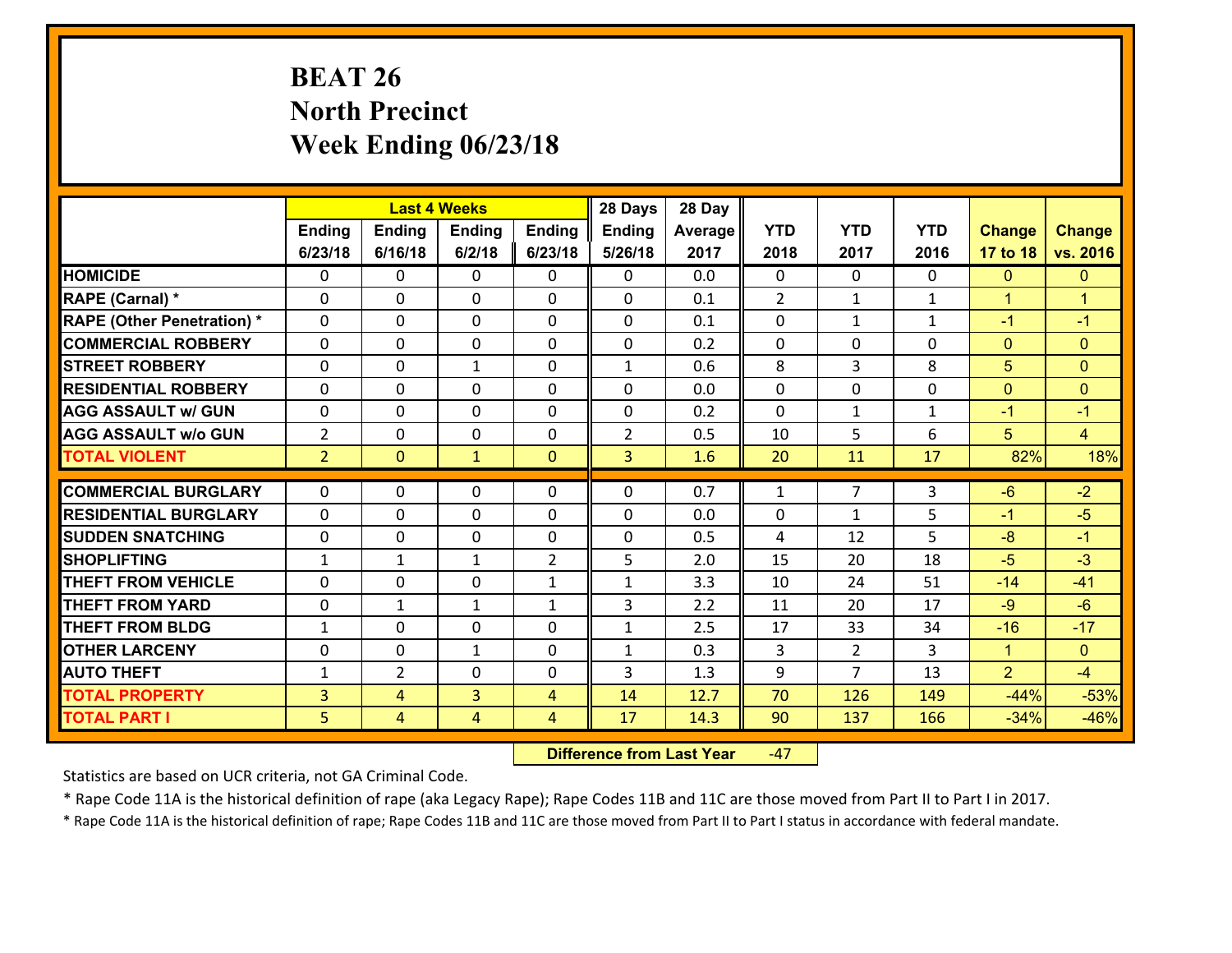# **BEAT 27 North Precinct Week Ending 06/23/18**

|                                   |                |                | <b>Last 4 Weeks</b> |                | 28 Days        | 28 Day  |                |                |                |                |                |
|-----------------------------------|----------------|----------------|---------------------|----------------|----------------|---------|----------------|----------------|----------------|----------------|----------------|
|                                   | Ending         | <b>Ending</b>  | <b>Ending</b>       | <b>Ending</b>  | Ending         | Average | <b>YTD</b>     | <b>YTD</b>     | <b>YTD</b>     | <b>Change</b>  | <b>Change</b>  |
|                                   | 6/23/18        | 6/16/18        | 6/2/18              | 6/23/18        | 5/26/18        | 2017    | 2018           | 2017           | 2016           | 17 to 18       | vs. 2016       |
| <b>HOMICIDE</b>                   | $\Omega$       | 0              | $\Omega$            | 0              | $\Omega$       | 0.2     | $\Omega$       | $\mathfrak{D}$ | $\Omega$       | $-2$           | $\Omega$       |
| <b>RAPE (Carnal) *</b>            | $\Omega$       | 0              | $\mathbf{0}$        | $\Omega$       | 0              | 0.6     | $\mathbf{0}$   | 4              | 0              | $-4$           | $\mathbf{0}$   |
| <b>RAPE (Other Penetration) *</b> | $\Omega$       | 0              | $\mathbf 0$         | 0              | 0              | 0.2     | $\mathbf{1}$   | $\overline{2}$ | $\Omega$       | $-1$           | $\mathbf{1}$   |
| <b>COMMERCIAL ROBBERY</b>         | 0              | 0              | $\mathbf 0$         | 0              | 0              | 0.0     | $\overline{2}$ | $\mathbf 0$    | $\Omega$       | $\overline{2}$ | $\overline{2}$ |
| <b>STREET ROBBERY</b>             | $\Omega$       | 0              | $\mathbf 0$         | 0              | 0              | 1.0     | 3              | 4              | 10             | $-1$           | $-7$           |
| <b>RESIDENTIAL ROBBERY</b>        | 0              | 1              | $\mathbf 0$         | 0              | $\mathbf{1}$   | 0.0     | $\mathbf{1}$   | $\mathbf 0$    | $\mathbf{1}$   | $\mathbf{1}$   | $\mathbf{0}$   |
| <b>AGG ASSAULT w/ GUN</b>         | $\mathbf{1}$   | 0              | $\mathbf 0$         | $\mathbf{1}$   | $\overline{2}$ | 0.5     | 5              | 3              | $\overline{2}$ | $\overline{2}$ | 3              |
| <b>AGG ASSAULT w/o GUN</b>        | $\overline{2}$ | 0              | 0                   | $\mathbf{1}$   | 3              | 2.1     | 5              | $\overline{7}$ | 6              | $-2$           | $-1$           |
| <b>TOTAL VIOLENT</b>              | $\overline{3}$ | $\mathbf{1}$   | $\mathbf{O}$        | $\overline{2}$ | 6              | 4.5     | 17             | 22             | 19             | $-23%$         | $-11%$         |
| <b>COMMERCIAL BURGLARY</b>        |                |                |                     |                |                |         |                |                |                |                |                |
|                                   | $\mathbf{1}$   | 0              | $\mathbf{0}$        | 0              | $\mathbf{1}$   | 0.3     | $\overline{2}$ | 3              | $\overline{2}$ | $-1$           | $\mathbf{0}$   |
| <b>RESIDENTIAL BURGLARY</b>       | $\Omega$       | 0              | $\mathbf 0$         | 0              | 0              | 0.5     | 5              | 3              | 5              | $\overline{2}$ | $\mathbf{0}$   |
| <b>SUDDEN SNATCHING</b>           | 0              | 0              | $\mathbf 0$         | 0              | 0              | 2.2     | 4              | 11             | 13             | $-7$           | $-9$           |
| <b>SHOPLIFTING</b>                | $\overline{2}$ | 1              | $\mathbf 0$         | $\mathbf{1}$   | 4              | 1.6     | 23             | 11             | 15             | 12             | 8              |
| <b>THEFT FROM VEHICLE</b>         | 0              | 0              | $\overline{2}$      | $\mathbf{1}$   | 3              | 3.9     | 11             | 29             | 36             | $-18$          | $-25$          |
| <b>THEFT FROM YARD</b>            | $\mathbf{1}$   | 0              | $\mathbf 0$         | $\mathbf{1}$   | $\overline{2}$ | 1.5     | 10             | 9              | $\overline{7}$ | $\mathbf{1}$   | 3 <sup>1</sup> |
| <b>THEFT FROM BLDG</b>            | $\overline{2}$ | $\overline{2}$ | 1                   | $\Omega$       | 5              | 4.3     | 18             | 24             | 30             | $-6$           | $-12$          |
| <b>OTHER LARCENY</b>              | $\mathbf 0$    | 0              | $\mathbf 0$         | $\Omega$       | 0              | 0.2     | $\Omega$       | $\mathbf{1}$   | $\Omega$       | $-1$           | $\overline{0}$ |
| <b>AUTO THEFT</b>                 | 0              | $\overline{2}$ | $\mathbf 0$         | 0              | $\overline{2}$ | 1.1     | 8              | 6              | 17             | $\overline{2}$ | $-9$           |
| <b>TOTAL PROPERTY</b>             | 6              | 5              | $\overline{3}$      | 3              | 17             | 15.7    | 81             | 97             | 125            | $-16%$         | $-35%$         |
| <b>TOTAL PART I</b>               | 9              | 6              | 3                   | 5              | 23             | 20.3    | 98             | 119            | 144            | $-18%$         | $-32%$         |

 **Difference from Last Year**r -21

Statistics are based on UCR criteria, not GA Criminal Code.

\* Rape Code 11A is the historical definition of rape (aka Legacy Rape); Rape Codes 11B and 11C are those moved from Part II to Part I in 2017.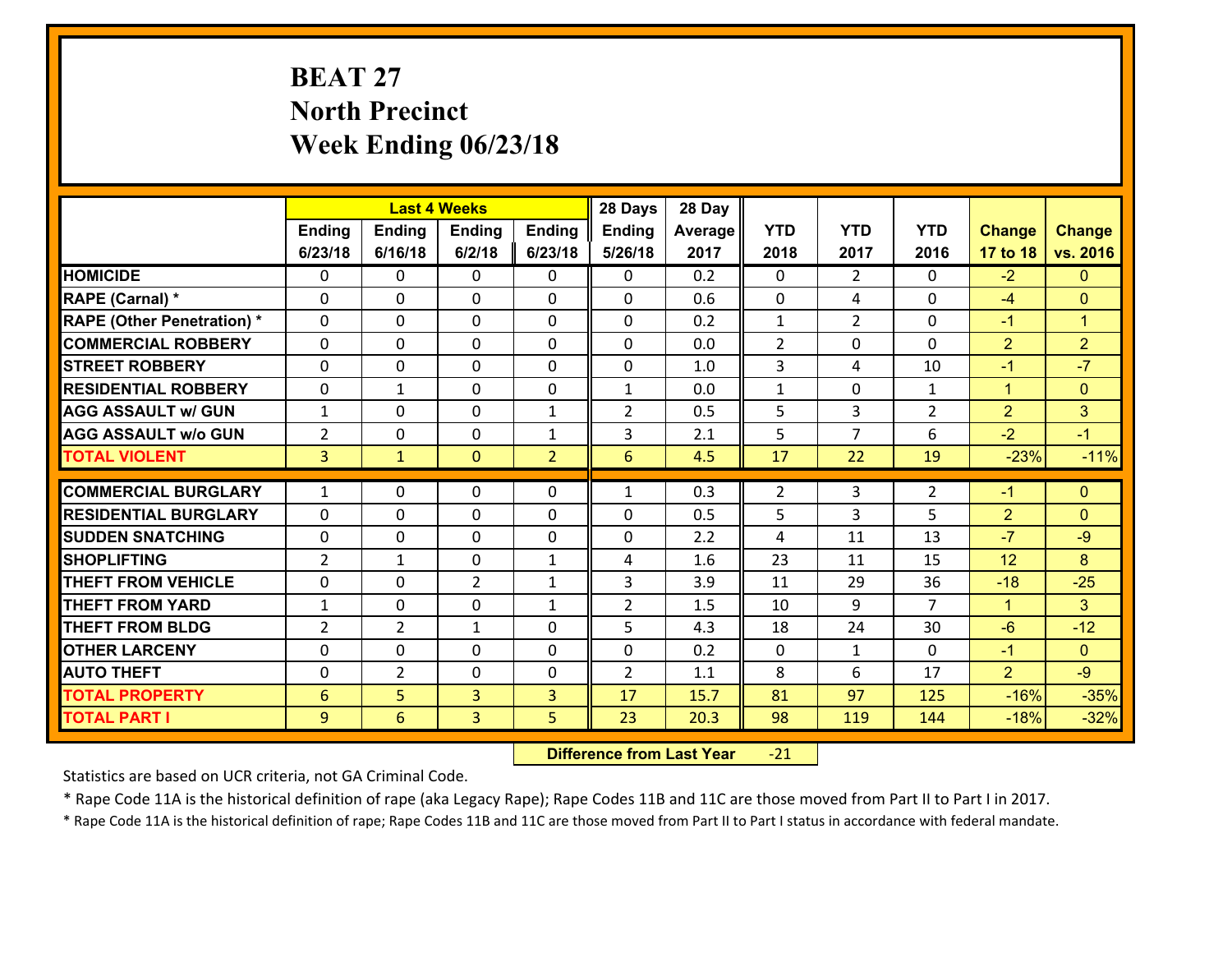

#### **COMPSTATCENTRAL PRECINCTWeek Ending 06/23/18**

**PRECINCT COMMANDER:**

**CAPT. BEN HERRON**



|                                                                                                  | Week<br><b>Ending</b>   | <b>Week</b><br><b>Ending</b> | Weekly<br>Avg    | 28-Day<br><b>Ending</b> | 28-Day<br><b>Ending</b>          | Avg<br>28-Day                            | <b>YTD</b>              | <b>YTD</b>                                   | <b>YTD</b>       | <b>Change</b>    | <b>Change</b>       |
|--------------------------------------------------------------------------------------------------|-------------------------|------------------------------|------------------|-------------------------|----------------------------------|------------------------------------------|-------------------------|----------------------------------------------|------------------|------------------|---------------------|
|                                                                                                  | 6/23/18                 | 6/16/18                      | 2017             | 6/23/18                 | 5/26/18                          | 2017                                     | 2018                    | 2017                                         | 2016             | 17 to 18         | vs. 2016            |
| <b>HOMICIDE</b>                                                                                  | $\bf{0}$                | 0                            | $\Omega$         | 0                       | 0                                |                                          | 0                       | 3                                            | 14               | $-3$             | $-14$               |
| <b>RAPE (Carnal) *</b>                                                                           | $\mathbf 0$             | 0                            | $\mathbf 0$      | 1                       | $\mathbf 0$                      | 1                                        | 8                       | 9                                            | $\overline{7}$   | $-1$             | 1                   |
| <b>RAPE (Other Penetration)*</b>                                                                 | $\mathbf 0$             | $\Omega$                     | 0                | 1                       | $\Omega$                         | 1                                        | 6                       | 5                                            | 4                | $\mathbf{1}$     | $\overline{2}$      |
| <b>COMMERCIAL ROBBERY</b>                                                                        | $\mathbf{0}$            | 0                            | $\mathbf 0$      | $\bf{0}$                | $\mathbf 1$                      | $\overline{c}$                           | $\overline{\mathbf{3}}$ | 8                                            | 11               | $-5$             | $-8$                |
| <b>STREET ROBBERY</b>                                                                            | $\bf{0}$                | $\mathbf{1}$                 | $\mathbf 1$      | $\overline{2}$          | 6                                | 5                                        | 21                      | $\overline{28}$                              | 34               | $-7$             | $-13$               |
| <b>RESIDENTIAL ROBBERY</b>                                                                       | $\mathbf 0$             | $\overline{0}$               | $\mathbf 0$      | $\overline{2}$          | $\overline{0}$                   | $\mathbf 1$                              | 3                       | $\overline{4}$                               | $\overline{8}$   | $-1$             | $-5$                |
| <b>AGG ASSAULT w/ GUN</b>                                                                        | 3                       | 4                            | $\overline{c}$   | 9                       | 8                                | $\overline{7}$                           | 32                      | 50                                           | 30               | $-18$            | $\overline{2}$      |
| <b>AGG ASSAULT w/o GUN</b>                                                                       | 4                       | 1                            | $\overline{2}$   | 5                       | 10                               | 6                                        | 38                      | 38                                           | 26               | $\Omega$         | $\overline{12}$     |
| <b>TOTAL VIOLENT</b>                                                                             | $\overline{\mathbf{A}}$ | $\overline{6}$               | $6\phantom{1}6$  | $\overline{20}$         | $\overline{25}$                  | $\overline{23}$                          | 111                     | 145                                          | 134              | $-23%$           | $-17%$              |
| <b>COMMERCIAL BURGLARY</b>                                                                       | $\mathbf{0}$            | 1                            | $\mathbf 1$      | 1                       | 1                                | 4                                        | 20                      | 18                                           | 40               | $\overline{a}$   | $-20$               |
| <b>RESIDENTIAL BURGLARY</b>                                                                      | 8                       | $\overline{7}$               | $\overline{4}$   | 24                      | 17                               | $\overline{17}$                          | 98                      | 108                                          | 114              | $-10$            | $-16$               |
| <b>SUDDEN SNATCHING</b>                                                                          | 1                       | $\Omega$                     | $\Omega$         | 1                       | 2                                | $\overline{2}$                           | 5                       | $\overline{13}$                              | 11               | $-\frac{8}{3}$   | $-6$                |
| <b>SHOPLIFTING</b>                                                                               | 6                       | 5                            | 5                | 18                      | 13                               | 18                                       | 77                      | 124                                          | 76               | $-47$            | $\overline{1}$      |
| <b>THEFT FROM VEHICLE</b>                                                                        | 4                       | $\overline{5}$               | $\overline{8}$   | 17                      | 19                               | $\overline{32}$                          | $\overline{142}$        | 220                                          | 205              | $-78$            | $-63$               |
| <b>THEFT FROM YARD</b>                                                                           | 4                       | 4                            | $\overline{4}$   | $\overline{16}$         | 9                                | $\overline{16}$                          | $\overline{71}$         | $\overline{118}$                             | $\overline{103}$ | $-47$            | $-32$               |
| <b>THEFT FROM BLDG</b>                                                                           | 3                       | $\mathbf{1}$                 | $\overline{4}$   | 10                      | 16                               | 16                                       | 83                      | 88                                           | 129              | $-5$             | $-46$               |
| <b>OTHER LARCENY</b>                                                                             | 1                       | $\overline{2}$               | $\mathbf 1$      | 3                       | $\overline{7}$                   | 3                                        | 22                      | $\overline{25}$                              | 11               | $\overline{3}$   | $\overline{11}$     |
| <b>AUTO THEFT</b>                                                                                | 3                       | 3                            | $\overline{4}$   | $\overline{14}$         | 16                               | $\overline{16}$                          | 101                     | 107                                          | $\overline{93}$  | $-6$             | 8                   |
| <b>TOTAL PROPERTY</b>                                                                            | 30                      | $\overline{28}$              | 31               | 104                     | 100                              | 124                                      | 619                     | 821                                          | 782              | $-25%$           | $-21%$              |
| <b>TOTAL PART I</b>                                                                              | 34                      | $\overline{34}$              | $\overline{37}$  | 124                     | 125                              | $\overline{147}$                         | 730                     | 966                                          | 916              | $-24%$           | $-20%$              |
| Statistics are based on UCR criteria, not GA Criminal Code, and are                              |                         |                              |                  |                         | <b>Difference from Last Year</b> |                                          | $-236$                  |                                              |                  | <b>Last Week</b> | <b>Year-to-Date</b> |
| preliminary, based on RMS data at the time prepared, and are subject to change.                  |                         |                              |                  |                         |                                  | <b>At-Fault Police Vehicle Accidents</b> |                         |                                              |                  |                  | 9                   |
| Cell Shading: white is within 0.6 standard deviation of the mean; red is above; green is below.  |                         |                              |                  |                         |                                  |                                          |                         | <b>Not At-Fault Police Vehicle Accidents</b> |                  | $\mathbf{0}$     | $\overline{9}$      |
| * Code 11A is the pre-2016 definition of rape; Codes 11B and 11C are by federal mandate in 2016. |                         |                              |                  |                         |                                  | <b>Total Police Vehicle Accidents</b>    |                         |                                              |                  | $\overline{1}$   | 18                  |
|                                                                                                  | <b>Week</b>             | <b>Week</b>                  | Weekly           | 28-Day                  | 28-Day                           | Avg                                      |                         |                                              |                  |                  |                     |
| <b>Citizen Initiated Calls</b>                                                                   | <b>Ending</b>           | Ending                       | Avg              | <b>Ending</b>           | Ending                           | 28-Day                                   | <b>YTD</b>              | <b>YTD</b>                                   | <b>YTD</b>       | <b>Change</b>    | <b>Change</b>       |
|                                                                                                  | 06/16/18                | 06/09/18                     | 2017             | 06/16/18                | 05/26/18                         | 2017                                     | 2018                    | 2017                                         | 2016             | 17 to 18         | vs. 2016            |
| <b>Midnight Shift</b>                                                                            | 108                     | 109                          | 126              | 450                     | 452                              | 503                                      | 2574                    | 2687                                         | 2749             | $-113$           | $-175$              |
| Day Shift                                                                                        | 232                     | 256                          | $\overline{271}$ | 1034                    | 1013                             | 1085                                     | 6034                    | 6327                                         | 6382             | $-293$           | $-348$              |
| <b>Afternoon Shift</b>                                                                           | 216                     | 249                          | 294              | 965                     | 1066                             | 1176                                     | 5938                    | 6681                                         | 6529             | $-743$           | $-591$              |
| <b>TOTAL CITIZEN CFS</b>                                                                         | 556                     | 614                          | 691              | 2449                    | 2531                             | 2764                                     | 14546                   | 15695                                        | 15659            | $-7.3%$          | $-7.1%$             |
| <b>53S ShotSpotter Calls</b>                                                                     | 4                       | 4                            | 9                | $\overline{13}$         | $\overline{18}$                  | $\overline{37}$                          | 95                      | 237                                          | 256              | $-142$           | $-161$              |
| Sig 53 Shots Fired Calls                                                                         | $\overline{11}$         | 6                            | $\overline{15}$  | 40                      | $\overline{45}$                  | 62                                       | 248                     | 427                                          | 435              | $-179$           | $-187$              |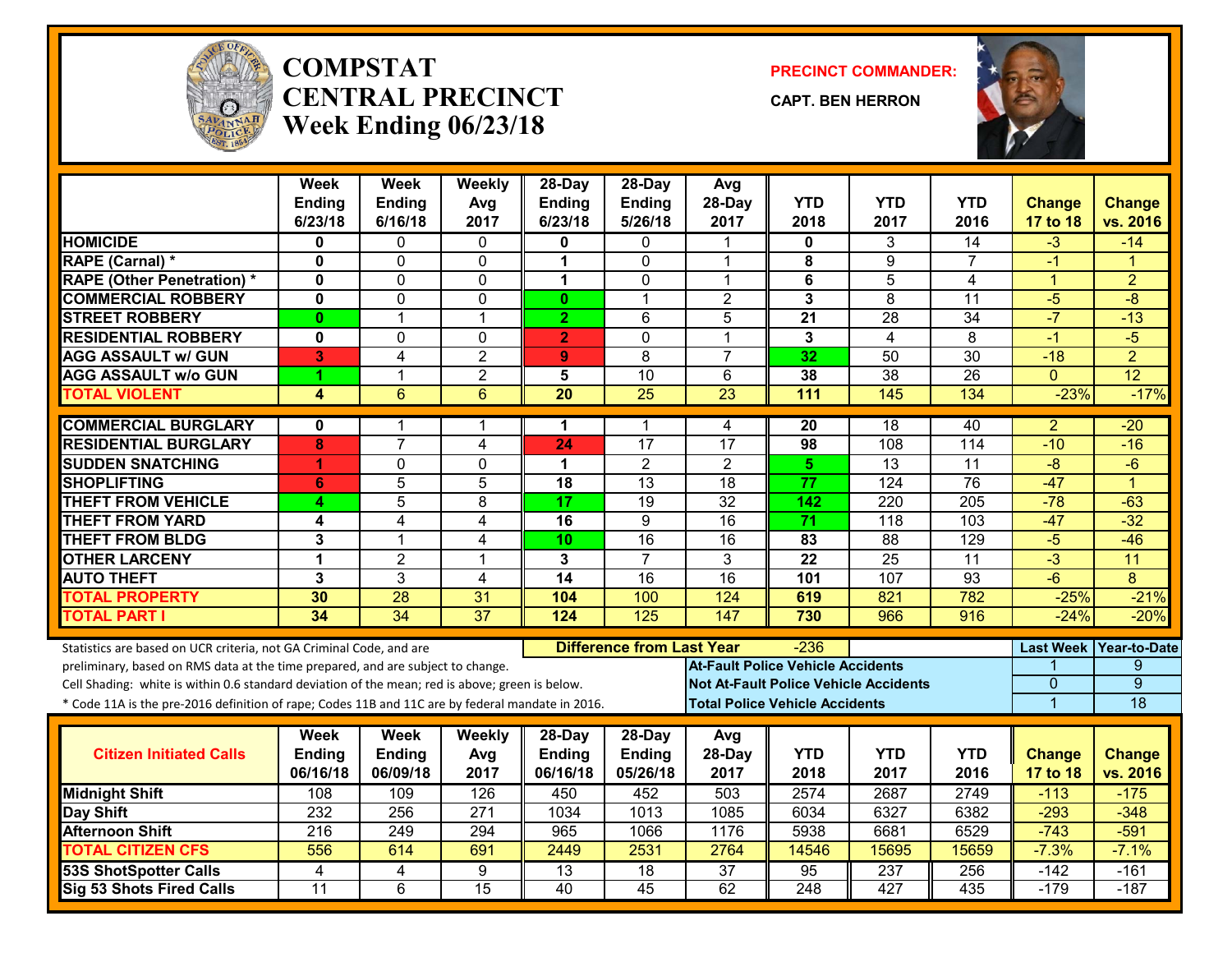# **BEAT 31 Central Precinct Week Ending 06/23/18**

|                                   |               |                | <b>Last 4 Weeks</b> |              | 28 Days        | 28 Day  |                |                |                |                |                |
|-----------------------------------|---------------|----------------|---------------------|--------------|----------------|---------|----------------|----------------|----------------|----------------|----------------|
|                                   | <b>Ending</b> | <b>Ending</b>  | <b>Ending</b>       | Ending       | <b>Ending</b>  | Average | <b>YTD</b>     | <b>YTD</b>     | <b>YTD</b>     | <b>Change</b>  | <b>Change</b>  |
|                                   | 6/23/18       | 6/16/18        | 6/2/18              | 6/23/18      | 5/26/18        | 2017    | 2018           | 2017           | 2016           | 17 to 18       | vs. 2016       |
| <b>HOMICIDE</b>                   | 0             | $\Omega$       | $\Omega$            | 0            | $\Omega$       | 0.1     | $\Omega$       | $\Omega$       | $\overline{7}$ | $\mathbf{0}$   | $-7$           |
| RAPE (Carnal) *                   | $\Omega$      | $\Omega$       | $\mathbf{0}$        | 0            | $\Omega$       | 0.2     | $\Omega$       | $\mathbf{1}$   | $\mathbf{1}$   | $-1$           | $-1$           |
| <b>RAPE (Other Penetration) *</b> | 0             | 0              | $\mathbf 0$         | 0            | 0              | 0.3     | $\mathbf{1}$   | 3              | 0              | $-2$           | $\mathbf{1}$   |
| <b>COMMERCIAL ROBBERY</b>         | 0             | 0              | $\mathbf 0$         | $\Omega$     | 0              | 0.0     | $\mathbf{1}$   | $\mathbf 0$    | 0              | $\mathbf{1}$   | $\mathbf{1}$   |
| <b>STREET ROBBERY</b>             | 0             | 0              | 0                   | $\Omega$     | 0              | 1.1     | 6              | 6              | 6              | $\overline{0}$ | $\mathbf{0}$   |
| <b>RESIDENTIAL ROBBERY</b>        | 0             | 0              | 0                   | $\Omega$     | 0              | 0.2     | $\mathbf 0$    | $\overline{2}$ | $\overline{2}$ | $-2$           | $-2$           |
| <b>AGG ASSAULT w/ GUN</b>         | $\mathbf{1}$  | 0              | $\mathbf{1}$        | $\Omega$     | $\overline{2}$ | 1.0     | 4              | 9              | 5              | $-5$           | $-1$           |
| <b>AGG ASSAULT w/o GUN</b>        | 0             | 0              | $\mathbf 0$         | $\mathbf{1}$ | 1              | 1.1     | $\overline{7}$ | 6              | 4              | $\mathbf{1}$   | 3 <sup>1</sup> |
| <b>TOTAL VIOLENT</b>              | $\mathbf{1}$  | $\overline{0}$ | $\mathbf{1}$        | $\mathbf{1}$ | 3              | 3.8     | 19             | 27             | 25             | $-30%$         | $-24%$         |
| <b>COMMERCIAL BURGLARY</b>        | 0             | 0              | $\mathbf{1}$        | 0            | $\mathbf{1}$   | 0.5     | $\overline{7}$ | $\mathbf{1}$   | $\overline{7}$ | 6              | $\mathbf{0}$   |
| <b>RESIDENTIAL BURGLARY</b>       | 4             | 0              | 0                   | $\mathbf{1}$ | 5              | 2.3     | 11             | 12             | 22             | $-1$           | $-11$          |
| <b>SUDDEN SNATCHING</b>           | 0             | 0              | 0                   | $\Omega$     | 0              | 0.4     | $\mathbf{1}$   | $\mathbf{1}$   | $\overline{2}$ | $\mathbf{0}$   | $-1$           |
| <b>SHOPLIFTING</b>                | 0             | $\mathbf 0$    | 0                   | $\mathbf{1}$ | $\mathbf{1}$   | 1.5     | $\mathbf 0$    | 9              | 9              | $-9$           | $-9$           |
| <b>THEFT FROM VEHICLE</b>         | 0             | 0              | $\mathbf{1}$        | $\Omega$     | $\mathbf{1}$   | 7.0     | 25             | 44             | 41             | $-19$          | $-16$          |
| <b>THEFT FROM YARD</b>            | $\mathbf{1}$  | $\mathbf{1}$   | $\overline{2}$      | $\mathbf{1}$ | 5              | 4.9     | 17             | 30             | 27             | $-13$          | $-10$          |
| <b>THEFT FROM BLDG</b>            | 0             | $\mathbf{1}$   | $\mathbf 0$         | $\Omega$     | $\mathbf{1}$   | 2.8     | 16             | 13             | 28             | 3              | $-12$          |
| <b>OTHER LARCENY</b>              | 0             | 0              | $\mathbf 0$         | 0            | 0              | 0.7     | $\mathbf 0$    | 5              | $\mathbf{1}$   | $-5$           | $-1$           |
| <b>AUTO THEFT</b>                 | 0             | $\mathbf{1}$   | $\mathbf 0$         | 0            | $\mathbf{1}$   | 3.0     | 8              | 24             | 19             | $-16$          | $-11$          |
| <b>TOTAL PROPERTY</b>             | 5             | $\overline{3}$ | 4                   | 3            | 15             | 22.9    | 85             | 139            | 156            | $-39%$         | $-46%$         |
| <b>TOTAL PART I</b>               | 6             | $\overline{3}$ | 5                   | 4            | 18             | 26.8    | 104            | 166            | 181            | $-37%$         | $-43%$         |

 **Difference from Last Year**r -62

Statistics are based on UCR criteria, not GA Criminal Code.

\* Rape Code 11A is the historical definition of rape (aka Legacy Rape); Rape Codes 11B and 11C are those moved from Part II to Part I in 2017.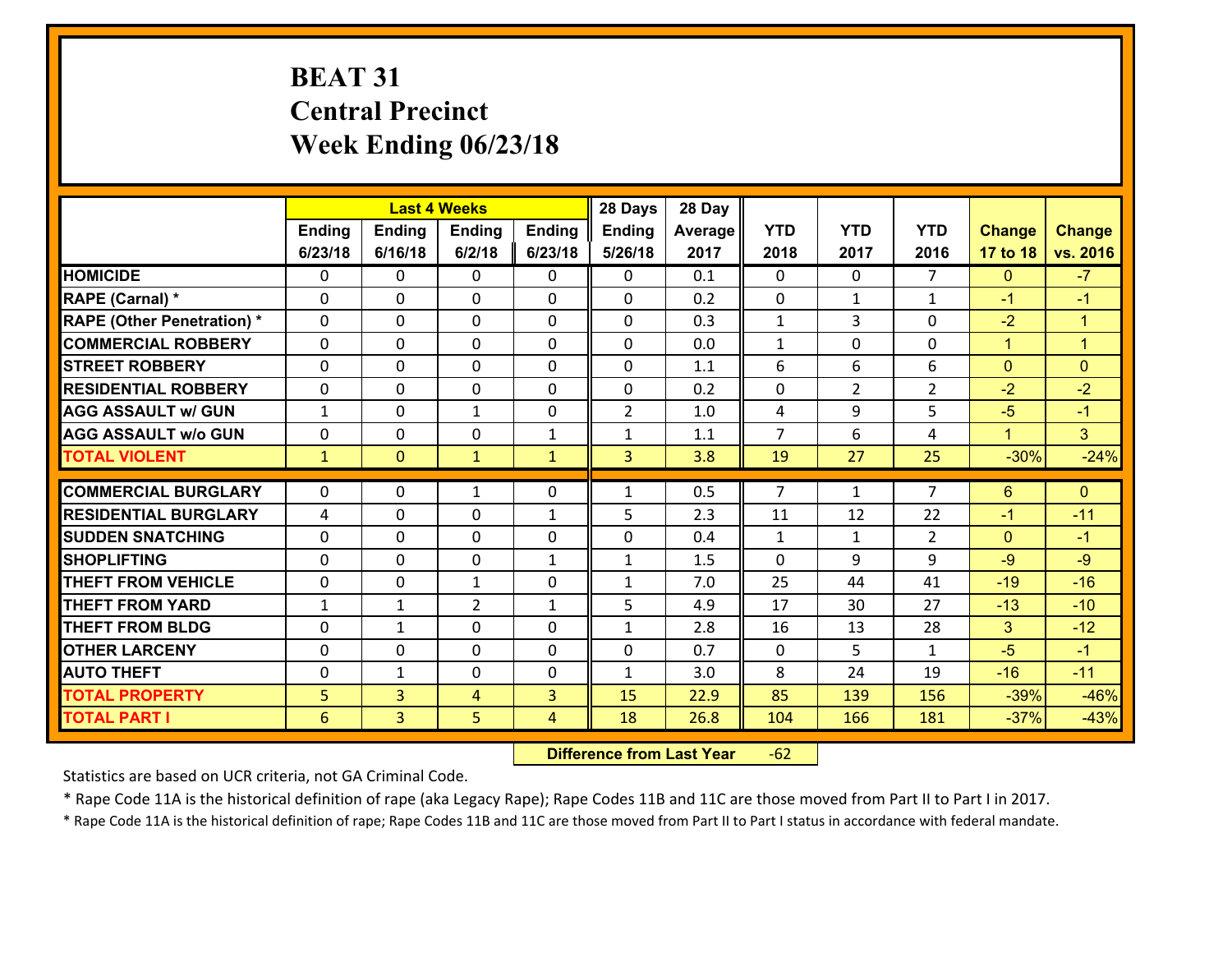# **BEAT 32 Central Precinct Week Ending 06/23/18**

|                                              |                     |                | <b>Last 4 Weeks</b> |                | 28 Days        | 28 Day       |                |                |                |                  |                  |
|----------------------------------------------|---------------------|----------------|---------------------|----------------|----------------|--------------|----------------|----------------|----------------|------------------|------------------|
|                                              | <b>Ending</b>       | <b>Ending</b>  | <b>Ending</b>       | <b>Ending</b>  | <b>Ending</b>  | Average      | <b>YTD</b>     | <b>YTD</b>     | <b>YTD</b>     | <b>Change</b>    | <b>Change</b>    |
|                                              | 6/23/18             | 6/16/18        | 6/2/18              | 6/23/18        | 5/26/18        | 2017         | 2018           | 2017           | 2016           | 17 to 18         | vs. 2016         |
| <b>HOMICIDE</b>                              | $\Omega$            | 0              | $\mathbf{0}$        | 0              | $\mathbf{0}$   | 0.0          | $\Omega$       | $\Omega$       | 0              | $\mathbf{0}$     | $\mathbf{0}$     |
| RAPE (Carnal) *                              | $\mathbf 0$         | 0              | $\mathbf{0}$        | $\Omega$       | 0              | 0.4          | 1              | $\overline{2}$ | $\mathbf{1}$   | $-1$             | $\mathbf{0}$     |
| <b>RAPE (Other Penetration) *</b>            | $\mathbf{1}$        | 0              | $\Omega$            | $\Omega$       | $\mathbf{1}$   | 0.2          | $\mathbf{1}$   | $\overline{2}$ | $\Omega$       | $-1$             | $\mathbf{1}$     |
| <b>COMMERCIAL ROBBERY</b>                    | $\mathbf 0$         | 0              | $\mathbf 0$         | 0              | 0              | 0.5          | $\overline{2}$ | 3              | $\overline{2}$ | $-1$             | $\overline{0}$   |
| <b>STREET ROBBERY</b>                        | $\Omega$            | 0              | $\mathbf{1}$        | $\Omega$       | $\mathbf{1}$   | 0.5          | $\overline{2}$ | $\overline{2}$ | 4              | $\mathbf{0}$     | $-2$             |
| <b>RESIDENTIAL ROBBERY</b>                   | $\mathbf{0}$        | 0              | $\mathbf 0$         | $\Omega$       | $\Omega$       | 0.0          | $\Omega$       | $\Omega$       | 0              | $\Omega$         | $\Omega$         |
| <b>AGG ASSAULT w/ GUN</b>                    | $\Omega$            | 0              | $\mathbf{1}$        | $\Omega$       | $\mathbf{1}$   | 0.4          | 3              | 4              | $\mathbf{1}$   | $-1$             | $\overline{2}$   |
| <b>AGG ASSAULT w/o GUN</b>                   | $\mathbf{1}$        | 0              | $\mathbf 0$         | 0              | $\mathbf{1}$   | 0.5          | 3              | 3              | 3              | $\Omega$         | $\overline{0}$   |
| <b>TOTAL VIOLENT</b>                         | 2 <sup>1</sup>      | $\overline{0}$ | $\overline{2}$      | $\mathbf{0}$   | 4              | 2.5          | 12             | 16             | 11             | $-25%$           | 9%               |
|                                              |                     |                |                     |                |                |              |                |                |                |                  |                  |
|                                              |                     |                |                     |                |                |              |                |                |                |                  |                  |
| <b>COMMERCIAL BURGLARY</b>                   | $\mathbf 0$         | 0              | $\mathbf{0}$        | $\mathbf{0}$   | 0              | 0.3          | $\mathbf{0}$   | $\mathbf{1}$   | 8              | $-1$             | $-8$             |
| <b>RESIDENTIAL BURGLARY</b>                  | $\overline{2}$      | $\mathbf{1}$   | $\overline{2}$      | $\Omega$       | 5              | 2.1          | 13             | 4              | 17             | 9                | $-4$             |
| <b>SUDDEN SNATCHING</b>                      | $\Omega$            | 0              | $\mathbf{0}$        | $\Omega$       | 0              | 0.2          | $\Omega$       | $\overline{2}$ | $\Omega$       | $-2$             | $\Omega$         |
| <b>SHOPLIFTING</b>                           | $\mathbf{1}$        | $\mathbf{1}$   | $\mathbf{1}$        | 3              | 6              | 3.8          | 31             | 22             | 17             | 9                | 14               |
| <b>THEFT FROM VEHICLE</b>                    | $\mathbf{1}$        | $\mathbf{1}$   | $\mathbf{0}$        | $\Omega$       | $\overline{2}$ | 8.7          | 30             | 70             | 48             | $-40$            | $-18$            |
| <b>THEFT FROM YARD</b>                       | $\mathbf{1}$        | 0              | $\mathbf{1}$        | $\overline{2}$ | 4              | 2.8          | 20             | 27             | 15             | $-7$             | 5                |
| <b>THEFT FROM BLDG</b>                       | $\mathbf 0$         | $\mathbf{1}$   | $\mathbf 0$         | 0              | $\mathbf{1}$   | 4.1          | 16             | 26             | 33             | $-10$            | $-17$            |
| <b>OTHER LARCENY</b>                         | $\mathbf 0$         | 0              | $\mathbf 0$         | $\mathbf{1}$   | $\mathbf{1}$   | 1.0          | 11             | 6              | $\Omega$       | $5\phantom{.0}$  | 11               |
| <b>AUTO THEFT</b>                            | $\mathbf{0}$        | $\mathbf{1}$   | $\mathbf{0}$        | 0              | $\mathbf{1}$   | 2.3          | 14             | 16             | 14             | $-2$             | $\overline{0}$   |
| <b>TOTAL PROPERTY</b><br><b>TOTAL PART I</b> | 5<br>$\overline{7}$ | 5<br>5         | 4<br>$6\phantom{1}$ | 6<br>6         | 20<br>24       | 25.4<br>27.8 | 135<br>147     | 174<br>190     | 152<br>163     | $-22%$<br>$-23%$ | $-11%$<br>$-10%$ |

 **Difference from Last Year**r -43

Statistics are based on UCR criteria, not GA Criminal Code.

\* Rape Code 11A is the historical definition of rape (aka Legacy Rape); Rape Codes 11B and 11C are those moved from Part II to Part I in 2017.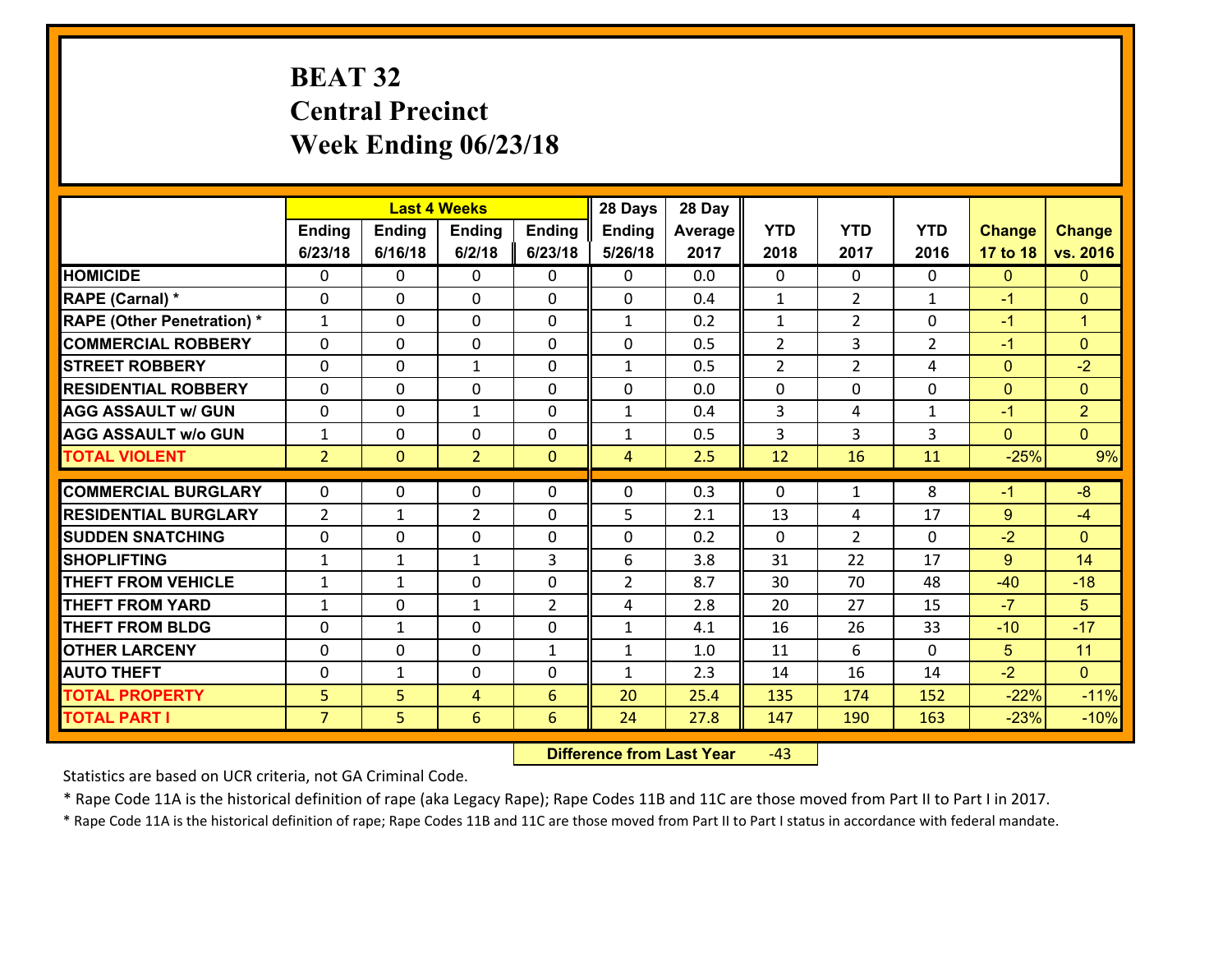# **BEAT 33 Central Precinct Week Ending 06/23/18**

|                                   |                 |                | <b>Last 4 Weeks</b> |                | 28 Days        | 28 Day  |              |                |                |                |                |
|-----------------------------------|-----------------|----------------|---------------------|----------------|----------------|---------|--------------|----------------|----------------|----------------|----------------|
|                                   | Ending          | <b>Ending</b>  | <b>Ending</b>       | Ending         | <b>Ending</b>  | Average | <b>YTD</b>   | <b>YTD</b>     | <b>YTD</b>     | <b>Change</b>  | <b>Change</b>  |
|                                   | 6/23/18         | 6/16/18        | 6/2/18              | 6/23/18        | 5/26/18        | 2017    | 2018         | 2017           | 2016           | 17 to 18       | vs. 2016       |
| <b>HOMICIDE</b>                   | $\Omega$        | 0              | $\Omega$            | 0              | $\Omega$       | 0.2     | 0            | $\mathbf{1}$   | 4              | $-1$           | $-4$           |
| RAPE (Carnal) *                   | $\mathbf{1}$    | 0              | $\mathbf{0}$        | 0              | $\mathbf{1}$   | 0.2     | $\mathbf{1}$ | $\mathbf{1}$   | $\overline{2}$ | $\mathbf{0}$   | $-1$           |
| <b>RAPE (Other Penetration) *</b> | $\Omega$        | 0              | $\mathbf{0}$        | $\Omega$       | $\Omega$       | 0.1     | $\mathbf{1}$ | 0              | $\overline{2}$ | $\mathbf{1}$   | $-1$           |
| <b>COMMERCIAL ROBBERY</b>         | 0               | 0              | 0                   | 0              | $\Omega$       | 0.5     | $\mathbf{0}$ | 4              | 3              | $-4$           | $-3$           |
| <b>STREET ROBBERY</b>             | $\mathbf{1}$    | 0              | $\mathbf 0$         | 0              | $\mathbf{1}$   | 1.5     | 8            | 11             | 12             | $-3$           | $-4$           |
| <b>RESIDENTIAL ROBBERY</b>        | $\Omega$        | $\Omega$       | $\mathbf 0$         | $\Omega$       | 0              | 0.1     | 0            | $\Omega$       | 0              | $\mathbf{0}$   | $\Omega$       |
| <b>AGG ASSAULT w/ GUN</b>         | 0               | 0              | $\mathbf 0$         | $\Omega$       | 0              | 1.4     | 5            | 11             | 4              | $-6$           | $\mathbf{1}$   |
| <b>AGG ASSAULT w/o GUN</b>        | 0               | 0              | $\mathbf 0$         | $\mathbf 0$    | 0              | 1.1     | 3            | 8              | $\overline{7}$ | $-5$           | $-4$           |
| <b>TOTAL VIOLENT</b>              | $\overline{2}$  | $\overline{0}$ | $\mathbf{O}$        | $\mathbf{0}$   | $\overline{2}$ | 4.9     | 18           | 36             | 34             | $-50%$         | $-47%$         |
| <b>COMMERCIAL BURGLARY</b>        | $\Omega$        | 0              | $\mathbf{0}$        | $\Omega$       | $\Omega$       | 0.6     | 4            | $\overline{2}$ | 10             | $\overline{2}$ | $-6$           |
| <b>RESIDENTIAL BURGLARY</b>       | 0               | 0              | $\overline{2}$      | $\mathbf{1}$   | 3              | 1.7     | 10           | 8              | 12             | $\overline{2}$ | $-2$           |
| <b>SUDDEN SNATCHING</b>           | 0               | 0              | $\mathbf 0$         | 0              | 0              | 0.3     | 2            | $\overline{2}$ | $\overline{2}$ | $\mathbf{0}$   | $\Omega$       |
| <b>SHOPLIFTING</b>                | 0               | $\mathbf{1}$   | $\overline{2}$      | $\overline{2}$ | 5              | 5.4     | 15           | 59             | 18             | $-44$          | $-3$           |
| <b>THEFT FROM VEHICLE</b>         | 0               | 0              | $\mathbf 0$         | $\mathbf{1}$   | $\mathbf{1}$   | 5.6     | 22           | 52             | 35             | $-30$          | $-13$          |
| <b>THEFT FROM YARD</b>            | $\mathbf 1$     | 0              | $\mathbf 0$         | 0              | $\mathbf{1}$   | 3.2     | 17           | 20             | 33             | $-3$           | $-16$          |
| <b>THEFT FROM BLDG</b>            | $\mathbf{1}$    | 0              | 1                   | $\mathbf{1}$   | 3              | 2.5     | 14           | 14             | 29             | $\mathbf{0}$   | $-15$          |
| <b>OTHER LARCENY</b>              | 0               | 0              | $\mathbf{1}$        | 0              | $\mathbf{1}$   | 0.8     | 5            | 6              | 5              | $-1$           | $\overline{0}$ |
| <b>AUTO THEFT</b>                 | $\overline{2}$  | 0              | $\mathbf{0}$        | 2              | 4              | 3.0     | 26           | 19             | 23             | $\overline{7}$ | 3 <sup>1</sup> |
| <b>TOTAL PROPERTY</b>             | 4               | $\mathbf{1}$   | 6                   | $\overline{7}$ | 18             | 23.1    | 115          | 182            | 167            | $-37%$         | $-31%$         |
| <b>TOTAL PART I</b>               | $6\phantom{1}6$ | $\mathbf{1}$   | 6                   | $\overline{7}$ | 20             | 28.0    | 133          | 218            | 201            | $-39%$         | $-34%$         |

 **Difference from Last Year**‐85

Statistics are based on UCR criteria, not GA Criminal Code.

\* Rape Code 11A is the historical definition of rape (aka Legacy Rape); Rape Codes 11B and 11C are those moved from Part II to Part I in 2017.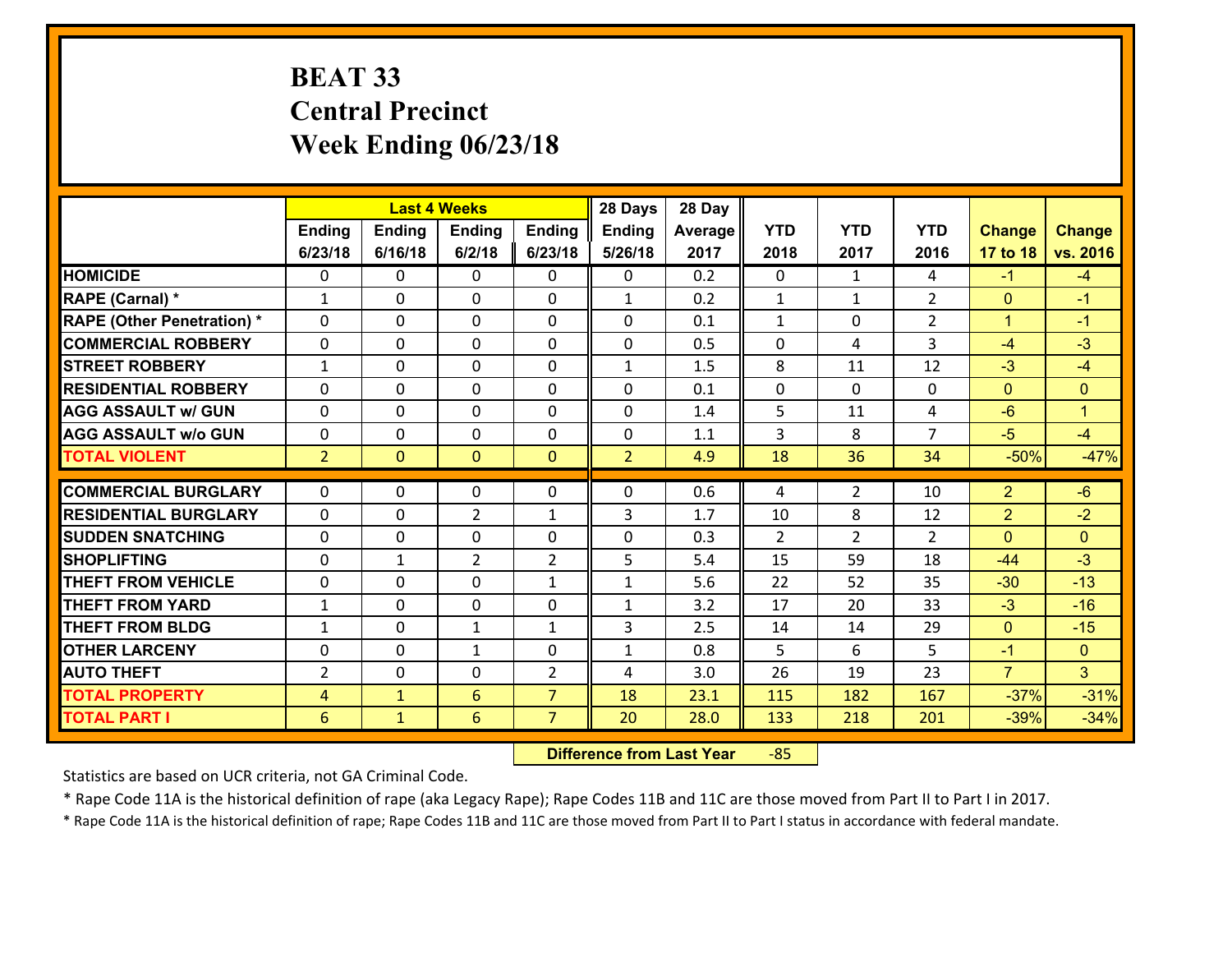# **BEAT 34 Central Precinct Week Ending 06/23/18**

|                                   |                |                | <b>Last 4 Weeks</b> |                | 28 Days        | 28 Day  |                |                |                |                |                |
|-----------------------------------|----------------|----------------|---------------------|----------------|----------------|---------|----------------|----------------|----------------|----------------|----------------|
|                                   | Ending         | <b>Ending</b>  | <b>Ending</b>       | Ending         | <b>Ending</b>  | Average | <b>YTD</b>     | <b>YTD</b>     | <b>YTD</b>     | <b>Change</b>  | <b>Change</b>  |
|                                   | 6/23/18        | 6/16/18        | 6/2/18              | 6/23/18        | 5/26/18        | 2017    | 2018           | 2017           | 2016           | 17 to 18       | vs. 2016       |
| <b>HOMICIDE</b>                   | $\Omega$       | 0              | $\Omega$            | 0              | $\Omega$       | 0.3     | $\Omega$       | $\overline{2}$ | $\mathbf{1}$   | $-2$           | $-1$           |
| RAPE (Carnal) *                   | 0              | 0              | $\mathbf{0}$        | 0              | $\Omega$       | 0.5     | 2              | 4              | $\Omega$       | $-2$           | $\overline{2}$ |
| <b>RAPE (Other Penetration) *</b> | $\Omega$       | 0              | $\mathbf{0}$        | $\Omega$       | $\Omega$       | 0.0     | $\Omega$       | $\Omega$       | $\mathbf{1}$   | $\mathbf{0}$   | $-1$           |
| <b>COMMERCIAL ROBBERY</b>         | 0              | 0              | 0                   | 0              | 0              | 0.1     | $\mathbf{0}$   | 0              | $\overline{2}$ | $\mathbf{0}$   | $-2$           |
| <b>STREET ROBBERY</b>             | $\Omega$       | 0              | $\mathbf 0$         | 0              | 0              | 0.7     | $\overline{3}$ | $\overline{3}$ | $\overline{2}$ | $\overline{0}$ | $\mathbf{1}$   |
| <b>RESIDENTIAL ROBBERY</b>        | $\Omega$       | $\Omega$       | $\mathbf 0$         | $\Omega$       | 0              | 0.3     | $\mathbf{1}$   | $\overline{2}$ | $\overline{2}$ | $-1$           | $-1$           |
| <b>AGG ASSAULT w/ GUN</b>         | $\mathbf{1}$   | 0              | $\mathbf{1}$        | $\mathbf{1}$   | 3              | 2.4     | 8              | 17             | 9              | $-9$           | $-1$           |
| <b>AGG ASSAULT w/o GUN</b>        | 0              | 1              | 1                   | 0              | $\overline{2}$ | 1.8     | 16             | 13             | $\overline{7}$ | 3              | 9              |
| <b>TOTAL VIOLENT</b>              | $\mathbf{1}$   | $\mathbf{1}$   | $\overline{2}$      | $\mathbf{1}$   | 5              | 6.1     | 30             | 41             | 24             | $-27%$         | 25%            |
| <b>COMMERCIAL BURGLARY</b>        | $\Omega$       | 0              | $\mathbf{0}$        | $\Omega$       | $\Omega$       | 0.4     | $\overline{2}$ | 4              | 3              | $-2$           | $-1$           |
|                                   |                |                |                     |                |                |         |                |                |                |                |                |
| <b>RESIDENTIAL BURGLARY</b>       | 0              | 1              | $\mathbf 0$         | $\mathbf{1}$   | $\overline{2}$ | 5.4     | 32             | 46             | 25             | $-14$          | $\overline{7}$ |
| <b>SUDDEN SNATCHING</b>           | 0              | 0              | $\mathbf 0$         | $\mathbf{1}$   | $\mathbf{1}$   | 0.5     | $\mathbf{1}$   | 5              | 3              | $-4$           | $-2$           |
| <b>SHOPLIFTING</b>                | 0              | 0              | 1                   | 0              | $\mathbf{1}$   | 2.8     | 4              | 3              | $\overline{2}$ | $\mathbf{1}$   | $\overline{2}$ |
| <b>THEFT FROM VEHICLE</b>         | $\overline{2}$ | $\mathbf{1}$   | $\mathbf 0$         | $\overline{2}$ | 5              | 3.3     | 20             | 21             | 24             | $-1$           | $-4$           |
| <b>THEFT FROM YARD</b>            | $\overline{2}$ | $\mathbf{1}$   | $\mathbf 0$         | 0              | 3              | 1.6     | 6              | 10             | 11             | $-4$           | $-5$           |
| <b>THEFT FROM BLDG</b>            | 3              | 0              | $\mathbf 0$         | 0              | 3              | 2.3     | 15             | $\overline{7}$ | 12             | 8              | 3              |
| <b>OTHER LARCENY</b>              | 0              | 0              | $\mathbf 0$         | 0              | 0              | 0.2     | $\mathbf{1}$   | $\mathbf{1}$   | $\overline{2}$ | $\mathbf{0}$   | $-1$           |
| <b>AUTO THEFT</b>                 | $\mathbf{1}$   | 0              | $\overline{2}$      | $\mathbf{1}$   | 4              | 3.2     | 16             | 23             | 20             | $-7$           | $-4$           |
| <b>TOTAL PROPERTY</b>             | 8              | $\overline{3}$ | $\overline{3}$      | 5              | 19             | 19.7    | 97             | 120            | 102            | $-19%$         | $-5%$          |
| <b>TOTAL PART I</b>               | 9              | $\overline{4}$ | 5                   | 6              | 24             | 25.8    | 127            | 161            | 126            | $-21%$         | 1%             |

 **Difference from Last Year**‐34

Statistics are based on UCR criteria, not GA Criminal Code.

\* Rape Code 11A is the historical definition of rape (aka Legacy Rape); Rape Codes 11B and 11C are those moved from Part II to Part I in 2017.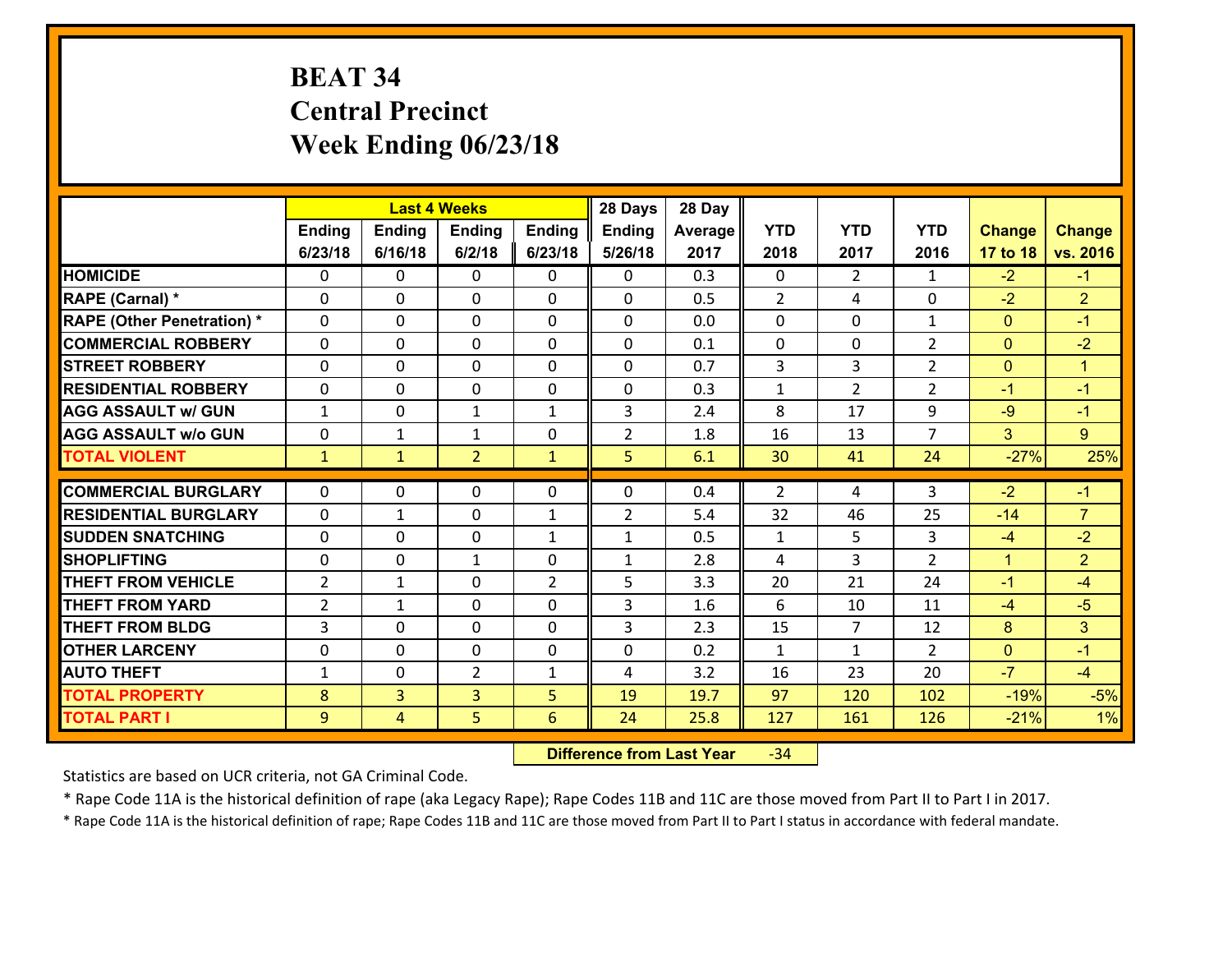## **BEAT 35 Central Precinct Week Ending 06/23/18**

|                                   |                 |                | <b>Last 4 Weeks</b> |              | 28 Days        | 28 Day  |                |                |                |                |                |
|-----------------------------------|-----------------|----------------|---------------------|--------------|----------------|---------|----------------|----------------|----------------|----------------|----------------|
|                                   | Ending          | <b>Ending</b>  | <b>Ending</b>       | Ending       | <b>Ending</b>  | Average | <b>YTD</b>     | <b>YTD</b>     | <b>YTD</b>     | <b>Change</b>  | <b>Change</b>  |
|                                   | 6/23/18         | 6/16/18        | 6/2/18              | 6/23/18      | 5/26/18        | 2017    | 2018           | 2017           | 2016           | 17 to 18       | vs. 2016       |
| <b>HOMICIDE</b>                   | $\Omega$        | 0              | $\Omega$            | 0            | $\Omega$       | 0.1     | $\Omega$       | $\Omega$       | $\mathcal{L}$  | $\mathbf{0}$   | $-2$           |
| RAPE (Carnal) *                   | 0               | 0              | $\mathbf{0}$        | 0            | $\Omega$       | 0.0     | 2              | 0              | $\overline{2}$ | $\overline{2}$ | $\mathbf{0}$   |
| <b>RAPE (Other Penetration) *</b> | $\Omega$        | 0              | $\mathbf{0}$        | $\Omega$     | $\Omega$       | 0.0     | 3              | $\Omega$       | $\Omega$       | 3              | 3              |
| <b>COMMERCIAL ROBBERY</b>         | 0               | 0              | 0                   | 0            | 0              | 0.4     | $\mathbf 0$    | $\mathbf{1}$   | 3              | $-1$           | $-3$           |
| <b>STREET ROBBERY</b>             | $\Omega$        | 0              | $\mathbf 0$         | 0            | 0              | 0.6     | $\mathbf{1}$   | 4              | 8              | $-3$           | $-7$           |
| <b>RESIDENTIAL ROBBERY</b>        | $\Omega$        | $\Omega$       | $\mathbf 0$         | $\Omega$     | 0              | 0.1     | $\Omega$       | $\Omega$       | 3              | $\mathbf{0}$   | $-3$           |
| <b>AGG ASSAULT w/ GUN</b>         | $\Omega$        | 0              | $\mathbf{1}$        | 0            | $\mathbf{1}$   | 1.3     | 10             | 8              | 8              | $\overline{2}$ | $\overline{2}$ |
| <b>AGG ASSAULT w/o GUN</b>        | 0               | 0              | $\mathbf 0$         | 0            | 0              | 1.2     | 6              | 3              | 3              | 3              | 3 <sup>1</sup> |
| <b>TOTAL VIOLENT</b>              | $\mathbf{0}$    | $\overline{0}$ | $\mathbf{1}$        | $\mathbf{0}$ | $\mathbf{1}$   | 3.6     | 22             | 16             | 29             | 38%            | $-24%$         |
| <b>COMMERCIAL BURGLARY</b>        | $\Omega$        | 0              | $\mathbf{0}$        | $\Omega$     | $\Omega$       | 1.0     | $\overline{2}$ | 6              | 8              | $-4$           | $-6$           |
|                                   |                 |                |                     |              | $\overline{7}$ |         |                |                |                |                |                |
| <b>RESIDENTIAL BURGLARY</b>       | 0               | 0              | $\overline{2}$      | 5            |                | 3.7     | 21             | 25             | 26             | $-4$           | $-5$           |
| <b>SUDDEN SNATCHING</b>           | 0               | 0              | $\mathbf 0$         | 0            | 0              | 0.2     | $\mathbf{1}$   | $\overline{2}$ | 3              | $-1$           | $-2$           |
| <b>SHOPLIFTING</b>                | $\mathbf{1}$    | $\overline{2}$ | $\mathbf 0$         | 0            | 3              | 2.2     | 12             | 13             | 19             | $-1$           | $-7$           |
| <b>THEFT FROM VEHICLE</b>         | $\overline{2}$  | 0              | 1                   | 0            | 3              | 3.6     | 23             | 22             | 31             | $\mathbf{1}$   | $-8$           |
| <b>THEFT FROM YARD</b>            | $\mathbf{1}$    | 0              | 1                   | $\mathbf{1}$ | 3              | 2.2     | $\overline{7}$ | 20             | 13             | $-13$          | $-6$           |
| <b>THEFT FROM BLDG</b>            | 0               | 0              | $\mathbf 0$         | 0            | 0              | 2.6     | $\overline{7}$ | 17             | 19             | $-10$          | $-12$          |
| <b>OTHER LARCENY</b>              | 0               | 0              | $\mathbf{1}$        | 0            | $\mathbf{1}$   | 0.5     | 4              | 6              | $\overline{2}$ | $-2$           | $\overline{2}$ |
| <b>AUTO THEFT</b>                 | 2               | 0              | $\mathbf{1}$        | 0            | 3              | 2.5     | 27             | 17             | 13             | 10             | 14             |
| <b>TOTAL PROPERTY</b>             | $6\phantom{1}6$ | $\overline{2}$ | 6                   | 6            | 20             | 18.6    | 104            | 128            | 134            | $-19%$         | $-22%$         |
| <b>TOTAL PART I</b>               | 6               | $\overline{2}$ | $\overline{7}$      | 6            | 21             | 22.2    | 126            | 144            | 163            | $-13%$         | $-23%$         |

 **Difference from Last Year**r -18

Statistics are based on UCR criteria, not GA Criminal Code.

\* Rape Code 11A is the historical definition of rape (aka Legacy Rape); Rape Codes 11B and 11C are those moved from Part II to Part I in 2017.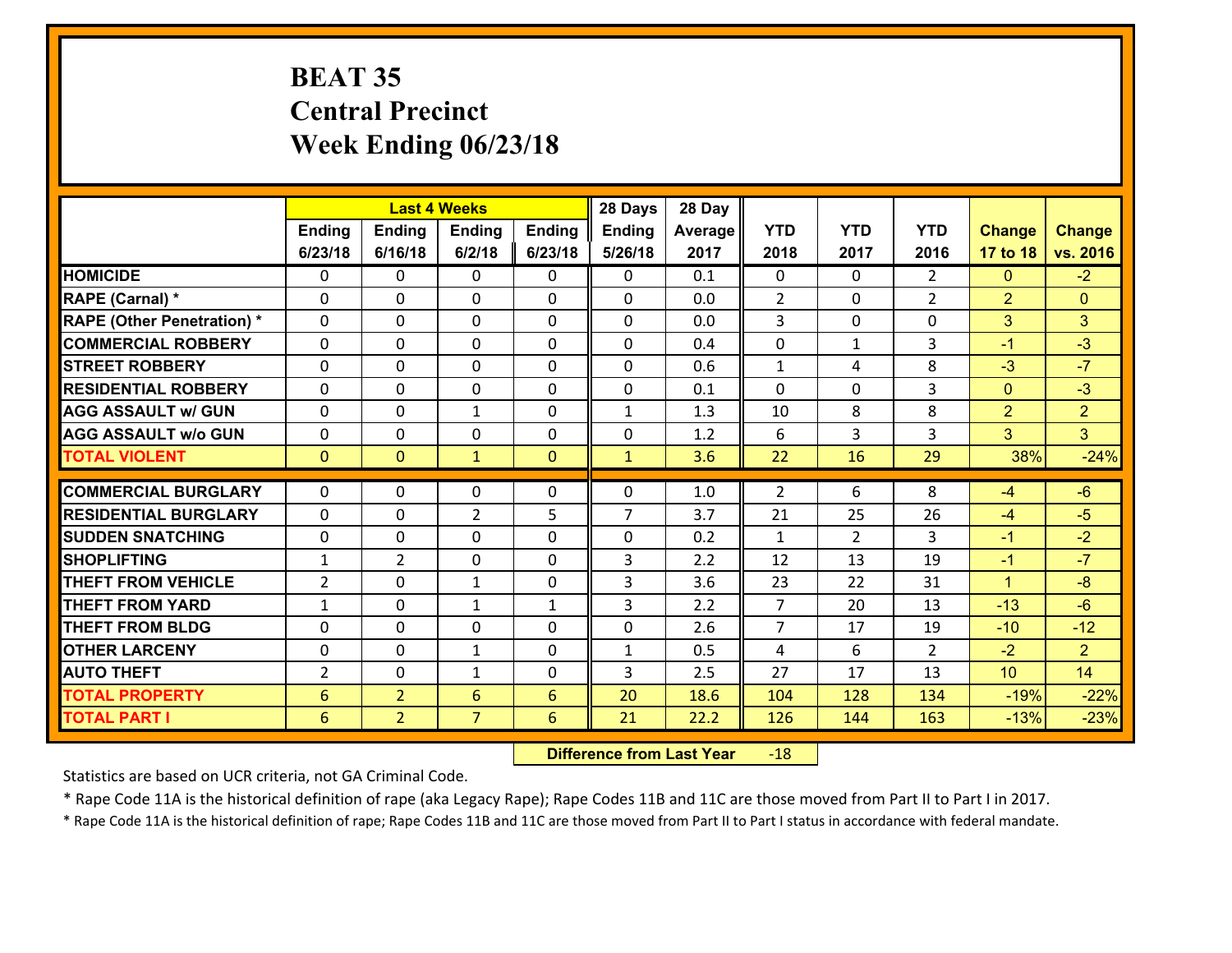# **BEAT 36 Central Precinct Week Ending 06/23/18**

|                                   |                |                | <b>Last 4 Weeks</b> |                | 28 Days        | 28 Day  |                |                |                |                |                      |
|-----------------------------------|----------------|----------------|---------------------|----------------|----------------|---------|----------------|----------------|----------------|----------------|----------------------|
|                                   | Ending         | <b>Ending</b>  | <b>Ending</b>       | <b>Ending</b>  | <b>Ending</b>  | Average | <b>YTD</b>     | <b>YTD</b>     | <b>YTD</b>     | <b>Change</b>  | <b>Change</b>        |
|                                   | 6/23/18        | 6/16/18        | 6/2/18              | 6/23/18        | 5/26/18        | 2017    | 2018           | 2017           | 2016           | 17 to 18       | vs. 2016             |
| <b>HOMICIDE</b>                   | $\Omega$       | 0              | 0                   | 0              | 0              | 0.0     | $\Omega$       | $\Omega$       | 0              | $\mathbf{0}$   | $\mathbf{0}$         |
| RAPE (Carnal) *                   | $\Omega$       | 0              | $\mathbf 0$         | 0              | 0              | 0.2     | $\overline{2}$ | $\mathbf{1}$   | $\mathbf{1}$   | $\mathbf{1}$   | $\blacktriangleleft$ |
| <b>RAPE (Other Penetration) *</b> | $\Omega$       | 0              | $\mathbf{0}$        | $\Omega$       | 0              | 0.0     | $\Omega$       | $\Omega$       | $\mathbf{1}$   | $\mathbf{0}$   | $-1$                 |
| <b>COMMERCIAL ROBBERY</b>         | $\Omega$       | $\Omega$       | $\mathbf 0$         | $\Omega$       | $\Omega$       | 0.2     | $\Omega$       | $\Omega$       | $\mathbf{1}$   | $\overline{0}$ | $-1$                 |
| <b>STREET ROBBERY</b>             | $\Omega$       | 0              | $\mathbf{0}$        | $\Omega$       | 0              | 0.4     | $\mathbf{1}$   | $\overline{2}$ | $\overline{2}$ | $-1$           | $-1$                 |
| <b>RESIDENTIAL ROBBERY</b>        | $\overline{2}$ | 0              | $\mathbf{0}$        | $\Omega$       | $\overline{2}$ | 0.1     | $\overline{2}$ | $\Omega$       | $\mathbf{1}$   | $\overline{2}$ | $\blacktriangleleft$ |
| <b>AGG ASSAULT w/ GUN</b>         | 0              | 0              | $\mathbf 0$         | $\overline{2}$ | $\overline{2}$ | 0.6     | $\overline{2}$ | $\mathbf{1}$   | 3              | $\mathbf{1}$   | $-1$                 |
| <b>AGG ASSAULT w/o GUN</b>        | $\mathbf{1}$   | 0              | 0                   | 0              | $\mathbf{1}$   | 0.7     | 3              | 5              | $\overline{2}$ | $-2$           | $\mathbf{1}$         |
| <b>TOTAL VIOLENT</b>              | $\overline{3}$ | $\overline{0}$ | $\mathbf{0}$        | $\overline{2}$ | 5              | 2.1     | 10             | 9              | 11             | 11%            | $-9%$                |
|                                   |                |                |                     |                |                |         |                |                |                |                |                      |
|                                   |                |                |                     |                |                |         |                |                |                |                |                      |
| <b>COMMERCIAL BURGLARY</b>        | $\mathbf{0}$   | 0              | 0                   | 0              | $\Omega$       | 0.8     | 5              | 4              | 4              | $\mathbf 1$    | 1                    |
| <b>RESIDENTIAL BURGLARY</b>       | $\Omega$       | 1              | $\mathbf{1}$        | $\Omega$       | $\overline{2}$ | 1.7     | 11             | 13             | 12             | $-2$           | $-1$                 |
| <b>SUDDEN SNATCHING</b>           | 0              | 0              | $\mathbf{0}$        | 0              | $\Omega$       | 0.2     | $\mathbf{0}$   | $\mathbf{1}$   | $\mathbf{1}$   | $-1$           | $-1$                 |
| <b>SHOPLIFTING</b>                | 1              | 0              | $\mathbf{1}$        | $\Omega$       | $\overline{2}$ | 2.6     | 15             | 18             | 11             | $-3$           | $\overline{4}$       |
| <b>THEFT FROM VEHICLE</b>         | $\mathbf{1}$   | 0              | 3                   | $\mathbf{1}$   | 5              | 3.3     | 22             | 11             | 26             | 11             | $-4$                 |
| <b>THEFT FROM YARD</b>            | 0              | 0              | $\mathbf 0$         | 0              | $\Omega$       | 1.5     | 4              | 11             | 4              | $-7$           | $\mathbf{0}$         |
| <b>THEFT FROM BLDG</b>            | $\Omega$       | $\Omega$       | $\Omega$            | $\mathcal{L}$  | $\overline{2}$ | 1.5     | 15             | 11             | 8              | $\overline{4}$ | $\overline{7}$       |
| <b>OTHER LARCENY</b>              | 0              | 0              | $\mathbf{0}$        | $\Omega$       | $\Omega$       | 0.3     | $\mathbf{1}$   | $\mathbf{1}$   | $\mathbf{1}$   | $\mathbf{0}$   | $\mathbf{0}$         |
| <b>AUTO THEFT</b>                 | 0              | 1              | $\mathbf{0}$        | 0              | $\mathbf{1}$   | 2.0     | 10             | 8              | 4              | $\overline{2}$ | 6                    |
| <b>TOTAL PROPERTY</b>             | $\overline{2}$ | $\overline{2}$ | 5                   | 3              | 12             | 13.8    | 83             | 78             | 71             | 6%             | 17%                  |
| <b>TOTAL PART I</b>               | 5              | $\overline{2}$ | 5                   | 5              | 17             | 16.0    | 93             | 87             | 82             | 7%             | 13%                  |

 **Difference from Last Year**r 6

Statistics are based on UCR criteria, not GA Criminal Code.

\* Rape Code 11A is the historical definition of rape (aka Legacy Rape); Rape Codes 11B and 11C are those moved from Part II to Part I in 2017.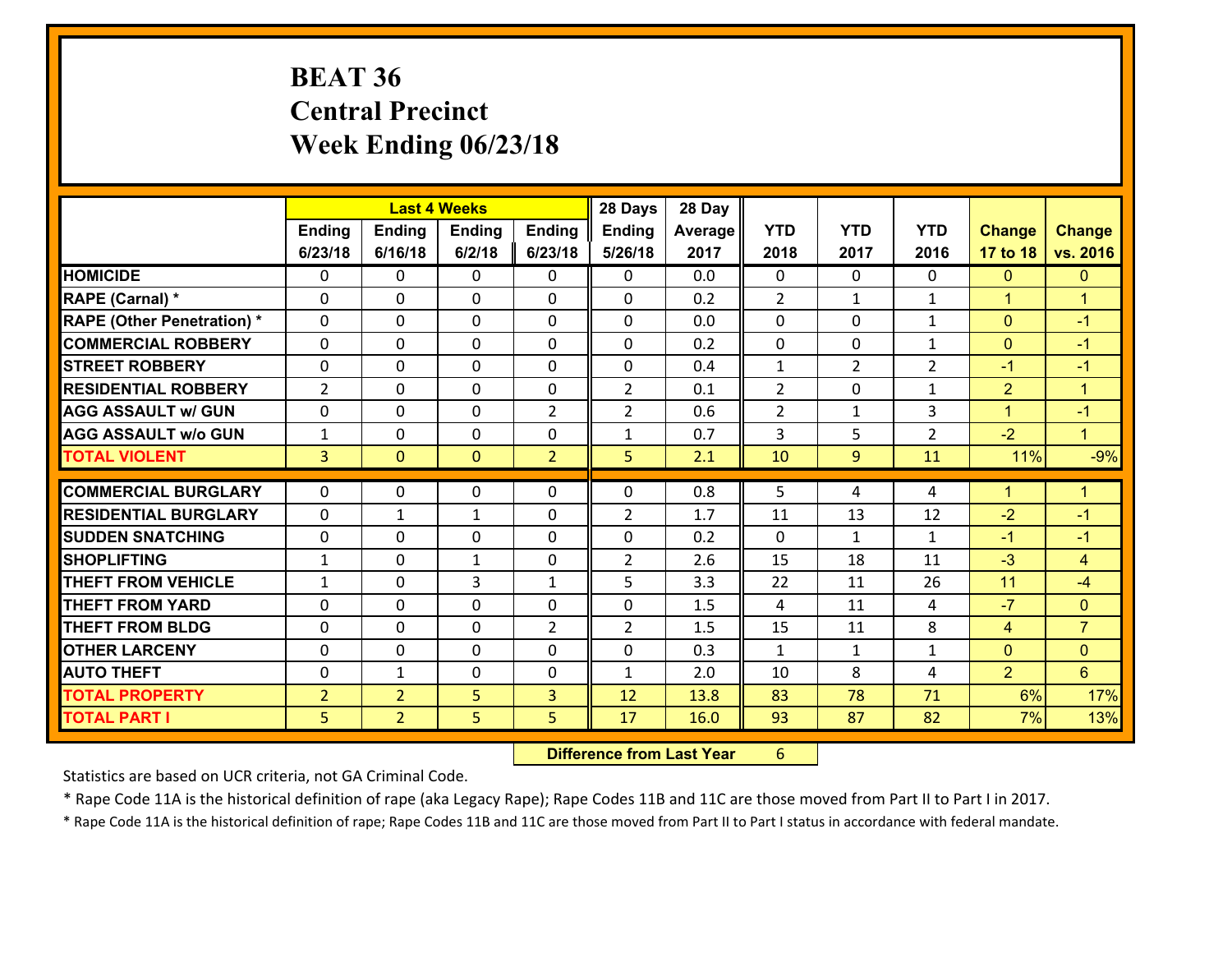

#### **COMPSTATSOUTH PRECINCT** CAPT. JOY GELLATLY **Week Ending 06/23/18**

**PRECINCT COMMANDER:**



|                                                                                                  | <b>Week</b><br>Ending | <b>Week</b><br><b>Ending</b> | Weekly<br>Avg  | 28-Day<br><b>Ending</b>   | 28-Day<br>Ending                 | Avg<br>28-Day                            | <b>YTD</b>                            | <b>YTD</b>                                   | <b>YTD</b>       | <b>Change</b>             | <b>Change</b>             |
|--------------------------------------------------------------------------------------------------|-----------------------|------------------------------|----------------|---------------------------|----------------------------------|------------------------------------------|---------------------------------------|----------------------------------------------|------------------|---------------------------|---------------------------|
|                                                                                                  | 6/23/18               | 6/16/18                      | 2017           | 6/23/18                   | 5/26/18                          | 2017                                     | 2018                                  | 2017                                         | 2016             | 17 to 18                  | vs. 2016                  |
| <b>HOMICIDE</b>                                                                                  | 0                     | 0                            | $\Omega$       | 0                         | 0                                | 0                                        | 1                                     | $\overline{2}$                               | 3                | -1                        | $-2$                      |
| <b>RAPE (Carnal) *</b>                                                                           | 4                     | 0                            | $\mathbf 0$    | 1                         | 0                                | $\mathbf{1}$                             | $\overline{7}$                        | $\overline{2}$                               | 8                | 5                         | $-1$                      |
| <b>RAPE (Other Penetration)*</b>                                                                 | $\bf{0}$              | $\overline{2}$               | $\mathbf 0$    | $\overline{2}$            | $\overline{4}$                   | $\Omega$                                 | 13                                    | $\overline{3}$                               | 3                | 10                        | 10                        |
| <b>COMMERCIAL ROBBERY</b>                                                                        | 0                     | 0                            | $\mathbf 1$    | $\mathbf{0}$              | 0                                | $\overline{c}$                           | 5.                                    | 15                                           | 19               | $-10$                     | $-14$                     |
| <b>STREET ROBBERY</b>                                                                            | $\overline{2}$        | 0                            | $\mathbf{1}$   | 4                         | $\overline{2}$                   | $\overline{2}$                           | 16                                    | 12                                           | 16               | $\overline{4}$            | $\mathbf{0}$              |
| <b>RESIDENTIAL ROBBERY</b>                                                                       | $\mathbf 0$           | 0                            | $\mathbf{0}$   | 0                         | $\mathbf{0}$                     | $\mathbf{0}$                             | $\mathbf{2}$                          | $\mathbf 1$                                  | 1                | $\overline{1}$            | 1                         |
| <b>AGG ASSAULT w/ GUN</b>                                                                        | 0                     | 0                            | $\overline{1}$ | 1                         | $\overline{2}$                   | 3                                        | $\overline{7}$                        | 20                                           | 10               | $-13$                     | $-3$                      |
| <b>AGG ASSAULT w/o GUN</b>                                                                       | 3                     | $\mathbf{1}$                 | $\mathbf{1}$   | 5                         | $\overline{4}$                   | 3                                        | 18                                    | $\overline{17}$                              | 23               | $\overline{1}$            | $-5$                      |
| <b>TOTAL VIOLENT</b>                                                                             | $6\phantom{1}$        | $\overline{3}$               | 3              | $\overline{13}$           | $\overline{12}$                  | 12                                       | 69                                    | $\overline{72}$                              | $\overline{83}$  | $-4%$                     | $-17%$                    |
| <b>COMMERCIAL BURGLARY</b>                                                                       | 0                     | 2                            | -1             | 3                         | $\overline{2}$                   | 4                                        | 20                                    | 25                                           | 22               | -5                        | -2                        |
| <b>RESIDENTIAL BURGLARY</b>                                                                      |                       | $\overline{7}$               | 4              | 18                        | 12                               | 14                                       | 97                                    | 83                                           | 90               | $\overline{14}$           | $\overline{7}$            |
| <b>SUDDEN SNATCHING</b>                                                                          | $\mathbf{0}$          | 0                            | $\mathbf 0$    | 0                         | $\mathbf 0$                      | 1                                        | $\overline{\mathbf{5}}$               | 3                                            | $\overline{4}$   | $\overline{2}$            | 1                         |
| <b>SHOPLIFTING</b>                                                                               | 17                    | $\overline{12}$              | $\overline{7}$ | 54                        | 47                               | 28                                       | 291                                   | 345                                          | 324              | $-54$                     | $-33$                     |
| <b>THEFT FROM VEHICLE</b>                                                                        | 6                     | 9                            | $\overline{7}$ | 23                        | $\overline{29}$                  | $\overline{30}$                          | 157                                   | $\overline{225}$                             | 139              | $-68$                     | $\overline{18}$           |
| <b>THEFT FROM YARD</b>                                                                           | 3                     | $\overline{0}$               | $\overline{2}$ | 12                        | 10                               | $\overline{8}$                           | 44                                    | 35                                           | 52               | $\overline{9}$            | $-8$                      |
| <b>THEFT FROM BLDG</b>                                                                           | 5                     | $\mathbf{1}$                 | 3              | 10                        | 13                               | 13                                       | 63                                    | 122                                          | 78               | $-59$                     | $-15$                     |
| <b>OTHER LARCENY</b>                                                                             | $\overline{2}$        | $\mathbf{1}$                 | $\overline{1}$ | 3                         | 4                                | 3                                        | $\overline{14}$                       | $\overline{21}$                              | $\overline{10}$  | $-7$                      | $\overline{4}$            |
| <b>AUTO THEFT</b>                                                                                | 4                     | $\overline{2}$               | 3              | $\overline{15}$           | 9                                | $\overline{13}$                          | $\overline{73}$                       | 76                                           | 65               | $-3$                      | 8                         |
| <b>TOTAL PROPERTY</b>                                                                            | 38                    | 34                           | 28             | 138                       | 126                              | 113                                      | 764                                   | 935                                          | 784              | $-18%$                    | $-3%$                     |
| <b>TOTAL PART I</b>                                                                              | 44                    | $\overline{37}$              | 31             | 151                       | 138                              | 125                                      | 833                                   | 1007                                         | 867              | $-17%$                    | $-4%$                     |
| Statistics are based on UCR criteria, not GA Criminal Code, and are                              |                       |                              |                |                           | <b>Difference from Last Year</b> |                                          | $-174$                                |                                              |                  | <b>Last Week</b>          | Year-to-Date              |
| preliminary, based on RMS data at the time prepared, and are subject to change.                  |                       |                              |                |                           |                                  | <b>At-Fault Police Vehicle Accidents</b> |                                       |                                              |                  | 0                         | 5                         |
| Cell Shading: white is within 0.6 standard deviation of the mean; red is above; green is below.  |                       |                              |                |                           |                                  |                                          |                                       | <b>Not At-Fault Police Vehicle Accidents</b> |                  | 0                         | $\overline{8}$            |
| * Code 11A is the pre-2016 definition of rape; Codes 11B and 11C are by federal mandate in 2016. |                       |                              |                |                           |                                  |                                          | <b>Total Police Vehicle Accidents</b> |                                              |                  | $\overline{0}$            | 13                        |
|                                                                                                  |                       |                              |                |                           |                                  |                                          |                                       |                                              |                  |                           |                           |
|                                                                                                  | Week                  | Week                         | Weekly         | 28-Day                    | 28-Day                           | Avg                                      | <b>YTD</b>                            | <b>YTD</b>                                   | <b>YTD</b>       |                           |                           |
| <b>Citizen Initiated Calls</b>                                                                   | Ending<br>06/16/18    | Ending<br>06/09/18           | Avg<br>2017    | <b>Ending</b><br>06/16/18 | Ending<br>05/26/18               | 28-Day<br>2017                           | 2018                                  | 2017                                         | 2016             | <b>Change</b><br>17 to 18 | <b>Change</b><br>vs. 2016 |
| <b>Midnight Shift</b>                                                                            | $\overline{88}$       | 99                           | 91             | 334                       | 383                              | 364                                      | 2128                                  | 2350                                         | 2293             | $-222$                    | $-165$                    |
| Day Shift                                                                                        | 245                   | 258                          | 247            | 1018                      | 1003                             | 986                                      | 6089                                  | 6430                                         | 6382             | $-341$                    | $-293$                    |
| <b>Afternoon Shift</b>                                                                           | 256                   | 240                          | 246            | 1005                      | 1029                             | 982                                      | 5904                                  | 6391                                         | 6242             | $-487$                    | $-338$                    |
| <b>TOTAL CITIZEN CFS</b>                                                                         | 589                   | 597                          | 583            | 2357                      | 2415                             | 2332                                     | 14121                                 | 15171                                        | 14917            | $-6.9%$                   | $-5.3%$                   |
| <b>53S ShotSpotter Calls</b>                                                                     | $\mathbf{0}$          | 0                            | 0              | $\mathbf{0}$              | $\mathbf{0}$                     | $\mathbf{0}$                             | $\mathbf{0}$                          | $\Omega$                                     | $\Omega$         | $\mathbf{0}$              | $\mathbf{0}$              |
| <b>Sig 53 Shots Fired Calls</b>                                                                  | $\overline{12}$       | $\overline{5}$               | 8              | $\overline{37}$           | 33                               | $\overline{33}$                          | 220                                   | $\overline{214}$                             | $\overline{218}$ | 6                         | 2                         |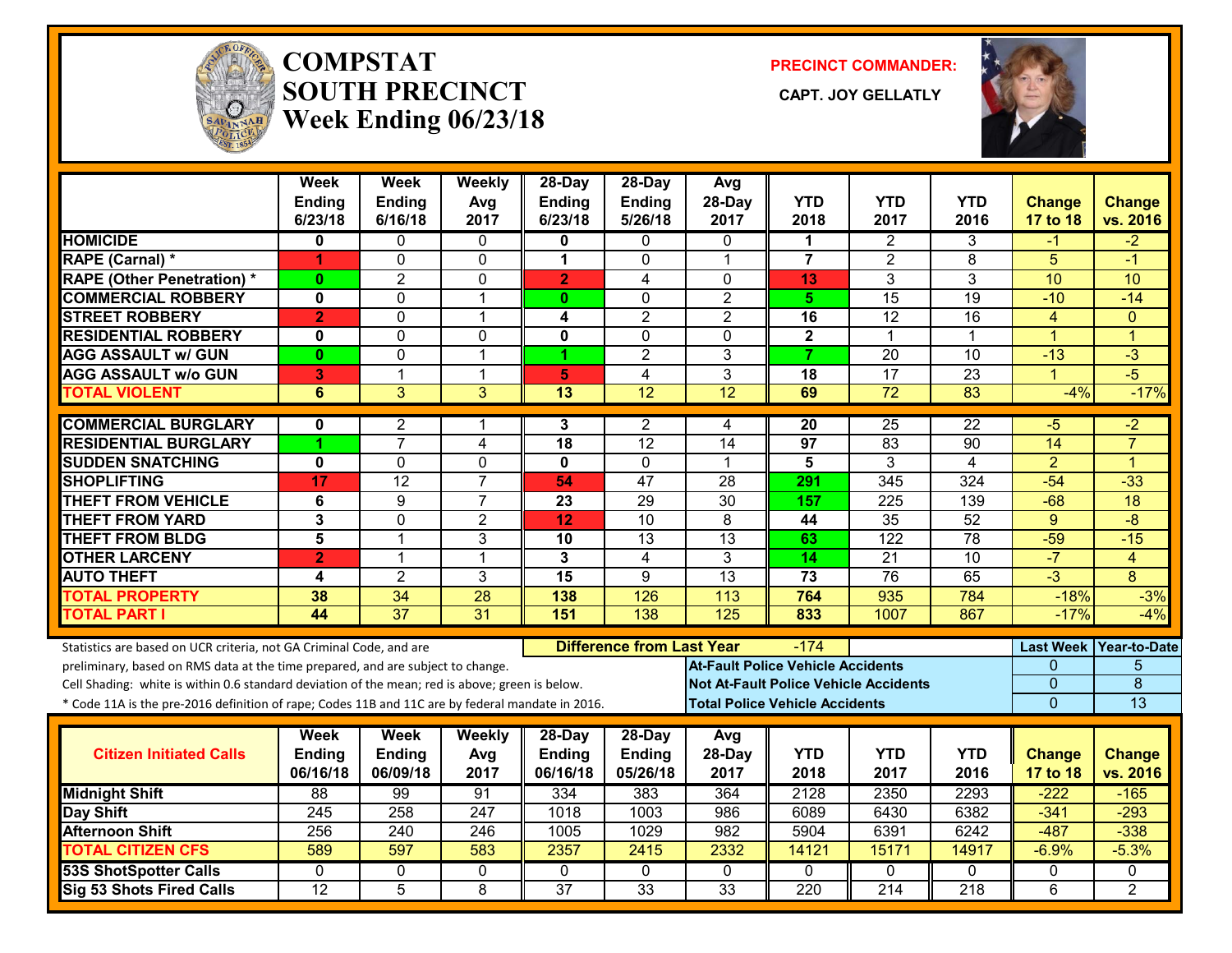# **BEAT 41 South Precinct Week Ending 06/23/18**

|                                   |               |                | <b>Last 4 Weeks</b> |                | 28 Days        | 28 Day  |                |                |                |                      |                      |
|-----------------------------------|---------------|----------------|---------------------|----------------|----------------|---------|----------------|----------------|----------------|----------------------|----------------------|
|                                   | <b>Ending</b> | <b>Ending</b>  | <b>Ending</b>       | Ending         | <b>Ending</b>  | Average | <b>YTD</b>     | <b>YTD</b>     | <b>YTD</b>     | <b>Change</b>        | <b>Change</b>        |
|                                   | 6/23/18       | 6/16/18        | 6/2/18              | 6/23/18        | 5/26/18        | 2017    | 2018           | 2017           | 2016           | 17 to 18             | vs. 2016             |
| <b>HOMICIDE</b>                   | 0             | 0              | 0                   | 0              | $\mathbf{0}$   | 0.0     | $\mathbf{0}$   | $\Omega$       | 0              | $\mathbf{0}$         | $\mathbf{0}$         |
| RAPE (Carnal) *                   | 0             | $\Omega$       | $\mathbf{0}$        | 0              | 0              | 0.1     | 1              | 0              | $\overline{2}$ | $\mathbf{1}$         | $-1$                 |
| <b>RAPE (Other Penetration) *</b> | $\Omega$      | 0              | $\mathbf{1}$        | 0              | $\mathbf{1}$   | 0.0     | $\mathbf{1}$   | $\Omega$       | $\Omega$       | $\blacktriangleleft$ | $\blacktriangleleft$ |
| <b>COMMERCIAL ROBBERY</b>         | 0             | $\Omega$       | $\mathbf 0$         | $\Omega$       | 0              | 1.2     | $\mathbf 0$    | 5              | 5              | $-5$                 | $-5$                 |
| <b>ISTREET ROBBERY</b>            | 0             | 0              | $\mathbf 0$         | $\mathbf{1}$   | $\mathbf{1}$   | 0.3     | $\overline{2}$ | $\mathbf{1}$   | 4              | $\mathbf{1}$         | $-2$                 |
| <b>RESIDENTIAL ROBBERY</b>        | 0             | 0              | 0                   | $\Omega$       | 0              | 0.1     | $\mathbf 0$    | $\mathbf{0}$   | 0              | $\overline{0}$       | $\mathbf{0}$         |
| <b>AGG ASSAULT w/ GUN</b>         | 0             | 0              | $\mathbf 0$         | $\Omega$       | 0              | 0.2     | $\mathbf 0$    | $\mathbf{1}$   | 0              | $-1$                 | $\mathbf{0}$         |
| <b>AGG ASSAULT w/o GUN</b>        | 0             | 0              | 0                   | $\Omega$       | 0              | 0.3     | $\overline{2}$ | $\overline{2}$ | $\overline{2}$ | $\overline{0}$       | $\overline{0}$       |
| <b>TOTAL VIOLENT</b>              | $\mathbf{0}$  | $\overline{0}$ | $\mathbf{1}$        | $\mathbf{1}$   | $\overline{2}$ | 2.1     | 6              | 9              | 13             | $-33%$               | $-54%$               |
| <b>COMMERCIAL BURGLARY</b>        | $\Omega$      | 0              | $\mathbf{0}$        | 0              | 0              | 1.4     | 1              | 5              | 10             | $-4$                 | $-9$                 |
| <b>RESIDENTIAL BURGLARY</b>       | $\Omega$      | $\mathbf{1}$   | $\Omega$            | 0              | $\mathbf{1}$   | 2.1     | $\overline{7}$ | 10             | 12             | $-3$                 | $-5$                 |
| <b>SUDDEN SNATCHING</b>           | $\Omega$      | $\Omega$       | $\mathbf 0$         | $\Omega$       | 0              | 0.2     | $\overline{2}$ | $\mathbf{1}$   | $\mathbf{1}$   | $\mathbf{1}$         | $\blacktriangleleft$ |
| <b>SHOPLIFTING</b>                | $\Omega$      | $\Omega$       | $\mathbf{1}$        | 2              | 3              | 4.4     | 13             | 33             | 19             | $-20$                | $-6$                 |
| <b>THEFT FROM VEHICLE</b>         | $\Omega$      | 0              | $\mathbf{0}$        | $\overline{2}$ | $\overline{2}$ | 3.5     | 16             | 20             | 33             | $-4$                 | $-17$                |
| <b>THEFT FROM YARD</b>            | 0             | $\overline{2}$ | $\mathbf 0$         | $\Omega$       | $\overline{2}$ | 1.8     | $\overline{7}$ | 8              | 6              | $-1$                 | $\blacktriangleleft$ |
| <b>THEFT FROM BLDG</b>            | 0             | 0              | $\mathbf 0$         | $\mathbf{1}$   | $\mathbf{1}$   | 3.1     | 9              | 17             | 13             | $-8$                 | $-4$                 |
| <b>OTHER LARCENY</b>              | 0             | 0              | $\mathbf 0$         | 0              | 0              | 0.4     | $\overline{2}$ | 3              | $\Omega$       | $-1$                 | 2 <sup>1</sup>       |
| <b>AUTO THEFT</b>                 | 0             | $\mathbf{1}$   | 0                   | $\Omega$       | 1              | 1.7     | 5              | 9              | 15             | $-4$                 | $-10$                |
| <b>TOTAL PROPERTY</b>             | $\mathbf{0}$  | 4              | $\mathbf{1}$        | 5              | 10             | 18.6    | 62             | 106            | 109            | $-42%$               | $-43%$               |
| <b>TOTAL PART I</b>               | $\mathbf 0$   | $\overline{4}$ | $\overline{2}$      | 6              | 12             | 20.8    | 68             | 115            | 122            | $-41%$               | $-44%$               |

 **Difference from Last Year**‐47

Statistics are based on UCR criteria, not GA Criminal Code.

\* Rape Code 11A is the historical definition of rape (aka Legacy Rape); Rape Codes 11B and 11C are those moved from Part II to Part I in 2017.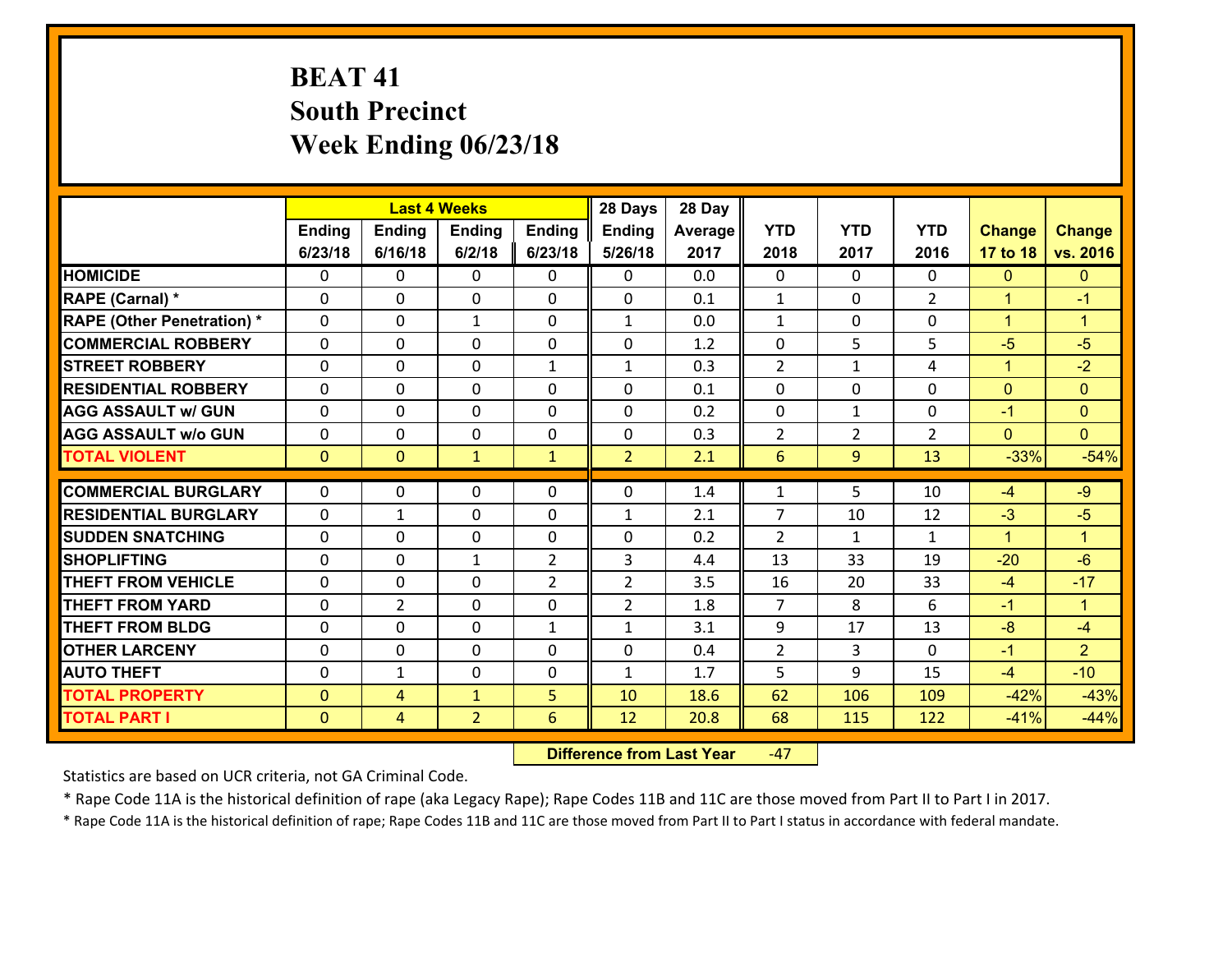# **BEAT 42 South Precinct Week Ending 06/23/18**

|                                   |                |                | <b>Last 4 Weeks</b> |               | 28 Days        | 28 Day  |                |                |                |                |                      |
|-----------------------------------|----------------|----------------|---------------------|---------------|----------------|---------|----------------|----------------|----------------|----------------|----------------------|
|                                   | <b>Ending</b>  | <b>Ending</b>  | <b>Ending</b>       | <b>Ending</b> | <b>Ending</b>  | Average | <b>YTD</b>     | <b>YTD</b>     | <b>YTD</b>     | <b>Change</b>  | <b>Change</b>        |
|                                   | 6/23/18        | 6/16/18        | 6/2/18              | 6/23/18       | 5/26/18        | 2017    | 2018           | 2017           | 2016           | 17 to 18       | vs. 2016             |
| <b>HOMICIDE</b>                   | $\Omega$       | 0              | $\Omega$            | 0             | 0              | 0.0     | 0              | $\Omega$       | 0              | $\mathbf{0}$   | $\mathbf{0}$         |
| RAPE (Carnal) *                   | 0              | 0              | $\mathbf 0$         | $\mathbf{1}$  | $\mathbf{1}$   | 0.0     | $\mathbf{1}$   | $\mathbf{0}$   | $\mathbf{1}$   | $\mathbf{1}$   | $\mathbf{0}$         |
| <b>RAPE (Other Penetration) *</b> | $\Omega$       | 0              | $\mathbf{1}$        | $\Omega$      | $\mathbf{1}$   | 0.0     | 3              | $\Omega$       | $\Omega$       | 3              | 3                    |
| <b>COMMERCIAL ROBBERY</b>         | $\Omega$       | $\Omega$       | $\mathbf 0$         | $\Omega$      | $\Omega$       | 0.0     | $\mathbf{1}$   | 3              | 3              | $-2$           | $-2$                 |
| <b>STREET ROBBERY</b>             | 0              | 0              | $\mathbf 0$         | 0             | 0              | 0.0     | 3              | $\overline{2}$ | $\overline{2}$ | $\mathbf{1}$   | $\blacktriangleleft$ |
| <b>RESIDENTIAL ROBBERY</b>        | $\Omega$       | $\Omega$       | $\mathbf 0$         | $\Omega$      | $\Omega$       | 0.0     | 0              | $\Omega$       | $\mathbf{1}$   | $\mathbf{0}$   | $-1$                 |
| <b>AGG ASSAULT w/ GUN</b>         | 0              | 0              | $\mathbf 0$         | 0             | 0              | 0.0     | $\mathbf 1$    | $\overline{2}$ | $\overline{2}$ | $-1$           | $-1$                 |
| <b>AGG ASSAULT w/o GUN</b>        | 0              | 0              | $\mathbf 0$         | 0             | 0              | 0.0     | $\mathbf{1}$   | $\mathbf{1}$   | 4              | $\mathbf{0}$   | $-3$                 |
| <b>TOTAL VIOLENT</b>              | $\mathbf{0}$   | $\overline{0}$ | $\mathbf{1}$        | $\mathbf{1}$  | $\overline{2}$ | 0.0     | 10             | 8              | 13             | 25%            | $-23%$               |
|                                   |                |                |                     |               |                |         |                |                |                |                |                      |
|                                   |                |                |                     |               |                |         |                |                |                |                |                      |
| <b>COMMERCIAL BURGLARY</b>        | 0              | 0              | 1                   | 0             | $\mathbf{1}$   | 0.0     | 4              | 6              | 4              | $-2$           | $\mathbf{0}$         |
| <b>RESIDENTIAL BURGLARY</b>       | $\Omega$       | 0              | $\mathbf{0}$        | 0             | 0              | 0.0     | $\overline{2}$ | 3              | $\overline{2}$ | $-1$           | $\mathbf{0}$         |
| <b>SUDDEN SNATCHING</b>           | 0              | 0              | $\mathbf{0}$        | $\Omega$      | $\Omega$       | 0.0     | $\Omega$       | $\Omega$       | $\Omega$       | $\Omega$       | $\Omega$             |
| <b>SHOPLIFTING</b>                | $\overline{7}$ | $\overline{7}$ | $\overline{7}$      | 9             | 30             | 0.0     | 144            | 171            | 173            | $-27$          | $-29$                |
| <b>THEFT FROM VEHICLE</b>         | 0              | $\overline{2}$ | $\mathbf{1}$        | $\mathbf{1}$  | 4              | 0.0     | 19             | 31             | 22             | $-12$          | $-3$                 |
| <b>THEFT FROM YARD</b>            | $\mathbf{1}$   | 0              | $\mathbf 0$         | 0             | $\mathbf{1}$   | 0.0     | 8              | 4              | 11             | $\overline{4}$ | $-3$                 |
| <b>THEFT FROM BLDG</b>            | $\Omega$       | 0              | $\mathbf{0}$        | $\mathbf{1}$  | $\mathbf{1}$   | 0.0     | 5              | 24             | 15             | $-19$          | $-10$                |
| <b>OTHER LARCENY</b>              | 0              | 0              | $\mathbf{0}$        | 0             | 0              | 0.0     | $\mathbf{1}$   | 3              | $\overline{2}$ | $-2$           | $-1$                 |
| <b>AUTO THEFT</b>                 | $\mathbf{1}$   | 1              | $\mathbf{1}$        | $\mathbf{1}$  | 4              | 0.0     | 13             | 8              | 9              | 5              | $\overline{4}$       |
| <b>TOTAL PROPERTY</b>             | 9              | 10             | 10                  | 12            | 41             | 0.0     | 196            | 250            | 238            | $-22%$         | $-18%$               |
| <b>TOTAL PART I</b>               | 9              | 10             | 11                  | 13            | 43             | 0.0     | 206            | 258            | 251            | $-20%$         | $-18%$               |

 **Difference from Last Year**r -52

Statistics are based on UCR criteria, not GA Criminal Code.

\* Rape Code 11A is the historical definition of rape (aka Legacy Rape); Rape Codes 11B and 11C are those moved from Part II to Part I in 2017.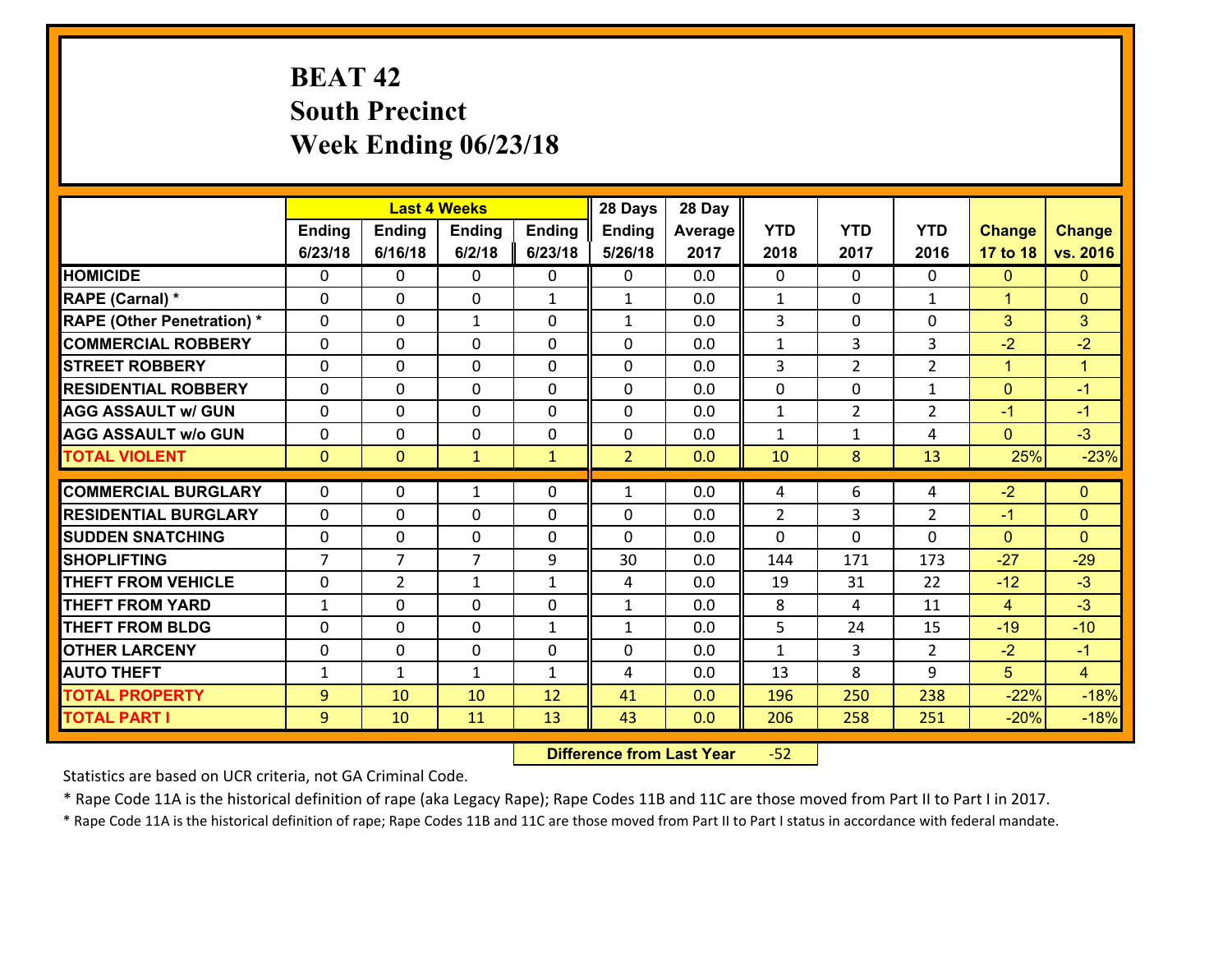# **BEAT 43 South Precinct Week Ending 06/23/18**

|                                   |                 |                | <b>Last 4 Weeks</b> |                | 28 Days        | 28 Day  |                |                |               |                |                      |
|-----------------------------------|-----------------|----------------|---------------------|----------------|----------------|---------|----------------|----------------|---------------|----------------|----------------------|
|                                   | Ending          | <b>Ending</b>  | <b>Ending</b>       | Ending         | <b>Ending</b>  | Average | <b>YTD</b>     | <b>YTD</b>     | <b>YTD</b>    | <b>Change</b>  | <b>Change</b>        |
|                                   | 6/23/18         | 6/16/18        | 6/2/18              | 6/23/18        | 5/26/18        | 2017    | 2018           | 2017           | 2016          | 17 to 18       | vs. 2016             |
| <b>HOMICIDE</b>                   | $\Omega$        | 0              | $\Omega$            | 0              | $\Omega$       | 0.0     | 1              | $\Omega$       | $\mathcal{L}$ | $\mathbf{1}$   | $-1$                 |
| RAPE (Carnal) *                   | 0               | 0              | $\mathbf{0}$        | 0              | $\Omega$       | 0.0     | 2              | 0              | $\Omega$      | $\overline{2}$ | $\overline{2}$       |
| <b>RAPE (Other Penetration) *</b> | $\Omega$        | 0              | $\mathbf{0}$        | $\Omega$       | $\Omega$       | 0.1     | $\Omega$       | $\mathbf{1}$   | $\Omega$      | $-1$           | $\Omega$             |
| <b>COMMERCIAL ROBBERY</b>         | 0               | 0              | 0                   | 0              | 0              | 0.4     | $\mathbf{0}$   | $\overline{2}$ | 4             | $-2$           | $-4$                 |
| <b>STREET ROBBERY</b>             | $\Omega$        | 0              | $\mathbf 0$         | 0              | 0              | 0.5     | $\overline{3}$ | $\overline{2}$ | 3             | $\mathbf{1}$   | $\mathbf{0}$         |
| <b>RESIDENTIAL ROBBERY</b>        | $\Omega$        | 0              | $\mathbf 0$         | $\Omega$       | 0              | 0.1     | $\mathbf 0$    | 0              | $\Omega$      | $\mathbf{0}$   | $\overline{0}$       |
| <b>AGG ASSAULT w/ GUN</b>         | 0               | 1              | $\mathbf 0$         | 0              | $\mathbf{1}$   | 0.5     | $\overline{2}$ | $\overline{2}$ | 0             | $\mathbf{0}$   | $\overline{2}$       |
| <b>AGG ASSAULT w/o GUN</b>        | 0               | 0              | $\mathbf 0$         | 0              | 0              | 0.6     | $\overline{2}$ | 4              | 6             | $-2$           | $-4$                 |
| <b>TOTAL VIOLENT</b>              | $\mathbf{0}$    | $\mathbf{1}$   | $\mathbf{O}$        | $\mathbf{0}$   | $\mathbf{1}$   | 2.1     | 10             | 11             | 15            | $-9%$          | $-33%$               |
| <b>COMMERCIAL BURGLARY</b>        | $\Omega$        | 1              | $\mathbf{0}$        | $\Omega$       | $\mathbf{1}$   | 1.2     | 6              | 5.             | 6             | $\mathbf{1}$   | $\mathbf{0}$         |
|                                   |                 |                |                     |                |                |         |                |                |               |                |                      |
| <b>RESIDENTIAL BURGLARY</b>       | $\overline{2}$  | 1              | $\mathbf{1}$        | 0              | 4              | 2.6     | 18             | 20             | 19            | $-2$           | $-1$                 |
| <b>SUDDEN SNATCHING</b>           | 0               | 0              | $\mathbf 0$         | 0              | 0              | 0.2     | $\overline{2}$ | $\mathbf{1}$   | $\mathbf{1}$  | $\mathbf{1}$   | $\blacktriangleleft$ |
| <b>SHOPLIFTING</b>                | 0               | 1              | 1                   | $\overline{2}$ | 4              | 3.5     | 19             | 29             | 60            | $-10$          | $-41$                |
| <b>THEFT FROM VEHICLE</b>         | $\overline{2}$  | 0              | 1                   | 0              | 3              | 4.6     | 24             | 42             | 12            | $-18$          | 12                   |
| <b>THEFT FROM YARD</b>            | $\mathbf{1}$    | $\mathbf 1$    | $\mathbf 0$         | $\mathbf{1}$   | 3              | 1.2     | 6              | 5              | 8             | $\mathbf{1}$   | $-2$                 |
| <b>THEFT FROM BLDG</b>            | $\mathbf{1}$    | 1              | $\mathbf 0$         | $\mathbf{1}$   | 3              | 2.8     | 19             | 24             | 16            | $-5$           | 3                    |
| <b>OTHER LARCENY</b>              | 0               | 0              | $\mathbf 0$         | $\mathbf{1}$   | $\mathbf{1}$   | 0.2     | $\overline{2}$ | $\overline{2}$ | $\mathbf{1}$  | $\mathbf{0}$   | $\mathbf{1}$         |
| <b>AUTO THEFT</b>                 | $\mathbf{0}$    | $\overline{2}$ | $\mathbf{0}$        | 0              | $\overline{2}$ | 2.1     | 10             | 16             | 13            | $-6$           | $-3$                 |
| <b>TOTAL PROPERTY</b>             | $6\phantom{1}6$ | $\overline{7}$ | $\overline{3}$      | 5              | 21             | 18.3    | 106            | 144            | 136           | $-26%$         | $-22%$               |
| <b>TOTAL PART I</b>               | 6               | 8              | $\overline{3}$      | 5              | 22             | 20.5    | 116            | 155            | 151           | $-25%$         | $-23%$               |

 **Difference from Last Year**r -39

Statistics are based on UCR criteria, not GA Criminal Code.

\* Rape Code 11A is the historical definition of rape (aka Legacy Rape); Rape Codes 11B and 11C are those moved from Part II to Part I in 2017.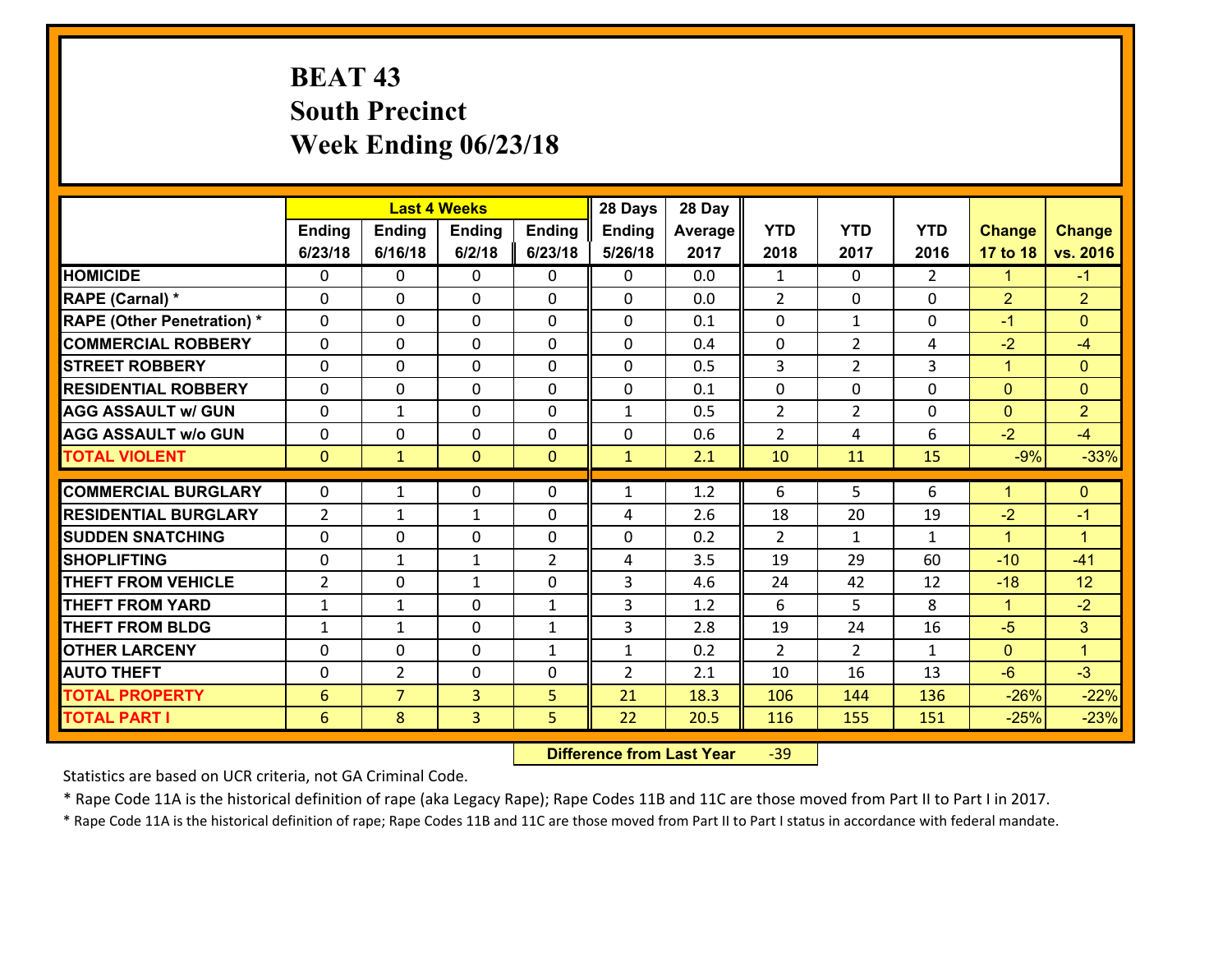# **BEAT 44 South Precinct Week Ending 06/23/18**

|                                              |                                  |                | <b>Last 4 Weeks</b> |                     | 28 Days        | 28 Day       |                |                |                |                |                      |
|----------------------------------------------|----------------------------------|----------------|---------------------|---------------------|----------------|--------------|----------------|----------------|----------------|----------------|----------------------|
|                                              | Ending                           | <b>Ending</b>  | <b>Ending</b>       | <b>Ending</b>       | <b>Ending</b>  | Average      | <b>YTD</b>     | <b>YTD</b>     | <b>YTD</b>     | <b>Change</b>  | <b>Change</b>        |
|                                              | 6/23/18                          | 6/16/18        | 6/2/18              | 6/23/18             | 5/26/18        | 2017         | 2018           | 2017           | 2016           | 17 to 18       | vs. 2016             |
| <b>HOMICIDE</b>                              | 0                                | 0              | $\mathbf{0}$        | 0                   | 0              | 0.1          | $\Omega$       | $\mathbf{1}$   | $\mathbf{1}$   | $-1$           | $-1$                 |
| RAPE (Carnal) *                              | $\Omega$                         | 0              | $\mathbf{0}$        | 0                   | $\Omega$       | 0.1          | $\mathbf{0}$   | $\Omega$       | 3              | $\mathbf{0}$   | $-3$                 |
| <b>RAPE (Other Penetration) *</b>            | $\Omega$                         | $\Omega$       | $\Omega$            | $\Omega$            | $\Omega$       | 0.0          | 3              | $\Omega$       | $\mathbf{1}$   | 3              | $\overline{2}$       |
| <b>COMMERCIAL ROBBERY</b>                    | 0                                | 0              | $\mathbf 0$         | 0                   | 0              | 0.2          | $\mathbf{1}$   | $\mathbf{0}$   | 0              | $\mathbf{1}$   | $\mathbf{1}$         |
| <b>STREET ROBBERY</b>                        | $\Omega$                         | 1              | $\mathbf 0$         | $\mathbf{1}$        | $\overline{2}$ | 0.6          | 3              | $\mathbf{1}$   | $\overline{2}$ | $\overline{2}$ | $\overline{1}$       |
| <b>RESIDENTIAL ROBBERY</b>                   | $\Omega$                         | $\Omega$       | $\mathbf 0$         | $\Omega$            | 0              | 0.0          | $\overline{2}$ | $\Omega$       | 0              | 2              | $\overline{2}$       |
| <b>AGG ASSAULT w/ GUN</b>                    | $\Omega$                         | 0              | $\mathbf 0$         | $\Omega$            | 0              | 0.7          | 3              | $\overline{7}$ | $\overline{2}$ | $-4$           | $\blacktriangleleft$ |
| <b>AGG ASSAULT w/o GUN</b>                   | 0                                | 0              | $\mathbf 0$         | $\overline{2}$      | $\overline{2}$ | 0.5          | 5              | 3              | 5              | 2              | $\overline{0}$       |
| <b>TOTAL VIOLENT</b>                         | $\mathbf{0}$                     | $\mathbf{1}$   | $\mathbf{0}$        | $\overline{3}$      | $\overline{4}$ | 2.1          | 17             | 12             | 14             | 42%            | 21%                  |
| <b>COMMERCIAL BURGLARY</b>                   | $\Omega$                         | 0              | 0                   | 0                   | $\Omega$       | 0.5          | 1              | $\mathbf{1}$   | $\Omega$       | $\mathbf 0$    | $\mathbf{1}$         |
| <b>RESIDENTIAL BURGLARY</b>                  | $\mathbf{1}$                     | 1              | $\mathbf{1}$        | $\mathbf{1}$        | 4              | 3.9          | 17             | 16             | 23             | $\overline{1}$ | $-6$                 |
|                                              |                                  |                |                     |                     |                |              |                |                |                |                |                      |
|                                              |                                  |                |                     |                     |                |              |                |                |                |                |                      |
| <b>SUDDEN SNATCHING</b>                      | $\mathbf{0}$                     | 0              | $\mathbf{0}$        | $\Omega$            | $\Omega$       | 0.0          | $\Omega$       | $\Omega$       | $\mathbf{1}$   | $\Omega$       | $-1$                 |
| <b>SHOPLIFTING</b>                           | 3                                | $\overline{2}$ | $\mathbf{1}$        | 0                   | 6              | 3.4          | 34             | 10             | 4              | 24             | 30                   |
| <b>THEFT FROM VEHICLE</b>                    | $\mathbf{1}$                     | 0              | 6                   | $\Omega$            | $\overline{7}$ | 8.6          | 38             | 44             | 29             | $-6$           | 9                    |
| <b>THEFT FROM YARD</b>                       | $\mathbf{1}$                     | 0              | $\mathbf 0$         | 0                   | $\mathbf{1}$   | 1.7          | 6              | 4              | $\overline{7}$ | $\overline{2}$ | $-1$                 |
| <b>THEFT FROM BLDG</b>                       | 0                                | 0              | $\mathbf 0$         | $\mathbf{1}$        | $\mathbf{1}$   | 2.7          | $\overline{7}$ | 15             | 17             | $-8$           | $-10$                |
| <b>OTHER LARCENY</b>                         | 0                                | 0              | $\mathbf 0$         | 0                   | 0              | 0.5          | $\overline{3}$ | 3              | 4              | $\mathbf{0}$   | $-1$                 |
| <b>AUTO THEFT</b>                            | $\mathbf{1}$                     | $\mathbf{1}$   | $\mathbf 0$         | $\overline{2}$      | 4              | 3.0          | 12             | 8              | 13             | $\overline{4}$ | $-1$                 |
| <b>TOTAL PROPERTY</b><br><b>TOTAL PART I</b> | $\overline{7}$<br>$\overline{7}$ | 4<br>5         | 8<br>8              | 4<br>$\overline{7}$ | 23<br>27       | 24.2<br>26.4 | 118<br>135     | 101<br>113     | 98<br>112      | 17%<br>19%     | 20%<br>21%           |

 **Difference from Last Year**r 22

Statistics are based on UCR criteria, not GA Criminal Code.

\* Rape Code 11A is the historical definition of rape (aka Legacy Rape); Rape Codes 11B and 11C are those moved from Part II to Part I in 2017.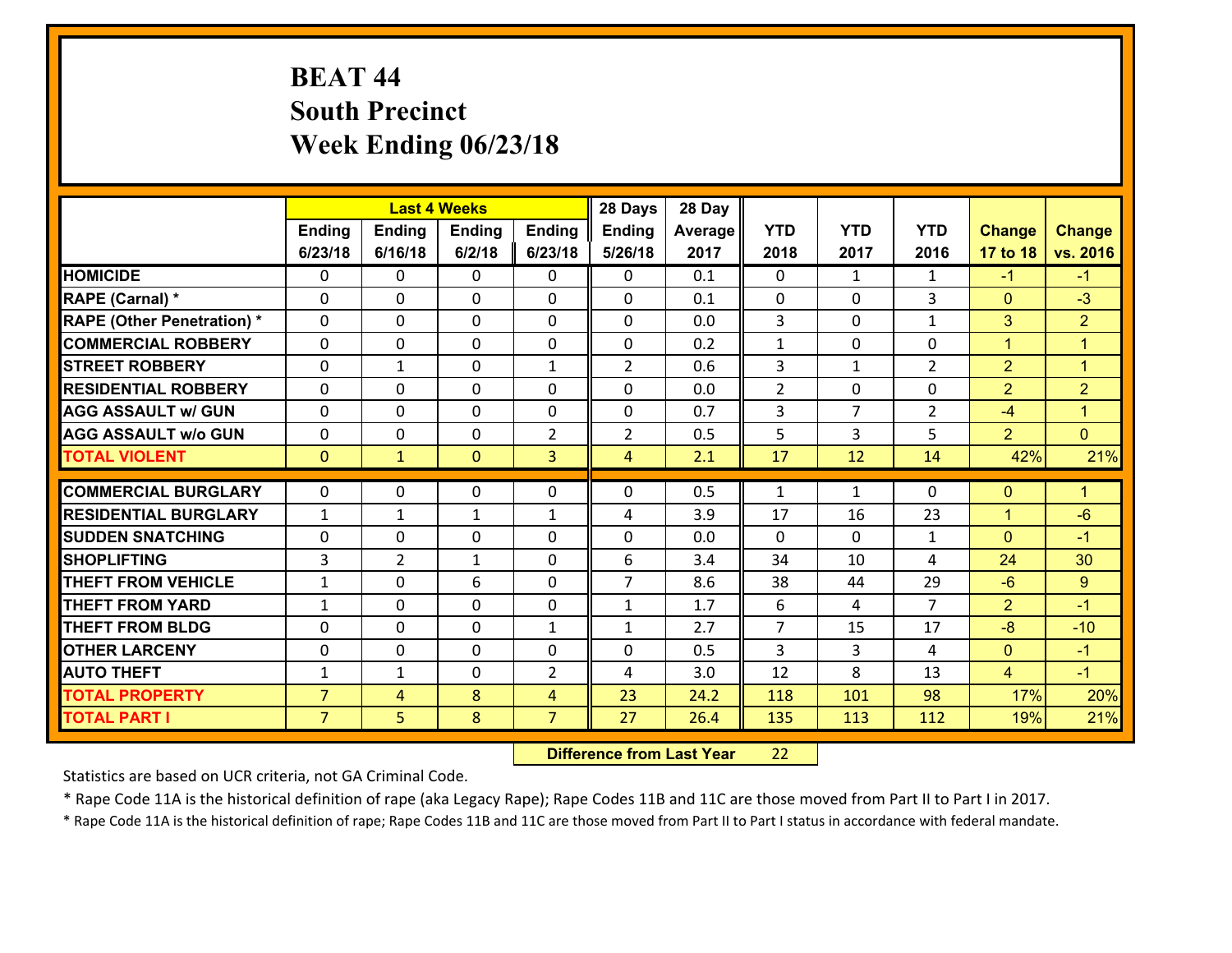# **BEAT 45 South Precinct Week Ending 06/23/18**

|                                              |                                  |                              | <b>Last 4 Weeks</b>              |                                  | 28 Days        | 28 Day       |                |                |                |                  |                      |
|----------------------------------------------|----------------------------------|------------------------------|----------------------------------|----------------------------------|----------------|--------------|----------------|----------------|----------------|------------------|----------------------|
|                                              | Ending                           | <b>Ending</b>                | <b>Ending</b>                    | <b>Ending</b>                    | <b>Ending</b>  | Average      | <b>YTD</b>     | <b>YTD</b>     | <b>YTD</b>     | <b>Change</b>    | <b>Change</b>        |
|                                              | 6/23/18                          | 6/16/18                      | 6/2/18                           | 6/23/18                          | 5/26/18        | 2017         | 2018           | 2017           | 2016           | 17 to 18         | vs. 2016             |
| <b>HOMICIDE</b>                              | 0                                | 0                            | $\mathbf{0}$                     | 0                                | $\mathbf{0}$   | 0.1          | $\mathbf 0$    | $\mathbf{1}$   | $\Omega$       | $-1$             | $\mathbf{0}$         |
| RAPE (Carnal) *                              | $\Omega$                         | 0                            | $\mathbf 0$                      | 0                                | 0              | 0.1          | $\overline{2}$ | $\mathbf{0}$   | $\mathbf{1}$   | $\overline{2}$   | $\blacktriangleleft$ |
| <b>RAPE (Other Penetration) *</b>            | $\Omega$                         | 0                            | $\mathbf 0$                      | $\Omega$                         | 0              | 0.1          | $\overline{2}$ | $\mathbf{1}$   | $\mathbf{1}$   | $\mathbf{1}$     | $\blacktriangleleft$ |
| <b>COMMERCIAL ROBBERY</b>                    | $\Omega$                         | 0                            | $\mathbf{0}$                     | $\Omega$                         | $\Omega$       | 0.2          | $\mathbf{1}$   | $\overline{2}$ | $\overline{2}$ | $-1$             | $-1$                 |
| <b>STREET ROBBERY</b>                        | 0                                | 0                            | $\mathbf 0$                      | 0                                | 0              | 0.5          | $\mathbf{1}$   | $\overline{2}$ | $\Omega$       | $-1$             | $\blacktriangleleft$ |
| <b>RESIDENTIAL ROBBERY</b>                   | 0                                | 0                            | $\mathbf 0$                      | 0                                | 0              | 0.1          | 0              | 0              | 0              | $\mathbf{0}$     | $\mathbf{0}$         |
| <b>AGG ASSAULT w/ GUN</b>                    | 0                                | 0                            | $\mathbf 0$                      | 0                                | 0              | 0.6          | 0              | 6              | $\Omega$       | $-6$             | $\mathbf{0}$         |
| <b>AGG ASSAULT w/o GUN</b>                   | 0                                | 0                            | $\mathbf 0$                      | 0                                | $\mathbf 0$    | 0.2          | 4              | $\mathbf{1}$   | 3              | 3                | $\mathbf{1}$         |
| <b>TOTAL VIOLENT</b>                         | $\mathbf{0}$                     | $\overline{0}$               | $\mathbf{0}$                     | $\overline{0}$                   | $\mathbf{0}$   | 1.8          | 10             | 13             | $\overline{7}$ | $-23%$           | 43%                  |
| <b>COMMERCIAL BURGLARY</b>                   | $\mathbf{0}$                     | 0                            | $\mathbf{1}$                     | 0                                | $\mathbf{1}$   | 0.3          | 1              | 3              | $\mathbf{1}$   | $-2$             | $\mathbf{0}$         |
| <b>RESIDENTIAL BURGLARY</b>                  | $\mathbf{1}$                     | 0                            | $\mathbf{0}$                     | 0                                |                | 2.8          |                | 23             | 18             |                  | $\mathbf{1}$         |
| <b>SUDDEN SNATCHING</b>                      | $\Omega$                         | 0                            | $\mathbf{0}$                     | $\Omega$                         | $\mathbf{1}$   |              | 19<br>$\Omega$ | $\Omega$       |                | $-4$             | $\Omega$             |
|                                              |                                  |                              |                                  |                                  |                |              |                |                |                |                  |                      |
|                                              |                                  |                              |                                  |                                  | $\Omega$       | 0.0          |                |                | $\Omega$       | $\mathbf{0}$     |                      |
| <b>SHOPLIFTING</b>                           | $\Omega$                         | 0                            | $\mathbf{1}$                     | $\overline{2}$                   | 3              | 5.8          | 25             | 42             | 37             | $-17$            | $-12$                |
| <b>THEFT FROM VEHICLE</b>                    | $\mathbf{1}$                     | $\Omega$                     | $\mathbf 0$                      | $\overline{2}$                   | 3              | 4.4          | 27             | 39             | 17             | $-12$            | 10                   |
| <b>THEFT FROM YARD</b>                       | 0                                | $\mathbf{1}$                 | $\mathbf 0$                      | $\overline{2}$                   | 3              | 1.1          | 9              | 6              | $\overline{7}$ | 3                | $\overline{2}$       |
| <b>THEFT FROM BLDG</b>                       | 0                                | 0                            | $\mathbf 0$                      | 0                                | $\mathbf 0$    | 1.2          | 5              | 13             | 4              | $-8$             | $\mathbf{1}$         |
| <b>OTHER LARCENY</b>                         | 0                                | 0                            | $\mathbf 0$                      | 0                                | 0              | 0.6          | $\overline{2}$ | 3              | $\mathbf{1}$   | $-1$             | $\mathbf{1}$         |
| <b>AUTO THEFT</b>                            | 0                                | 0                            | 1                                | $\mathbf{1}$                     | $\overline{2}$ | 1.8          | 10             | 8              | 8              | $\overline{2}$   | 2 <sup>1</sup>       |
| <b>TOTAL PROPERTY</b><br><b>TOTAL PART I</b> | $\overline{2}$<br>2 <sup>1</sup> | $\mathbf{1}$<br>$\mathbf{1}$ | $\overline{3}$<br>$\overline{3}$ | $\overline{7}$<br>$\overline{7}$ | 13<br>13       | 18.0<br>19.8 | 98<br>108      | 137<br>150     | 93<br>100      | $-28%$<br>$-28%$ | 5%<br>8%             |

 **Difference from Last Year**r -42

Statistics are based on UCR criteria, not GA Criminal Code.

\* Rape Code 11A is the historical definition of rape (aka Legacy Rape); Rape Codes 11B and 11C are those moved from Part II to Part I in 2017.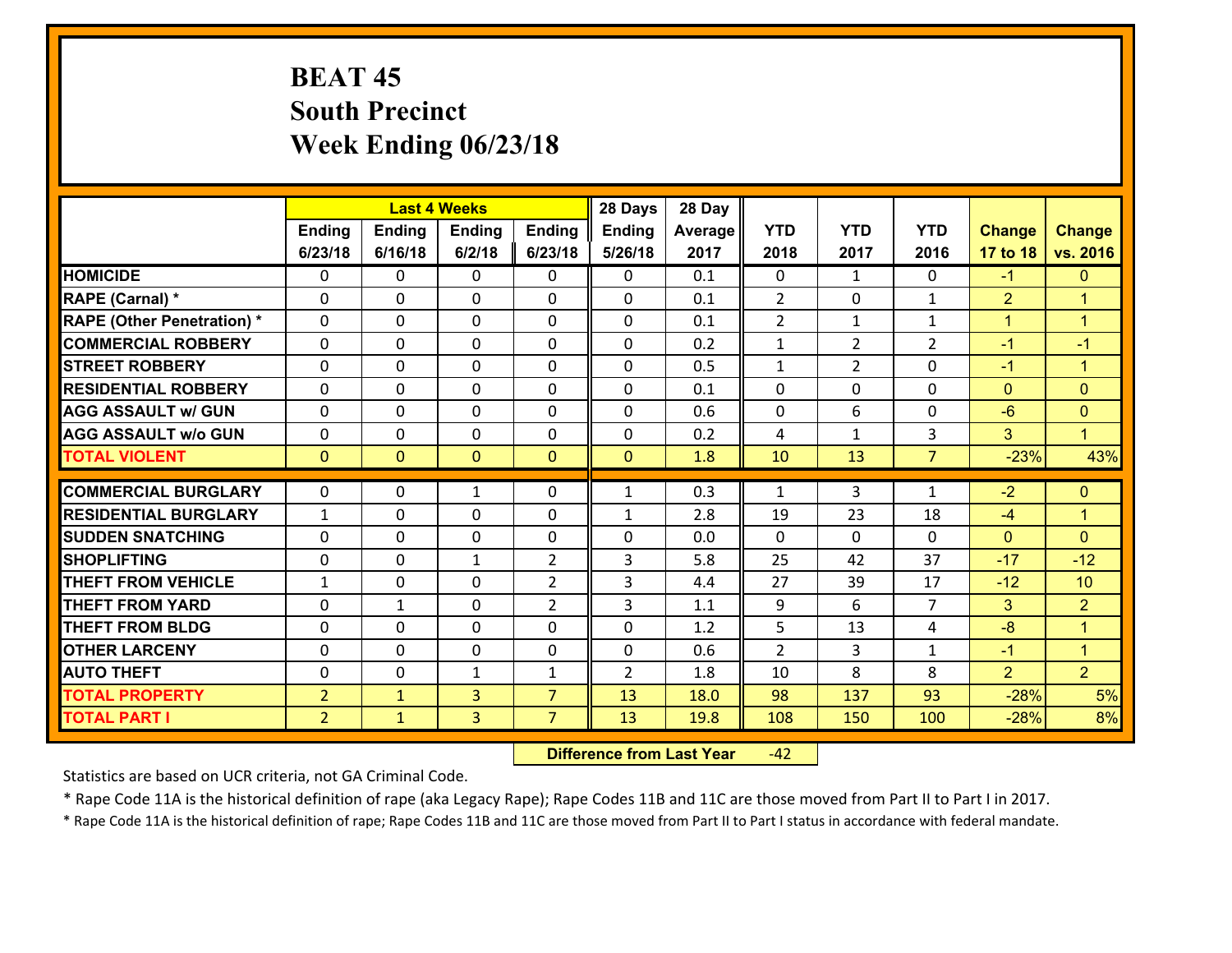# **BEAT 46 South Precinct Week Ending 06/23/18**

|                                   |                |                | <b>Last 4 Weeks</b> |                | 28 Days        | 28 Day  |                |                |                |                |                |
|-----------------------------------|----------------|----------------|---------------------|----------------|----------------|---------|----------------|----------------|----------------|----------------|----------------|
|                                   | Ending         | <b>Ending</b>  | <b>Ending</b>       | Ending         | <b>Ending</b>  | Average | <b>YTD</b>     | <b>YTD</b>     | <b>YTD</b>     | <b>Change</b>  | <b>Change</b>  |
|                                   | 6/23/18        | 6/16/18        | 6/2/18              | 6/23/18        | 5/26/18        | 2017    | 2018           | 2017           | 2016           | 17 to 18       | vs. 2016       |
| <b>HOMICIDE</b>                   | $\Omega$       | 0              | $\Omega$            | 0              | $\Omega$       | 0.2     | $\Omega$       | $\Omega$       | $\Omega$       | $\Omega$       | $\mathbf{0}$   |
| RAPE (Carnal) *                   | 0              | 0              | $\mathbf{0}$        | 0              | $\Omega$       | 0.2     | $\mathbf{1}$   | $\mathbf{1}$   | $\mathbf{1}$   | $\mathbf{0}$   | $\mathbf{0}$   |
| <b>RAPE (Other Penetration) *</b> | $\Omega$       | 0              | $\mathbf{0}$        | $\Omega$       | $\Omega$       | 0.2     | 3              | $\mathbf{1}$   | $\mathbf{1}$   | $\overline{2}$ | $\overline{2}$ |
| <b>COMMERCIAL ROBBERY</b>         | 0              | 0              | 0                   | 0              | 0              | 0.4     | $\overline{2}$ | 3              | 5              | $-1$           | $-3$           |
| <b>STREET ROBBERY</b>             | $\mathbf{1}$   | 0              | $\mathbf 0$         | 0              | $\mathbf{1}$   | 0.5     | 4              | 4              | 5              | $\overline{0}$ | $-1$           |
| <b>RESIDENTIAL ROBBERY</b>        | $\Omega$       | $\Omega$       | $\mathbf 0$         | $\Omega$       | 0              | 0.1     | $\mathbf 0$    | $\mathbf{1}$   | $\Omega$       | $-1$           | $\mathbf{0}$   |
| <b>AGG ASSAULT w/ GUN</b>         | 0              | 0              | $\mathbf 0$         | 0              | 0              | 0.5     | $\mathbf 1$    | $\overline{2}$ | 5              | $-1$           | $-4$           |
| <b>AGG ASSAULT w/o GUN</b>        | $\mathbf{1}$   | 0              | $\mathbf{1}$        | $\mathbf{1}$   | 3              | 1.2     | 4              | 5              | 3              | $-1$           | $\mathbf{1}$   |
| <b>TOTAL VIOLENT</b>              | 2 <sup>1</sup> | $\overline{0}$ | $\mathbf{1}$        | $\mathbf{1}$   | $\overline{4}$ | 3.2     | 15             | 17             | 20             | $-12%$         | $-25%$         |
| <b>COMMERCIAL BURGLARY</b>        | $\Omega$       | 0              | $\mathbf{0}$        | $\Omega$       | $\Omega$       | 0.5     | $\overline{7}$ | 4              | $\mathbf{1}$   | 3              | 6              |
| <b>RESIDENTIAL BURGLARY</b>       | 3              | 0              | 5                   | 0              | 8              | 2.4     | 28             | 10             | 9              | 18             | 19             |
| <b>SUDDEN SNATCHING</b>           | 0              | 0              | $\mathbf 0$         | 0              | 0              | 0.2     | $\mathbf{1}$   | $\mathbf{1}$   | $\mathbf{1}$   | $\mathbf{0}$   | $\mathbf{0}$   |
| <b>SHOPLIFTING</b>                | 4              | 1              | 1                   | $\overline{2}$ | 8              | 10.0    | 55             | 60             | 31             | $-5$           | 24             |
| <b>THEFT FROM VEHICLE</b>         | $\mathbf{1}$   | 0              | $\mathbf 0$         | $\mathbf{1}$   | $\overline{2}$ | 6.2     | 21             | 47             | 21             | $-26$          | $\Omega$       |
| <b>THEFT FROM YARD</b>            | $\mathbf{1}$   | $\mathbf 1$    | $\mathbf 0$         | 0              | $\overline{2}$ | 1.1     | 6              | 4              | 12             | $\overline{2}$ | $-6$           |
| <b>THEFT FROM BLDG</b>            | $\mathbf{1}$   | 1              | 1                   | $\mathbf{1}$   | 4              | 2.5     | 15             | 21             | 12             | $-6$           | 3              |
| <b>OTHER LARCENY</b>              | 0              | 0              | $\mathbf{1}$        | $\mathbf{1}$   | $\overline{2}$ | 0.5     | $\overline{4}$ | 5              | $\overline{2}$ | $-1$           | $\overline{2}$ |
| <b>AUTO THEFT</b>                 | 2              | 0              | $\mathbf{0}$        | 0              | $\overline{2}$ | 3.0     | 21             | 26             | 5              | $-5$           | 16             |
| <b>TOTAL PROPERTY</b>             | 12             | $\overline{3}$ | 8                   | 5              | 28             | 26.3    | 158            | 178            | 94             | $-11%$         | 68%            |
| <b>TOTAL PART I</b>               | 14             | $\overline{3}$ | 9                   | 6              | 32             | 29.5    | 173            | 195            | 114            | $-11%$         | 52%            |

 **Difference from Last Year**r -22

Statistics are based on UCR criteria, not GA Criminal Code.

\* Rape Code 11A is the historical definition of rape (aka Legacy Rape); Rape Codes 11B and 11C are those moved from Part II to Part I in 2017.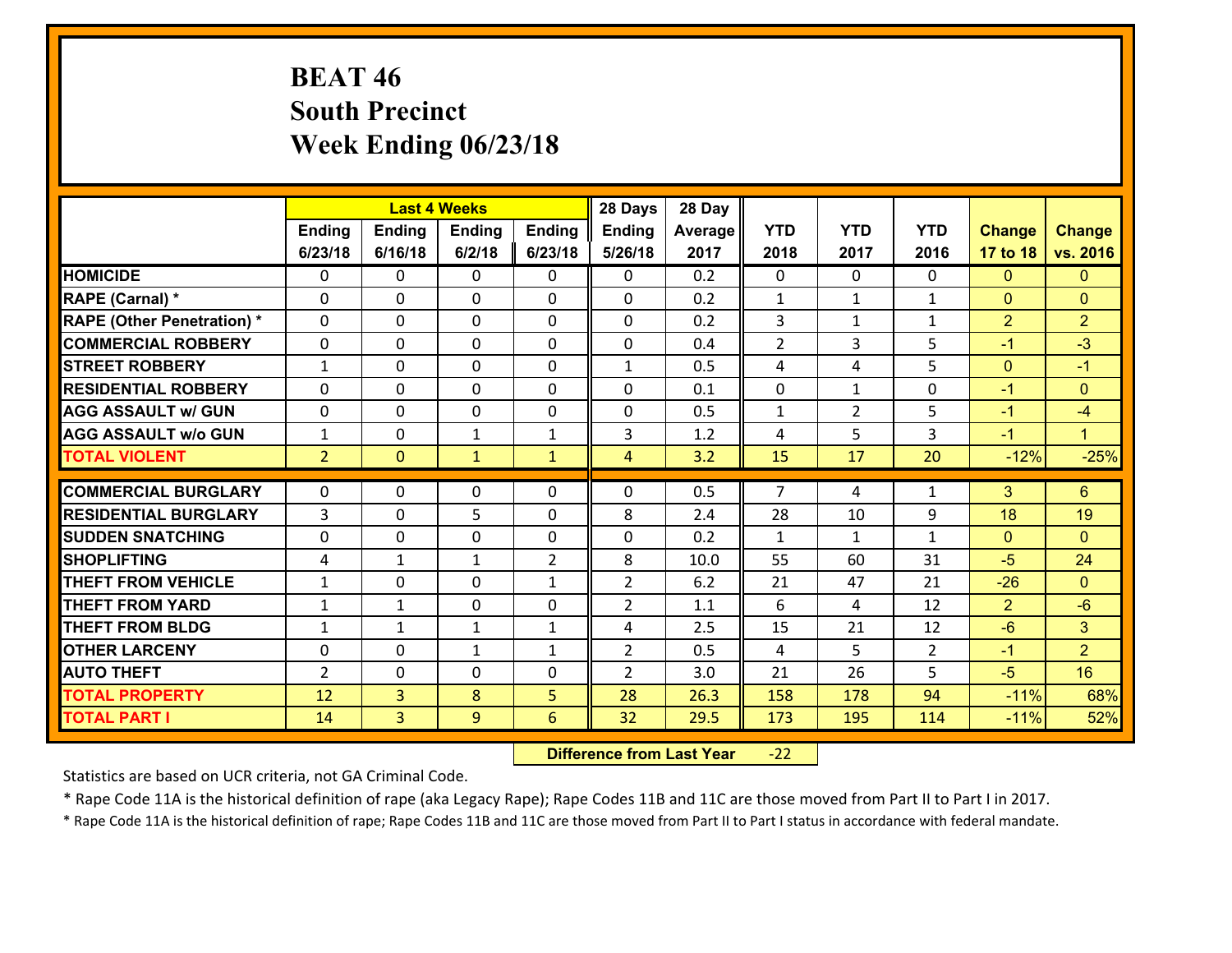# **BEAT 47 South Precinct Week Ending 06/23/18**

|                                   |              |                | <b>Last 4 Weeks</b> |                | 28 Days        | 28 Day  |                |                |                |                      |                      |
|-----------------------------------|--------------|----------------|---------------------|----------------|----------------|---------|----------------|----------------|----------------|----------------------|----------------------|
|                                   | Ending       | <b>Ending</b>  | <b>Ending</b>       | <b>Ending</b>  | <b>Ending</b>  | Average | <b>YTD</b>     | <b>YTD</b>     | <b>YTD</b>     | <b>Change</b>        | <b>Change</b>        |
|                                   | 6/23/18      | 6/16/18        | 6/2/18              | 6/23/18        | 5/26/18        | 2017    | 2018           | 2017           | 2016           | 17 to 18             | vs. 2016             |
| <b>HOMICIDE</b>                   | $\Omega$     | 0              | 0                   | 0              | 0              | 0.0     | $\Omega$       | $\Omega$       | 0              | $\mathbf{0}$         | $\mathbf{0}$         |
| RAPE (Carnal) *                   | 0            | 0              | $\mathbf 0$         | 0              | 0              | 0.2     | $\mathbf 0$    | $\mathbf{1}$   | $\Omega$       | $-1$                 | $\mathbf{0}$         |
| <b>RAPE (Other Penetration) *</b> | $\Omega$     | 0              | $\mathbf{0}$        | $\Omega$       | 0              | 0.0     | 1              | $\Omega$       | $\Omega$       | $\mathbf{1}$         | $\blacktriangleleft$ |
| <b>COMMERCIAL ROBBERY</b>         | $\Omega$     | $\Omega$       | $\mathbf 0$         | $\Omega$       | $\Omega$       | 0.1     | $\Omega$       | $\Omega$       | $\Omega$       | $\mathbf{0}$         | $\mathbf{0}$         |
| <b>STREET ROBBERY</b>             | $\Omega$     | 0              | $\mathbf{0}$        | $\Omega$       | $\Omega$       | 0.0     | $\Omega$       | $\Omega$       | $\Omega$       | $\mathbf{0}$         | $\mathbf{0}$         |
| <b>RESIDENTIAL ROBBERY</b>        | $\Omega$     | 0              | $\mathbf{0}$        | $\Omega$       | $\Omega$       | 0.0     | $\Omega$       | $\Omega$       | $\Omega$       | $\mathbf{0}$         | $\mathbf{0}$         |
| <b>AGG ASSAULT w/ GUN</b>         | 0            | 0              | $\mathbf 0$         | $\Omega$       | 0              | 0.2     | 0              | 0              | $\mathbf{1}$   | $\mathbf{0}$         | $-1$                 |
| <b>AGG ASSAULT w/o GUN</b>        | 0            | 0              | 0                   | 0              | 0              | 0.3     | 0              | $\mathbf{1}$   | $\Omega$       | $-1$                 | $\overline{0}$       |
| <b>TOTAL VIOLENT</b>              | $\mathbf{0}$ | $\overline{0}$ | $\mathbf{0}$        | $\overline{0}$ | $\mathbf{0}$   | 0.7     | $\mathbf{1}$   | 2 <sup>1</sup> | $\mathbf{1}$   | $-50%$               | 0%                   |
|                                   |              |                |                     |                |                |         |                |                |                |                      |                      |
|                                   |              |                |                     |                |                |         |                |                |                |                      |                      |
| <b>COMMERCIAL BURGLARY</b>        | $\mathbf{0}$ | 0              | 0                   | 0              | $\Omega$       | 0.3     | $\mathbf{0}$   | $\mathbf{1}$   | 0              | $-1$                 | $\mathbf{0}$         |
| <b>RESIDENTIAL BURGLARY</b>       | $\Omega$     | 0              | $\mathbf 0$         | $\Omega$       | 0              | 0.7     | 6              | $\mathbf 1$    | $\overline{7}$ | 5                    | $-1$                 |
| <b>SUDDEN SNATCHING</b>           | 0            | 0              | $\mathbf{0}$        | 0              | $\Omega$       | 0.0     | $\mathbf{0}$   | 0              | $\Omega$       | $\mathbf{0}$         | $\mathbf{0}$         |
| <b>SHOPLIFTING</b>                | $\Omega$     | 0              | $\mathbf 0$         | $\Omega$       | 0              | 0.9     | $\mathbf{1}$   | $\Omega$       | $\Omega$       | $\overline{1}$       | $\overline{1}$       |
| <b>THEFT FROM VEHICLE</b>         | $\mathbf{1}$ | 0              | $\mathbf{1}$        | 0              | $\overline{2}$ | 2.7     | 12             | $\overline{2}$ | 5              | 10                   | $\overline{7}$       |
| <b>THEFT FROM YARD</b>            | 0            | 0              | $\mathbf{0}$        | $\Omega$       | $\Omega$       | 0.7     | 2              | 4              | $\mathbf{1}$   | $-2$                 | $\blacktriangleleft$ |
| <b>THEFT FROM BLDG</b>            | $\Omega$     | $\Omega$       | $\Omega$            | $\Omega$       | $\Omega$       | 0.9     | 3              | 8              | $\mathbf{1}$   | $-5$                 | $\overline{2}$       |
| <b>OTHER LARCENY</b>              | 0            | 0              | $\mathbf{0}$        | $\Omega$       | $\Omega$       | 0.3     | 0              | $\overline{2}$ | $\Omega$       | $-2$                 | $\mathbf{0}$         |
| <b>AUTO THEFT</b>                 | 0            | 0              | $\mathbf{0}$        | 0              | $\Omega$       | 0.9     | $\overline{2}$ | $\mathbf{1}$   | $\overline{2}$ | $\blacktriangleleft$ | $\Omega$             |
| <b>TOTAL PROPERTY</b>             | $\mathbf{1}$ | $\overline{0}$ | $\mathbf{1}$        | $\Omega$       | $\overline{2}$ | 7.4     | 26             | 19             | 16             | 37%                  | 63%                  |
| <b>TOTAL PART I</b>               | $\mathbf{1}$ | $\mathbf{0}$   | $\mathbf{1}$        | $\mathbf{0}$   | $\overline{2}$ | 8.1     | 27             | 21             | 17             | 29%                  | 59%                  |

 **Difference from Last Year**r 6

Statistics are based on UCR criteria, not GA Criminal Code.

\* Rape Code 11A is the historical definition of rape (aka Legacy Rape); Rape Codes 11B and 11C are those moved from Part II to Part I in 2017.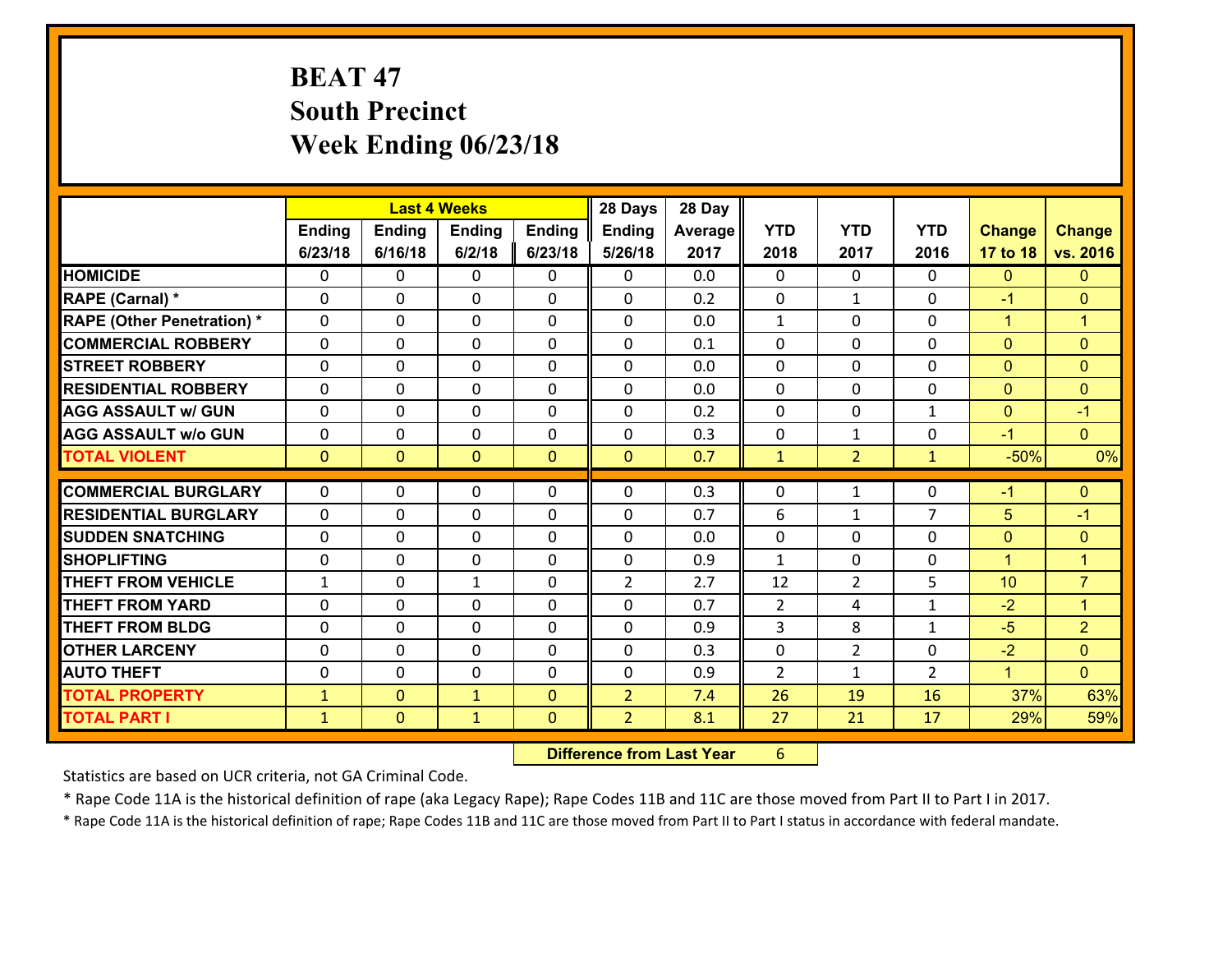

#### **COMPSTATEAST PRECINCTWeek Ending 06/23/18**

**PRECINCT COMMANDER:**

**CAPT. GEORGE GUNDICH**



|                                                                                                  | <b>Week</b><br>Ending | <b>Week</b><br><b>Ending</b> | Weekly<br>Avg           | 28-Day<br><b>Ending</b> | $28$ -Day<br>Ending              | Avg<br>28-Day                                | <b>YTD</b>       | <b>YTD</b>              | <b>YTD</b>      | <b>Change</b>    | Change               |
|--------------------------------------------------------------------------------------------------|-----------------------|------------------------------|-------------------------|-------------------------|----------------------------------|----------------------------------------------|------------------|-------------------------|-----------------|------------------|----------------------|
|                                                                                                  | 6/23/18               | 6/16/18                      | 2017                    | 6/23/18                 | 5/26/18                          | 2017                                         | 2018             | 2017                    | 2016            | 17 to 18         | vs. 2016             |
| <b>HOMICIDE</b>                                                                                  | 0                     |                              | $\mathbf{0}$            | 1                       |                                  |                                              | 7                | 8                       |                 | -1               | $\Omega$             |
| RAPE (Carnal) *                                                                                  | 0                     | 0                            | 0                       | $\mathbf 1$             | 1                                | 0                                            | 6                | $\mathbf 1$             | 3               | 5                | 3                    |
| <b>RAPE (Other Penetration) *</b>                                                                | $\bf{0}$              | 0                            | $\mathbf 0$             | $\mathbf{0}$            | 1                                | 1                                            | 4                | $\overline{7}$          | 3               | $-3$             | $\blacktriangleleft$ |
| <b>COMMERCIAL ROBBERY</b>                                                                        | $\bf{0}$              | 0                            | $\overline{1}$          | $\mathbf{0}$            | $\mathbf 0$                      | $\overline{2}$                               | $\overline{2}$   | 19                      | 5               | $-17$            | $-3$                 |
| <b>STREET ROBBERY</b>                                                                            | $\overline{2}$        | 1                            | $\overline{1}$          | 6                       | 1                                | 3                                            | 23               | 24                      | $\overline{45}$ | -1               | $-22$                |
| <b>RESIDENTIAL ROBBERY</b>                                                                       | 4                     | 0                            | $\mathbf 0$             | 1                       | $\mathbf 0$                      | $\mathbf{1}$                                 | $\mathbf 1$      | $\overline{\mathbf{4}}$ | $\overline{6}$  | $-3$             | $-5$                 |
| <b>AGG ASSAULT w/ GUN</b>                                                                        | 1                     | $\Omega$                     | $\overline{1}$          | $\overline{2}$          | $\overline{7}$                   | $\overline{4}$                               | 25               | 41                      | 57              | $-16$            | $-32$                |
| <b>AGG ASSAULT w/o GUN</b>                                                                       | 5                     | $\mathbf{1}$                 | $\overline{\mathbf{1}}$ | 9                       | $\overline{7}$                   | 5                                            | 40               | $\overline{39}$         | $\overline{24}$ | $\mathbf{1}$     | $\overline{16}$      |
| <b>TOTAL VIOLENT</b>                                                                             | $\overline{9}$        | $\overline{3}$               | 4                       | $\overline{20}$         | 18                               | $\overline{17}$                              | 108              | 143                     | 150             | $-24%$           | $-28%$               |
| <b>COMMERCIAL BURGLARY</b>                                                                       | $\mathbf{0}$          | 1                            | $\mathbf{0}$            | 1                       | 3                                | 2                                            | $\overline{12}$  | $\overline{7}$          | 28              | 5                | $-16$                |
| <b>RESIDENTIAL BURGLARY</b>                                                                      | 4                     | $\overline{7}$               | 5                       | 20                      | $\overline{12}$                  | 18                                           | 115              | 123                     | 197             | $-8$             | $-82$                |
| <b>SUDDEN SNATCHING</b>                                                                          | $\mathbf{0}$          | 0                            | $\mathbf 0$             | $\mathbf{0}$            | $\mathbf{1}$                     | $\mathbf 1$                                  | 6                | 8                       | $\overline{4}$  | $\overline{-2}$  | $\overline{2}$       |
| <b>SHOPLIFTING</b>                                                                               | 11                    | $\overline{7}$               | 5                       | 29                      | 39                               | $\overline{22}$                              | 164              | 145                     | 126             | 19               | $\overline{38}$      |
| <b>THEFT FROM VEHICLE</b>                                                                        | $\mathbf{0}$          | $\overline{6}$               | $\overline{7}$          | 15                      | 29                               | $\overline{27}$                              | 131              | 164                     | 149             | $-33$            | $-18$                |
| <b>THEFT FROM YARD</b>                                                                           | 1                     | $\overline{6}$               | 3                       | 19                      | $\overline{11}$                  | $\overline{10}$                              | $\overline{73}$  | 70                      | 49              | $\overline{3}$   | $\overline{24}$      |
| <b>THEFT FROM BLDG</b>                                                                           | 4                     | 0                            | 3                       | 14                      | 17                               | $\overline{12}$                              | 82               | 85                      | 114             | $\overline{3}$   | $-32$                |
| <b>OTHER LARCENY</b>                                                                             | $\mathbf{0}$          | $\overline{2}$               | $\overline{1}$          | 5                       | 1                                | $\overline{2}$                               | 29               | $\overline{22}$         | $\overline{10}$ | $\overline{7}$   | 19                   |
| <b>AUTO THEFT</b>                                                                                | 4                     | $\mathbf{1}$                 | 3                       | 4                       | 13                               | 11                                           | 79               | 78                      | 84              | $\overline{1}$   | $-5$                 |
| <b>TOTAL PROPERTY</b>                                                                            | 21                    | 30                           | 27                      | 107                     | 126                              | 106                                          | 691              | 702                     | 761             | $-2%$            | $-9%$                |
| <b>TOTAL PART I</b>                                                                              | 30                    | 33                           | 31                      | 127                     | 144                              | $\overline{123}$                             | 799              | 845                     | 911             | $-5%$            | $-12%$               |
| Statistics are based on UCR criteria, not GA Criminal Code, and are                              |                       |                              |                         |                         | <b>Difference from Last Year</b> |                                              | -46              |                         |                 | <b>Last Week</b> | <b>Year-to-Date</b>  |
| preliminary, based on RMS data at the time prepared, and are subject to change.                  |                       |                              |                         |                         |                                  | <b>At-Fault Police Vehicle Accidents</b>     |                  |                         |                 | 0                | 6                    |
| Cell Shading: white is within 0.6 standard deviation of the mean; red is above; green is below.  |                       |                              |                         |                         |                                  | <b>Not At-Fault Police Vehicle Accidents</b> |                  |                         |                 | $\mathbf 0$      | $\overline{2}$       |
| * Code 11A is the pre-2016 definition of rape; Codes 11B and 11C are by federal mandate in 2016. |                       |                              |                         |                         |                                  | <b>Total Police Vehicle Accidents</b>        |                  |                         |                 | $\Omega$         | 8                    |
|                                                                                                  | Week                  | <b>Week</b>                  | Weekly                  | 28-Day                  | 28-Day                           | Avg                                          |                  |                         |                 |                  |                      |
| <b>Citizen Initiated Calls</b>                                                                   | Ending                | Ending                       | Avg                     | <b>Ending</b>           | <b>Ending</b>                    | 28-Day                                       | <b>YTD</b>       | <b>YTD</b>              | <b>YTD</b>      | <b>Change</b>    | <b>Change</b>        |
|                                                                                                  | 06/16/18              | 06/09/18                     | 2017                    | 06/16/18                | 05/26/18                         | 2017                                         | 2018             | 2017                    | 2016            | 17 to 18         | vs. 2016             |
| <b>Midnight Shift</b>                                                                            | 83                    | 114                          | 114                     | 375                     | 373                              | 455                                          | 2217             | 2478                    | 2478            | $-261$           | $-261$               |
| Day Shift                                                                                        | 229                   | $\overline{251}$             | 282                     | 1001                    | 1035                             | 1127                                         | 6267             | 3103                    | 5280            | 3164             | 987                  |
| <b>Afternoon Shift</b>                                                                           | 283                   | 255                          | 294                     | 1088                    | 1136                             | 1177                                         | 6576             | 6735                    | 6817            | $-159$           | $-241$               |
| <b>TOTAL CITIZEN CFS</b>                                                                         | 595                   | 595                          | 690                     | 2464                    | 2544                             | 2758                                         | 15060            | 12316                   | 14576           | 22.3%            | 3.3%                 |
| <b>53S ShotSpotter Calls</b>                                                                     | $\overline{2}$        | 4                            | 8                       | $\overline{13}$         | $\overline{28}$                  | $\overline{31}$                              | $\overline{142}$ | 194                     | 293             | $-52$            | $-151$               |
| <b>Sig 53 Shots Fired Calls</b>                                                                  | $\overline{12}$       | 9                            | $\overline{16}$         | $\overline{47}$         | 62                               | 64                                           | 343              | 468                     | 596             | $-125$           | $-253$               |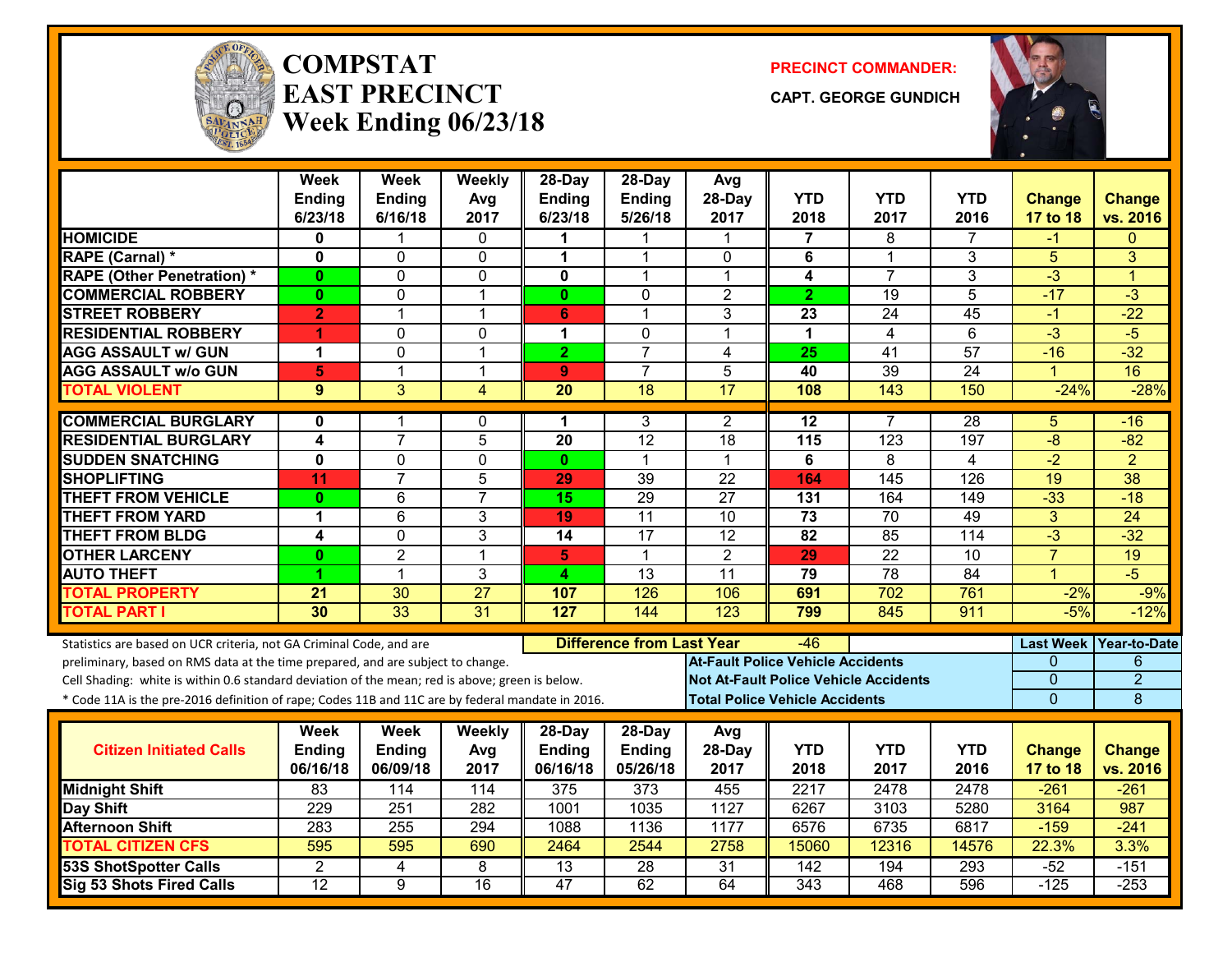## **BEAT 51 East Precinct Week Ending 06/23/18**

|                                              |                     |                     | <b>Last 4 Weeks</b> |                   | 28 Days        | 28 Day     |                |                |               |                |                      |
|----------------------------------------------|---------------------|---------------------|---------------------|-------------------|----------------|------------|----------------|----------------|---------------|----------------|----------------------|
|                                              | Ending              | <b>Ending</b>       | <b>Ending</b>       | <b>Ending</b>     | <b>Ending</b>  | Average    | <b>YTD</b>     | <b>YTD</b>     | <b>YTD</b>    | <b>Change</b>  | <b>Change</b>        |
|                                              | 6/23/18             | 6/16/18             | 6/2/18              | 6/23/18           | 5/26/18        | 2017       | 2018           | 2017           | 2016          | 17 to 18       | vs. 2016             |
| <b>HOMICIDE</b>                              | $\Omega$            | 0                   | $\mathbf{1}$        | 0                 | $\mathbf{1}$   | 0.0        | $\overline{2}$ | $\mathbf{1}$   | $\mathbf{1}$  | $\mathbf{1}$   | $\blacktriangleleft$ |
| RAPE (Carnal) *                              | 0                   | 0                   | $\mathbf 0$         | 0                 | 0              | 0.0        | $\overline{2}$ | $\mathbf{0}$   | 0             | $\overline{2}$ | $\overline{2}$       |
| <b>RAPE (Other Penetration) *</b>            | $\Omega$            | 0                   | $\mathbf{0}$        | 0                 | $\Omega$       | 0.0        | $\overline{2}$ | $\overline{2}$ | $\Omega$      | $\mathbf{0}$   | $\overline{2}$       |
| <b>COMMERCIAL ROBBERY</b>                    | $\Omega$            | 0                   | $\mathbf{0}$        | $\Omega$          | $\Omega$       | 0.0        | $\Omega$       | $\mathbf{1}$   | $\mathbf{1}$  | $-1$           | $-1$                 |
| <b>STREET ROBBERY</b>                        | $\Omega$            | 0                   | $\mathbf{0}$        | $\Omega$          | $\Omega$       | 0.1        | 5              | 6              | 4             | $-1$           | $\blacktriangleleft$ |
| <b>RESIDENTIAL ROBBERY</b>                   | $\Omega$            | 0                   | $\mathbf{0}$        | $\Omega$          | $\Omega$       | 0.0        | $\Omega$       | $\mathbf{1}$   | $\Omega$      | $-1$           | $\Omega$             |
| <b>AGG ASSAULT w/ GUN</b>                    | 0                   | 0                   | $\mathbf 0$         | 0                 | 0              | 0.1        | 3              | 6              | 17            | $-3$           | $-14$                |
| <b>AGG ASSAULT w/o GUN</b>                   | 0                   | 0                   | 1                   | $\overline{2}$    | 3              | 0.2        | 14             | 10             | 6             | 4              | 8                    |
| <b>TOTAL VIOLENT</b>                         | $\mathbf{0}$        | $\overline{0}$      | $\overline{2}$      | $\overline{2}$    | $\overline{4}$ | 0.6        | 28             | 27             | 29            | 4%             | $-3%$                |
| <b>COMMERCIAL BURGLARY</b>                   |                     |                     |                     |                   |                |            |                |                |               |                |                      |
|                                              |                     |                     |                     |                   |                |            |                |                |               |                |                      |
|                                              | $\mathbf{0}$        | 0                   | 0                   | 0                 | $\Omega$       | 0.1        | 3              | $\mathbf{1}$   | 6             | $\overline{2}$ | $-3$                 |
| <b>RESIDENTIAL BURGLARY</b>                  | $\Omega$            | 1                   | $\mathbf 0$         | $\mathbf{1}$      | $\overline{2}$ | 0.5        | 9              | 16             | 15            | $-7$           | $-6$                 |
| <b>SUDDEN SNATCHING</b>                      | 0                   | 0                   | $\mathbf{0}$        | 0                 | $\Omega$       | 0.1        | $\mathbf{1}$   | $\overline{2}$ | $\Omega$      | $-1$           | $\blacktriangleleft$ |
| <b>SHOPLIFTING</b>                           | $\Omega$            | 0                   | $\mathbf{1}$        | $\Omega$          | $\mathbf{1}$   | 0.4        | 11             | 16             | 16            | $-5$           | $-5$                 |
| <b>THEFT FROM VEHICLE</b>                    | 3                   | 1                   | $\mathbf{1}$        | 0                 | 5              | 0.4        | 23             | 12             | 17            | 11             | 6                    |
| <b>THEFT FROM YARD</b>                       | 0                   | $\mathbf{1}$        | $\mathbf{1}$        | $\Omega$          | $\overline{2}$ | 0.2        | 10             | 8              | 13            | $\overline{2}$ | $-3$                 |
| <b>THEFT FROM BLDG</b>                       | $\Omega$            | 0                   | $\Omega$            | $\Omega$          | $\Omega$       | 0.4        | 12             | 15             | 16            | $-3$           | $-4$                 |
| <b>OTHER LARCENY</b>                         | 0                   | 0                   | $\mathbf{0}$        | $\Omega$          | $\Omega$       | 0.1        | 8              | 3              | $\mathcal{P}$ | 5              | $6\phantom{1}$       |
| <b>AUTO THEFT</b>                            | 0                   | 0                   | $\mathbf{1}$        | 0                 | $\mathbf{1}$   | 0.3        | 12             | 13             | 12            | $-1$           | $\Omega$             |
| <b>TOTAL PROPERTY</b><br><b>TOTAL PART I</b> | $\overline{3}$<br>3 | $\overline{3}$<br>3 | 4<br>6              | $\mathbf{1}$<br>3 | 11<br>15       | 2.5<br>3.1 | 89<br>117      | 86<br>113      | 97<br>126     | 3%<br>4%       | $-8%$<br>$-7%$       |

 **Difference from Last Year**r 4

Statistics are based on UCR criteria, not GA Criminal Code.

\* Rape Code 11A is the historical definition of rape (aka Legacy Rape); Rape Codes 11B and 11C are those moved from Part II to Part I in 2017.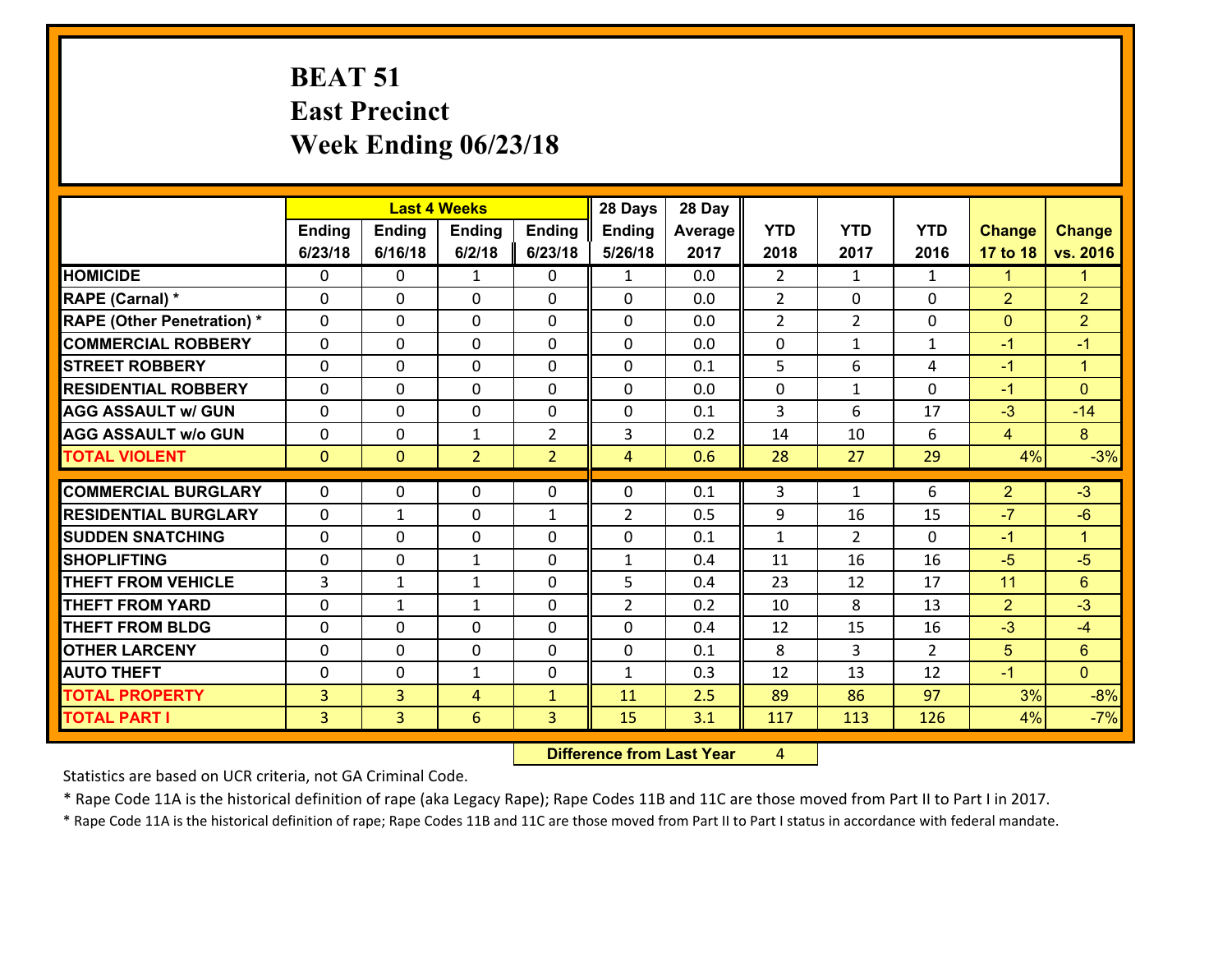## **BEAT 52 East Precinct Week Ending 06/23/18**

|                                              |                                  |                                  | <b>Last 4 Weeks</b> |                                | 28 Days        | 28 Day       |                |                |                |                  |                      |
|----------------------------------------------|----------------------------------|----------------------------------|---------------------|--------------------------------|----------------|--------------|----------------|----------------|----------------|------------------|----------------------|
|                                              | Ending                           | <b>Ending</b>                    | <b>Ending</b>       | <b>Ending</b>                  | <b>Ending</b>  | Average      | <b>YTD</b>     | <b>YTD</b>     | <b>YTD</b>     | <b>Change</b>    | <b>Change</b>        |
|                                              | 6/23/18                          | 6/16/18                          | 6/2/18              | 6/23/18                        | 5/26/18        | 2017         | 2018           | 2017           | 2016           | 17 to 18         | vs. 2016             |
| <b>HOMICIDE</b>                              | 0                                | 0                                | $\mathbf{0}$        | 0                              | $\mathbf{0}$   | 0.0          | $\Omega$       | $\Omega$       | $\overline{2}$ | $\mathbf{0}$     | $-2$                 |
| RAPE (Carnal) *                              | $\mathbf{1}$                     | 0                                | $\mathbf{0}$        | 0                              | $\mathbf{1}$   | 0.1          | 2              | $\Omega$       | $\Omega$       | $\overline{2}$   | $\overline{2}$       |
| <b>RAPE (Other Penetration) *</b>            | $\Omega$                         | $\Omega$                         | $\Omega$            | $\Omega$                       | $\Omega$       | 0.2          | $\Omega$       | $\overline{2}$ | $\Omega$       | $-2$             | $\mathbf{0}$         |
| <b>COMMERCIAL ROBBERY</b>                    | 0                                | 0                                | $\mathbf 0$         | 0                              | 0              | 0.0          | $\mathbf{1}$   | $\mathbf{0}$   | $\Omega$       | $\mathbf{1}$     | $\blacktriangleleft$ |
| <b>STREET ROBBERY</b>                        | $\Omega$                         | 0                                | $\mathbf 0$         | $\Omega$                       | 0              | 1.1          | $\overline{2}$ | 6              | 12             | $-4$             | $-10$                |
| <b>RESIDENTIAL ROBBERY</b>                   | $\Omega$                         | $\Omega$                         | $\mathbf 0$         | $\Omega$                       | 0              | 0.3          | 0              | $\overline{2}$ | $\mathbf{1}$   | $-2$             | $-1$                 |
| <b>AGG ASSAULT w/ GUN</b>                    | $\Omega$                         | 0                                | $\mathbf 0$         | $\mathbf{1}$                   | $\mathbf{1}$   | 0.5          | 3              | 5              | 14             | $-2$             | $-11$                |
| <b>AGG ASSAULT w/o GUN</b>                   | 0                                | 0                                | $\mathbf 0$         | 0                              | 0              | 1.2          | 6              | 9              | 4              | $-3$             | 2 <sup>1</sup>       |
| <b>TOTAL VIOLENT</b>                         | $\mathbf{1}$                     | $\overline{0}$                   | $\mathbf{0}$        | $\mathbf{1}$                   | $\overline{2}$ | 3.4          | 14             | 24             | 33             | $-42%$           | $-58%$               |
| <b>COMMERCIAL BURGLARY</b>                   | $\Omega$                         |                                  |                     |                                |                |              |                |                |                |                  |                      |
|                                              |                                  |                                  |                     |                                |                |              |                |                |                |                  |                      |
|                                              |                                  | 0                                | 0                   | 0                              | 0              | 0.2          | 1              | $\mathbf{1}$   | 0              | $\mathbf{0}$     | $\blacklozenge$      |
| <b>RESIDENTIAL BURGLARY</b>                  | $\mathbf{1}$                     | $\overline{2}$                   | 1                   | 0                              | 4              | 2.6          | 27             | 14             | 27             | 13               | $\mathbf{0}$         |
| <b>SUDDEN SNATCHING</b>                      | $\Omega$                         | 0                                | $\mathbf{0}$        | $\Omega$                       | 0              | 0.3          | $\mathbf{1}$   | $\overline{2}$ | $\Omega$       | $-1$             | $\blacktriangleleft$ |
| <b>SHOPLIFTING</b>                           | 0                                | 0                                | $\mathbf 0$         | 0                              | 0              | 0.3          | $\mathbf{1}$   | $\overline{2}$ | $\overline{2}$ | $-1$             | $-1$                 |
| <b>THEFT FROM VEHICLE</b>                    | $\Omega$                         | 0                                | $\overline{2}$      | $\Omega$                       | $\overline{2}$ | 7.2          | 14             | 39             | 18             | $-25$            | $-4$                 |
| <b>THEFT FROM YARD</b>                       | 0                                | 1                                | 1                   | 0                              | $\overline{2}$ | 1.8          | 9              | 14             | 8              | $-5$             | $\blacktriangleleft$ |
| <b>THEFT FROM BLDG</b>                       | $\mathbf{1}$                     | $\overline{2}$                   | $\mathbf 0$         | $\mathbf{1}$                   | 4              | 1.3          | 10             | 8              | 15             | $\overline{2}$   | $-5$                 |
| <b>OTHER LARCENY</b>                         | 0                                | 1                                | $\mathbf 0$         | 0                              | $\mathbf{1}$   | 0.5          | 6              | 4              | 4              | $\overline{2}$   | $\overline{2}$       |
| <b>AUTO THEFT</b>                            | 0                                | $\mathbf{1}$                     | $\mathbf 0$         | 0                              | $\mathbf{1}$   | 2.5          | 16             | 12             | 10             | $\overline{4}$   | $6\overline{6}$      |
| <b>TOTAL PROPERTY</b><br><b>TOTAL PART I</b> | $\overline{2}$<br>3 <sup>1</sup> | $\overline{7}$<br>$\overline{7}$ | 4<br>$\overline{4}$ | $\mathbf{1}$<br>$\overline{2}$ | 14<br>16       | 16.6<br>20.0 | 85<br>99       | 96<br>120      | 84<br>117      | $-11%$<br>$-18%$ | 1%<br>$-15%$         |

 **Difference from Last Year**r -21

Statistics are based on UCR criteria, not GA Criminal Code.

\* Rape Code 11A is the historical definition of rape (aka Legacy Rape); Rape Codes 11B and 11C are those moved from Part II to Part I in 2017.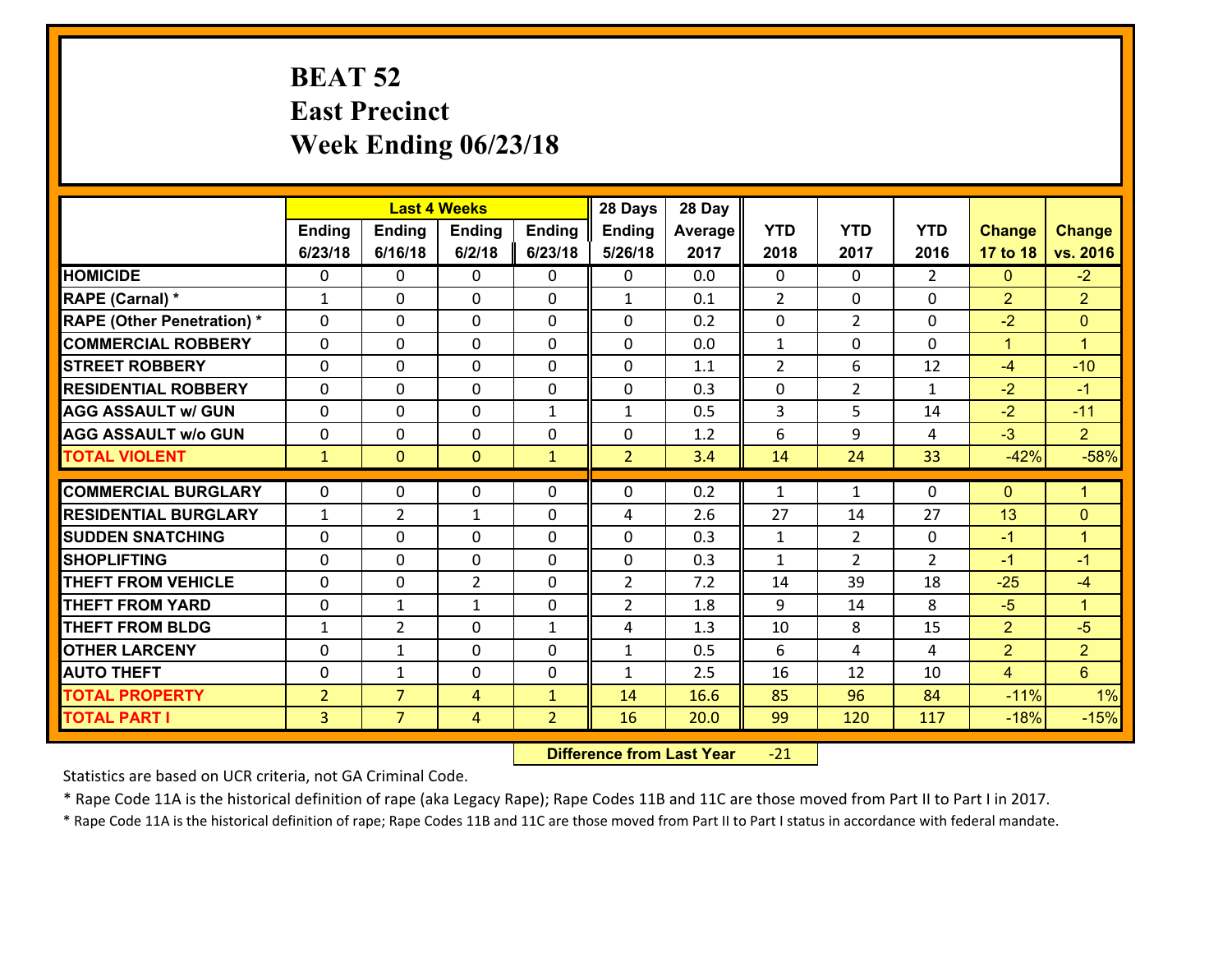### **BEAT 53 East Precinct Week Ending 06/23/18**

|                                              |                                   |                | <b>Last 4 Weeks</b> |                     | 28 Days        | 28 Day       |                |                |                |                |                  |
|----------------------------------------------|-----------------------------------|----------------|---------------------|---------------------|----------------|--------------|----------------|----------------|----------------|----------------|------------------|
|                                              | Ending                            | <b>Ending</b>  | <b>Ending</b>       | <b>Ending</b>       | <b>Ending</b>  | Average      | <b>YTD</b>     | <b>YTD</b>     | <b>YTD</b>     | <b>Change</b>  | <b>Change</b>    |
|                                              | 6/23/18                           | 6/16/18        | 6/2/18              | 6/23/18             | 5/26/18        | 2017         | 2018           | 2017           | 2016           | 17 to 18       | vs. 2016         |
| <b>HOMICIDE</b>                              | $\Omega$                          | 0              | 0                   | 0                   | 0              | 0.5          | $\mathbf 0$    | 4              | $\mathbf{1}$   | $-4$           | $-1$             |
| RAPE (Carnal) *                              | 0                                 | 0              | $\mathbf{0}$        | 0                   | $\Omega$       | 0.1          | 1              | $\mathbf{0}$   | $\mathbf{1}$   | $\mathbf{1}$   | $\mathbf{0}$     |
| <b>RAPE (Other Penetration) *</b>            | $\Omega$                          | $\Omega$       | $\Omega$            | $\Omega$            | $\Omega$       | 0.2          | $\Omega$       | $\overline{2}$ | $\overline{2}$ | $-2$           | $-2$             |
| <b>COMMERCIAL ROBBERY</b>                    | $\Omega$                          | $\Omega$       | $\mathbf 0$         | $\Omega$            | 0              | 0.1          | $\mathbf 0$    | $\Omega$       | $\Omega$       | $\mathbf{0}$   | $\mathbf{0}$     |
| <b>STREET ROBBERY</b>                        | 0                                 | 0              | $\mathbf 0$         | 0                   | 0              | 0.3          | 4              | $\overline{2}$ | 8              | $\overline{2}$ | $-4$             |
| <b>RESIDENTIAL ROBBERY</b>                   | $\Omega$                          | 0              | $\mathbf 0$         | 0                   | 0              | 0.2          | $\mathbf 0$    | $\mathbf{0}$   | $\overline{2}$ | $\mathbf{0}$   | $-2$             |
| <b>AGG ASSAULT w/ GUN</b>                    | 0                                 | $\mathbf{1}$   | $\mathbf 0$         | 0                   | $\mathbf{1}$   | 1.7          | $\overline{7}$ | 13             | 5              | $-6$           | $\overline{2}$   |
| <b>AGG ASSAULT w/o GUN</b>                   | $\mathbf{1}$                      | 0              | $\mathbf 0$         | 0                   | $\mathbf{1}$   | 1.2          | $\overline{7}$ | 9              | 4              | $-2$           | 3 <sup>1</sup>   |
| <b>TOTAL VIOLENT</b>                         | $\mathbf{1}$                      | $\mathbf{1}$   | $\mathbf{0}$        | $\overline{0}$      | $\overline{2}$ | 4.3          | 19             | 30             | 23             | $-37%$         | $-17%$           |
| <b>COMMERCIAL BURGLARY</b>                   | $\Omega$                          | 0              | 1                   | 0                   | 1              | 0.1          | 2              | $\mathbf{1}$   | $\overline{2}$ | $\mathbf{1}$   | $\mathbf{0}$     |
|                                              |                                   |                |                     |                     |                |              |                |                |                |                |                  |
|                                              |                                   |                |                     |                     |                |              |                |                |                |                |                  |
| <b>RESIDENTIAL BURGLARY</b>                  | $\mathbf{1}$                      | $\overline{2}$ | 1                   | $\mathbf{1}$        | 5              | 2.5          | 22             | 13             | 40             | 9              | $-18$            |
| <b>SUDDEN SNATCHING</b>                      | $\Omega$                          | 0              | $\mathbf 0$         | $\Omega$            | $\Omega$       | 0.2          | $\mathbf{1}$   | $\overline{2}$ | $\overline{2}$ | $-1$           | $-1$             |
| <b>SHOPLIFTING</b>                           | $\overline{2}$                    | 0              | $\mathbf 0$         | $\Omega$            | $\overline{2}$ | 0.1          | $\overline{7}$ | $\Omega$       | $\mathbf{1}$   | $\overline{7}$ | 6                |
| <b>THEFT FROM VEHICLE</b>                    | $\mathbf{0}$                      | 0              | 1                   | 0                   | $\mathbf{1}$   | 6.3          | 23             | 22             | 25             | $\mathbf{1}$   | $-2$             |
| <b>THEFT FROM YARD</b>                       | $\mathbf{1}$                      | 0              | $\overline{2}$      | 0                   | 3              | 2.2          | 15             | 13             | 8              | $\overline{2}$ | $\overline{7}$   |
| <b>THEFT FROM BLDG</b>                       | $\mathbf{1}$                      | $\mathbf{1}$   | $\mathbf 0$         | 3                   | 5              | 4.4          | 20             | 21             | 37             | $-1$           | $-17$            |
| <b>OTHER LARCENY</b>                         | $\mathbf{1}$                      | 0              | $\mathbf{1}$        | 0                   | $\overline{2}$ | 0.3          | $\overline{4}$ | 3              | 0              | $\mathbf{1}$   | $\overline{4}$   |
| <b>AUTO THEFT</b>                            | 0                                 | 1              | 0                   | 0                   | $\mathbf{1}$   | 2.7          | 14             | 11             | 16             | 3              | $-2$             |
| <b>TOTAL PROPERTY</b><br><b>TOTAL PART I</b> | $6\phantom{1}6$<br>$\overline{7}$ | 4<br>5         | 6<br>6              | 4<br>$\overline{4}$ | 20<br>22       | 18.7<br>23.0 | 108<br>127     | 86<br>116      | 131<br>154     | 26%<br>9%      | $-18%$<br>$-18%$ |

 **Difference from Last Year**r 11

Statistics are based on UCR criteria, not GA Criminal Code.

\* Rape Code 11A is the historical definition of rape (aka Legacy Rape); Rape Codes 11B and 11C are those moved from Part II to Part I in 2017.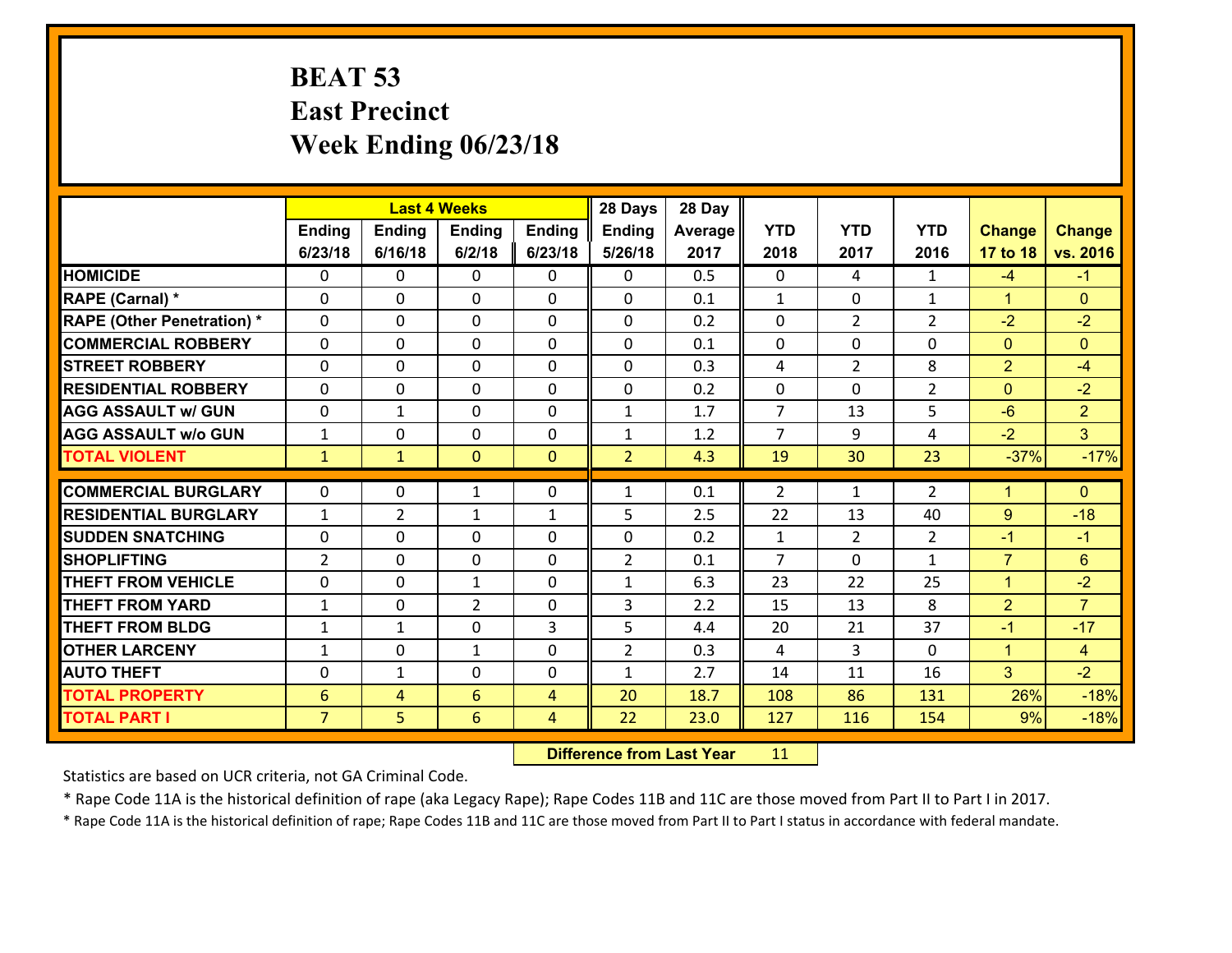## **BEAT 54 East Precinct Week Ending 06/23/18**

|                                              |                |                | <b>Last 4 Weeks</b> |                | 28 Days        | 28 Day       |              |                |                |               |                      |
|----------------------------------------------|----------------|----------------|---------------------|----------------|----------------|--------------|--------------|----------------|----------------|---------------|----------------------|
|                                              | Ending         | <b>Ending</b>  | <b>Ending</b>       | <b>Ending</b>  | <b>Ending</b>  | Average      | <b>YTD</b>   | <b>YTD</b>     | <b>YTD</b>     | <b>Change</b> | <b>Change</b>        |
|                                              | 6/23/18        | 6/16/18        | 6/2/18              | 6/23/18        | 5/26/18        | 2017         | 2018         | 2017           | 2016           | 17 to 18      | vs. 2016             |
| <b>HOMICIDE</b>                              | $\Omega$       | 0              | 0                   | 0              | 0              | 0.2          | 4            | 3              | $\mathbf{1}$   | 1             | 3 <sup>2</sup>       |
| RAPE (Carnal) *                              | 0              | 0              | $\mathbf{0}$        | 0              | 0              | 0.1          | $\mathbf{0}$ | 0              | 0              | $\mathbf{0}$  | $\mathbf{0}$         |
| <b>RAPE (Other Penetration) *</b>            | $\Omega$       | 0              | $\mathbf{0}$        | $\Omega$       | 0              | 0.1          | 0            | $\Omega$       | $\mathbf{1}$   | $\mathbf{0}$  | $-1$                 |
| <b>COMMERCIAL ROBBERY</b>                    | 0              | 0              | 0                   | 0              | 0              | 0.9          | $\mathbf{1}$ | 10             | $\Omega$       | $-9$          | $\blacktriangleleft$ |
| <b>STREET ROBBERY</b>                        | $\Omega$       | $\overline{2}$ | $\mathbf{0}$        | $\mathbf{1}$   | 3              | 0.8          | 6            | $\overline{7}$ | 12             | $-1$          | $-6$                 |
| <b>RESIDENTIAL ROBBERY</b>                   | $\Omega$       | $\Omega$       | $\mathbf 0$         | $\mathbf{1}$   | $\mathbf{1}$   | 0.0          | $\mathbf{1}$ | $\Omega$       | 3              | $\mathbf{1}$  | $-2$                 |
| <b>AGG ASSAULT w/ GUN</b>                    | $\Omega$       | 0              | $\mathbf 0$         | 0              | 0              | 1.1          | 8            | 10             | 14             | $-2$          | $-6$                 |
| <b>AGG ASSAULT w/o GUN</b>                   | $\mathbf{1}$   | 1              | $\mathbf 0$         | $\overline{2}$ | 4              | 0.8          | 6            | 8              | $\overline{2}$ | $-2$          | $\overline{4}$       |
| <b>TOTAL VIOLENT</b>                         | $\mathbf{1}$   | $\overline{3}$ | $\mathbf{O}$        | $\overline{4}$ | 8              | 4.0          | 26           | 38             | 33             | $-32%$        | $-21%$               |
| <b>COMMERCIAL BURGLARY</b>                   | $\Omega$       | 0              | $\mathbf{0}$        | 0              | 0              | 0.7          | 2            | $\overline{2}$ | 8              | $\mathbf{0}$  | $-6$                 |
| <b>RESIDENTIAL BURGLARY</b>                  | $\Omega$       | 0              | 4                   | $\mathbf{1}$   | 5              | 5.1          | 30           | 33             | 46             | $-3$          | $-16$                |
|                                              |                |                |                     |                |                |              |              |                |                |               |                      |
|                                              |                |                |                     |                |                |              |              |                |                |               |                      |
| <b>SUDDEN SNATCHING</b>                      | 0              | 0              | $\mathbf 0$         | $\Omega$       | 0              | 0.1          | $\Omega$     | $\Omega$       | $\Omega$       | $\mathbf{0}$  | $\mathbf{0}$         |
| <b>SHOPLIFTING</b>                           | $\overline{2}$ | $\overline{2}$ | $\mathbf 0$         | $\overline{2}$ | 6              | 5.0          | 40           | 18             | 33             | 22            | $\overline{7}$       |
| <b>THEFT FROM VEHICLE</b>                    | $\mathbf{1}$   | 0              | 1                   | $\Omega$       | $\overline{2}$ | 5.3          | 21           | 38             | 38             | $-17$         | $-17$                |
| <b>THEFT FROM YARD</b>                       | $\mathbf{1}$   | $\overline{2}$ | $\mathbf 0$         | $\mathbf{1}$   | 4              | 2.3          | 15           | 16             | 9              | $-1$          | 6                    |
| <b>THEFT FROM BLDG</b>                       | $\mathbf{1}$   | 1              | $\mathbf 0$         | 0              | $\overline{2}$ | 2.3          | 18           | 19             | 16             | $-1$          | $\overline{2}$       |
| <b>OTHER LARCENY</b>                         | $\mathbf 0$    | $\mathbf 1$    | $\mathbf 0$         | 0              | $\mathbf{1}$   | 0.2          | 6            | $\overline{2}$ | 3              | 4             | 3 <sup>1</sup>       |
| <b>AUTO THEFT</b>                            | 0              | 0              | 0                   | 0              | 0              | 1.9          | 18           | 20             | 21             | $-2$          | $-3$                 |
| <b>TOTAL PROPERTY</b><br><b>TOTAL PART I</b> | 5<br>6         | 6<br>9         | 5<br>5              | 4<br>8         | 20<br>28       | 22.9<br>26.8 | 150<br>176   | 148<br>186     | 174<br>207     | 1%<br>$-5%$   | $-14%$<br>$-15%$     |

 **Difference from Last Year**r -10

Statistics are based on UCR criteria, not GA Criminal Code.

\* Rape Code 11A is the historical definition of rape (aka Legacy Rape); Rape Codes 11B and 11C are those moved from Part II to Part I in 2017.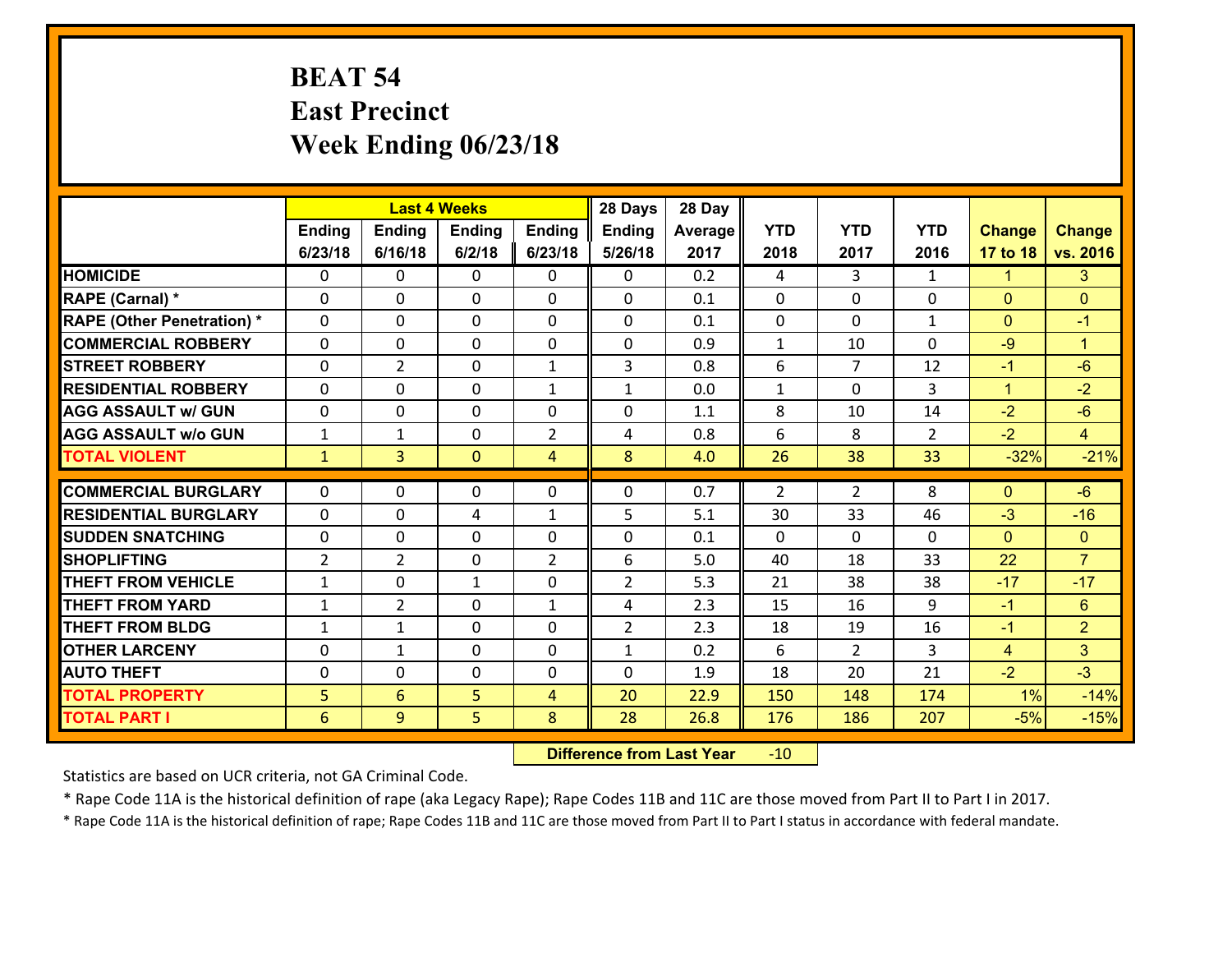#### **BEAT 55 East Precinct Week Ending 06/23/18**

|                                   |                 |                | <b>Last 4 Weeks</b> |              | 28 Days        | 28 Day  |                |              |                |                |                |
|-----------------------------------|-----------------|----------------|---------------------|--------------|----------------|---------|----------------|--------------|----------------|----------------|----------------|
|                                   | Ending          | Ending         | <b>Ending</b>       | Ending       | <b>Ending</b>  | Average | <b>YTD</b>     | <b>YTD</b>   | <b>YTD</b>     | <b>Change</b>  | <b>Change</b>  |
|                                   | 6/23/18         | 6/16/18        | 6/2/18              | 6/23/18      | 5/26/18        | 2017    | 2018           | 2017         | 2016           | 17 to 18       | vs. 2016       |
| <b>HOMICIDE</b>                   | $\Omega$        | 0              | $\Omega$            | 0            | $\Omega$       | 0.0     | 1              | $\Omega$     | 0              | $\mathbf{1}$   | -1             |
| RAPE (Carnal) *                   | $\Omega$        | 0              | $\mathbf{0}$        | $\Omega$     | $\Omega$       | 0.0     | $\Omega$       | $\Omega$     | $\mathbf{1}$   | $\Omega$       | $-1$           |
| <b>RAPE (Other Penetration) *</b> | 0               | 0              | $\mathbf 0$         | 0            | 0              | 0.0     | 0              | 0            | 0              | $\mathbf{0}$   | $\mathbf{0}$   |
| <b>COMMERCIAL ROBBERY</b>         | 0               | 0              | $\mathbf 0$         | 0            | 0              | 1.0     | $\mathbf 0$    | 8            | $\overline{2}$ | $-8$           | $-2$           |
| <b>STREET ROBBERY</b>             | $\mathbf{1}$    | 0              | $\mathbf{1}$        | 0            | $\overline{2}$ | 0.2     | 4              | $\mathbf{1}$ | 5              | 3              | $-1$           |
| <b>RESIDENTIAL ROBBERY</b>        | $\Omega$        | 0              | $\mathbf 0$         | 0            | 0              | 0.0     | $\mathbf 0$    | $\mathbf{1}$ | 0              | $-1$           | $\mathbf{0}$   |
| <b>AGG ASSAULT w/ GUN</b>         | 0               | 0              | $\mathbf 0$         | 0            | 0              | 0.5     | 3              | 5            | 4              | $-2$           | $-1$           |
| <b>AGG ASSAULT w/o GUN</b>        | 0               | 0              | $\mathbf 0$         | $\Omega$     | $\mathbf 0$    | 0.5     | 3              | $\mathbf{1}$ | 5              | $\overline{2}$ | $-2$           |
| <b>TOTAL VIOLENT</b>              | $\mathbf{1}$    | $\overline{0}$ | $\mathbf{1}$        | $\mathbf{0}$ | $\overline{2}$ | 2.2     | 11             | 16           | 17             | $-31%$         | $-35%$         |
|                                   | $\Omega$        |                |                     |              |                |         |                |              |                |                |                |
| <b>COMMERCIAL BURGLARY</b>        |                 | 0              | $\mathbf{0}$        | 0            | $\Omega$       | 0.3     | 3              | $\mathbf{1}$ | 6              | 2              | $-3$           |
| <b>RESIDENTIAL BURGLARY</b>       | 0               | 0              | 0                   | 0            | 0              | 3.4     | 9              | 26           | 25             | $-17$          | $-16$          |
| <b>SUDDEN SNATCHING</b>           | 0               | 0              | $\mathbf 0$         | 0            | 0              | 0.2     | $\mathbf{1}$   | $\mathbf{1}$ | $\Omega$       | $\mathbf{0}$   | $\mathbf{1}$   |
| <b>SHOPLIFTING</b>                | 3               | $\overline{2}$ | 6                   | 8            | 19             | 13.8    | 102            | 108          | 65             | $-6$           | 37             |
| <b>THEFT FROM VEHICLE</b>         | $\mathbf{1}$    | 0              | 1                   | 0            | $\overline{2}$ | 4.1     | 24             | 27           | 32             | $-3$           | $-8$           |
| <b>THEFT FROM YARD</b>            | $\overline{2}$  | 1              | $\mathbf{1}$        | 0            | 4              | 1.5     | 14             | 9            | 5              | 5              | 9              |
| <b>THEFT FROM BLDG</b>            | 0               | 1              | $\mathbf 0$         | $\mathbf{0}$ | $\mathbf{1}$   | 1.5     | 8              | 9            | 18             | $-1$           | $-10$          |
| <b>OTHER LARCENY</b>              | $\mathbf 0$     | 0              | $\mathbf{1}$        | 0            | $\mathbf{1}$   | 0.6     | $\overline{2}$ | 4            | 0              | $-2$           | $\overline{2}$ |
| <b>AUTO THEFT</b>                 | 0               | 0              | $\mathbf 0$         | $\mathbf{1}$ | $\mathbf{1}$   | 1.7     | 11             | 8            | 14             | 3              | $-3$           |
| <b>TOTAL PROPERTY</b>             | $6\phantom{1}6$ | 4              | 9                   | 9            | 28             | 27.2    | 174            | 193          | 165            | $-10%$         | 5%             |
| <b>TOTAL PART I</b>               | $\overline{7}$  | 4              | 10                  | 9            | 30             | 29.4    | 185            | 209          | 182            | $-11%$         | 2%             |

 **Difference from Last Year**‐24

Statistics are based on UCR criteria, not GA Criminal Code.

\* Rape Code 11A is the historical definition of rape (aka Legacy Rape); Rape Codes 11B and 11C are those moved from Part II to Part I in 2017.